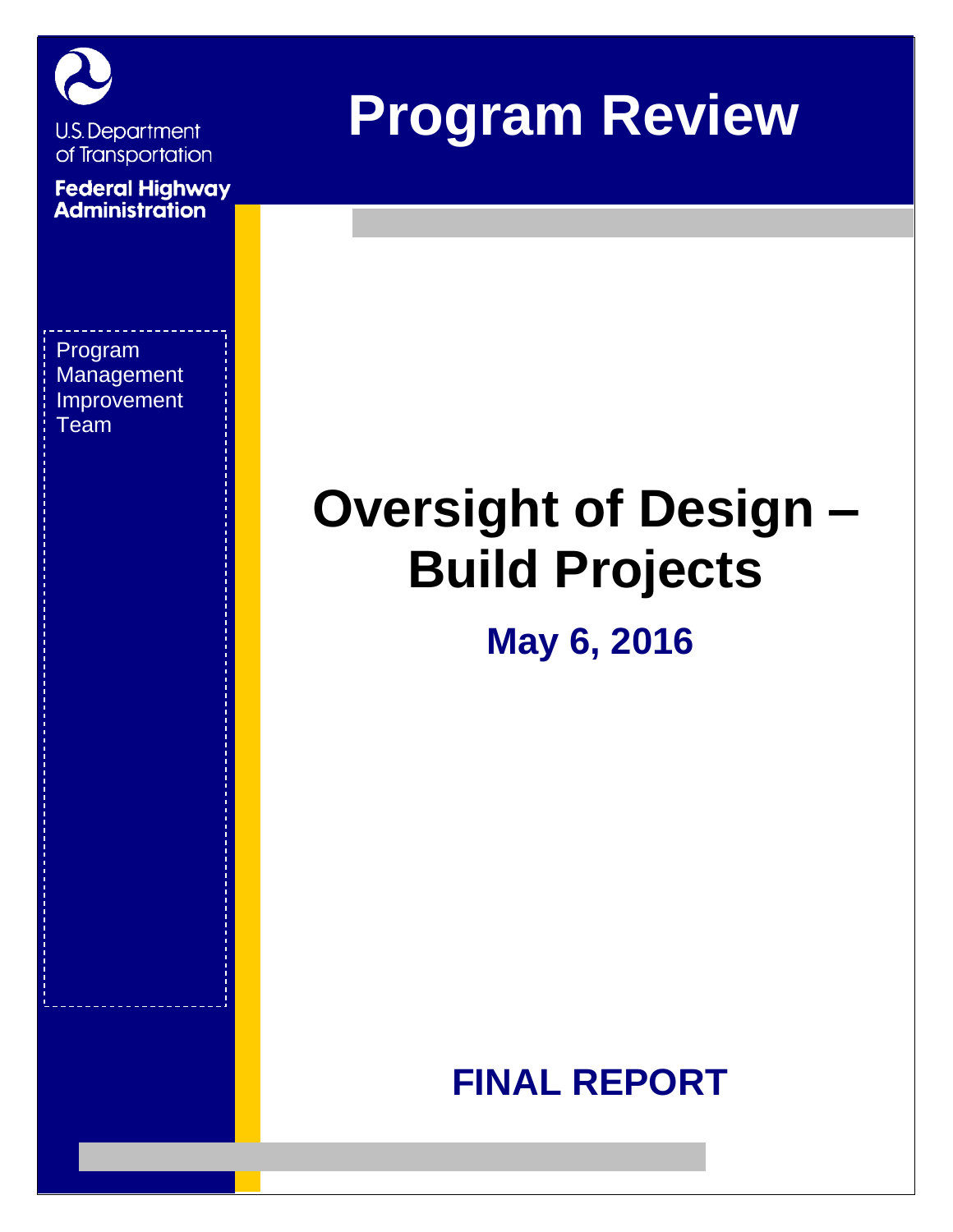

Federal Highway<br>Administration

## **Table of Contents**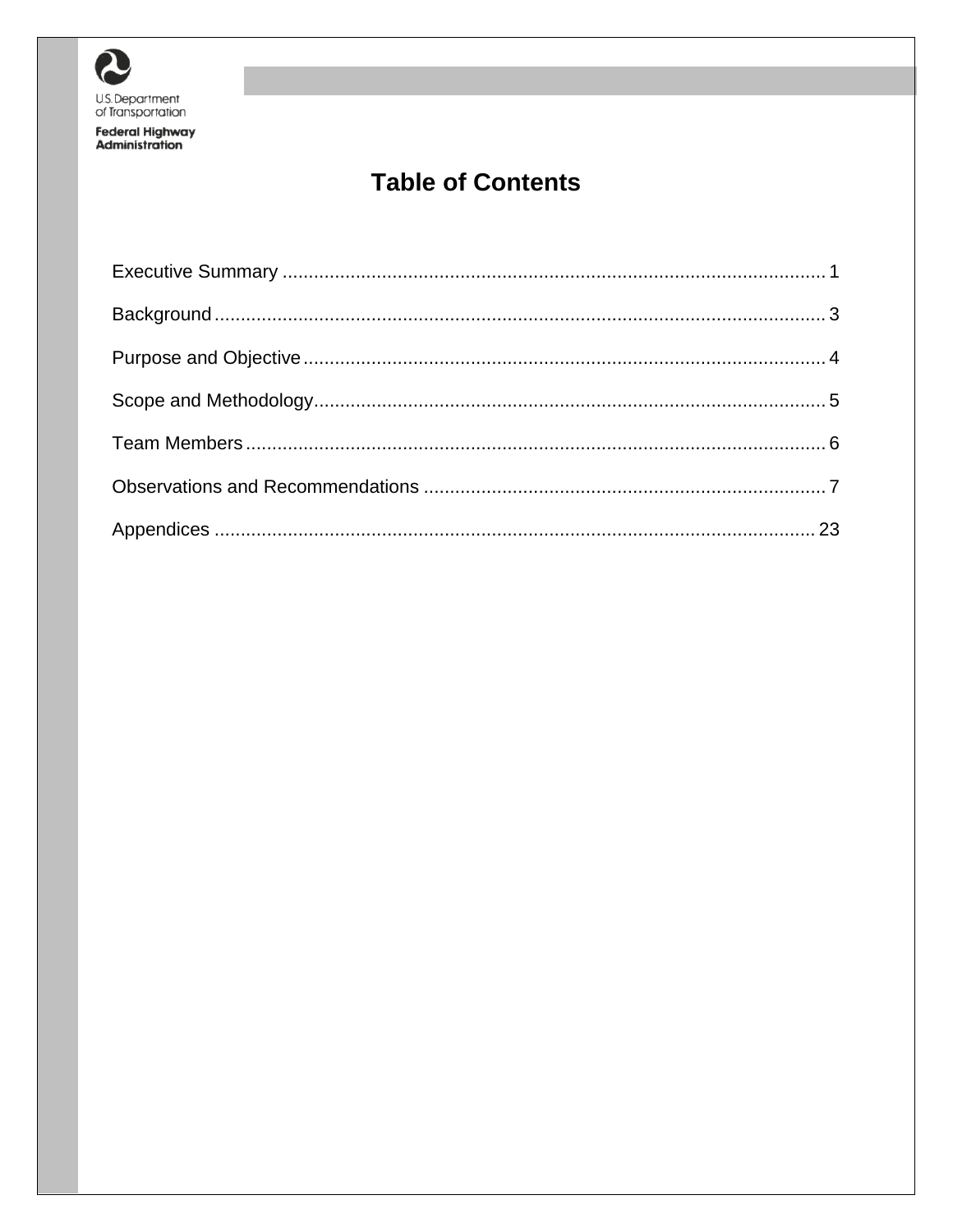

### **Executive Summary**

<span id="page-2-0"></span>In 1990, Special Experimental Project Number 14 (SEP-14), "Innovative Contracting," was established by the FHWA to allow each State Department of Transportation (State DOT) to test and evaluate a variety of alternative project contracting methods that provided the potential to expedite highway projects in a more cost-effective manner, without jeopardizing product quality or contractor profitability. One of these methods was the Design-Build (D-B) contracting method. With passage of the Transportation Equity Act for the 21st Century in 1998, FHWA was required to issue regulations describing FHWA's approval criteria and procedures for the use of D-B contracting on federally funded transportation projects. FHWA's D-B regulations were developed and became effective on January 9, 2003.

We were asked by the FHWA's Office of Infrastructure to conduct a review to examine the Divisions' and State DOTs' oversight of D-B projects. As part of this review we attempted to evaluate the effectiveness of oversight and quality assurance policies and practices in order to identify any opportunities to improve that oversight and quality assurance (QA), to share lessons learned and to identify successful practices.

The objectives for this review are:

• Determine how Divisions are providing technical assistance and oversight of State DOT contract administration and QA policies and practices associated with D-B projects.

• Determine how State DOTs are providing contract administration and QA for D-B projects, with emphasis on environmental commitments and permitting, right-of-way, scheduling and payment of work.

• Evaluate the effectiveness of Division and State DOT D-B related technical assistance, oversight, contract administration and QA policies and practices, as well as any gaps [or opportunities for improvement] in such activities, identifying lessons learned, and successful practices encountered.

We conducted site visits in five randomly selected States, based on the known presence of active D-B federal-aid transportation projects. We interviewed FHWA Division and State DOT officials and reviewed project documentation of randomly selected, State DOT administered projects. As needed, we conducted follow-up interviews with each Division to clarify and corroborate information collected during the site visits.

We found that for the States visited, the Division's level and degree of technical assistance and oversight of their State DOT's D-B projects is related to the maturity, variability and complexity of their State's D-B program. The Divisions provide technical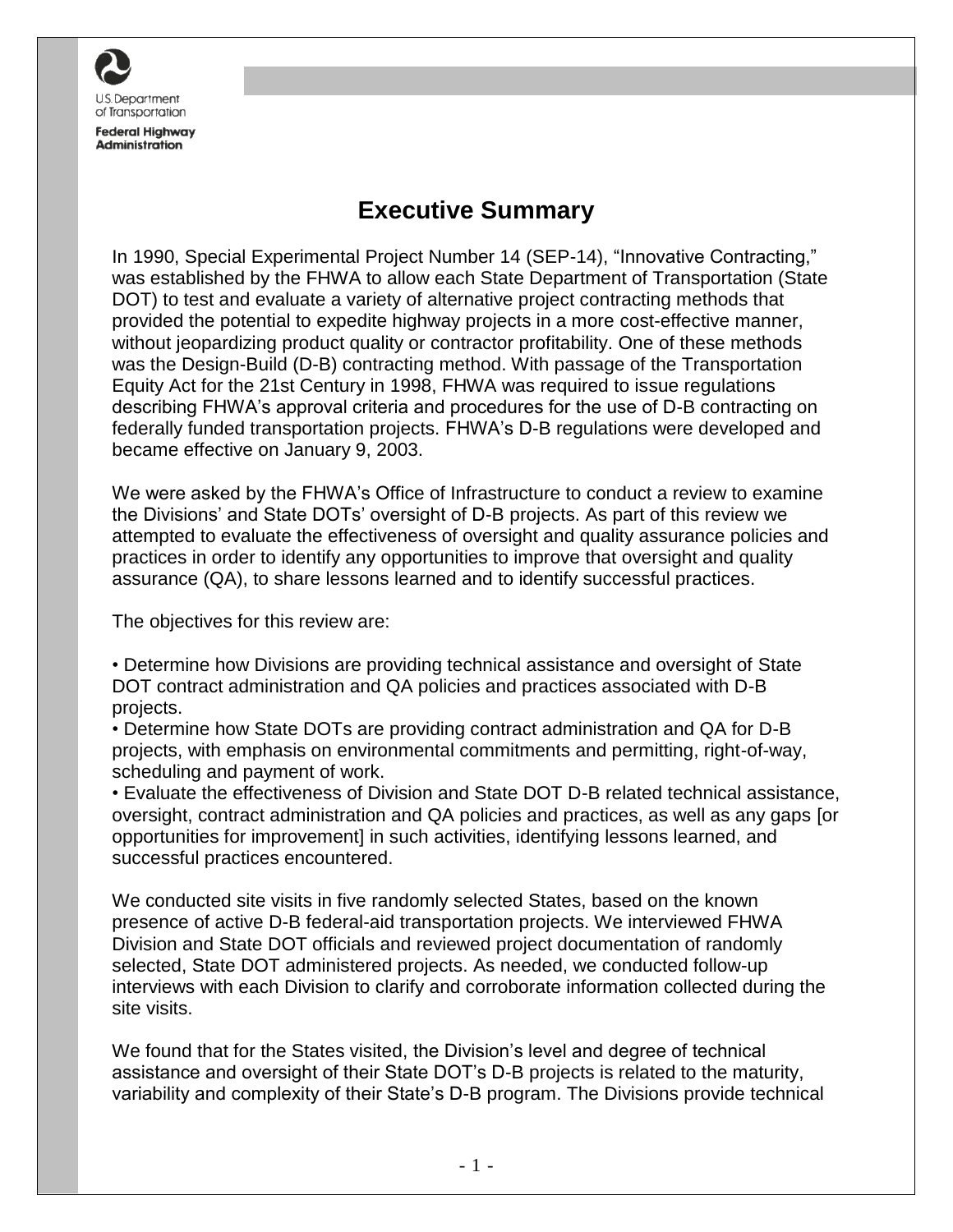

assistance and oversight of their State DOT's contract administration and QA policies and practices associated with Design-Build projects through the use of the following:

- Documented policies & procedures
- Project & program actions taken by Divisions
- Training

In reviewing the States' administration and oversight of D-B projects we saw use of a variety of D-B contracting methods. 23 CFR 636 permits the use of the following criteria as a basis for awarding D-B contracts: best-value, low-bid or some variation of these two methods. Three of the five States visited use the best-value D-B contracting method for the purpose of encouraging proposers to develop innovative solutions to meet their project's goals. In addition, four of the State DOTs use the low-bid D-B contracting method for their less complex projects. In one state we also learned about a variation of the low-bid D-B contracting method known as "partial" or "nested" D-B; where only a segment of a project utilizes a low-bid based D-B contracting method. In three of the states visited, we learned that statutory, legal, or policy restrictions challenged the State DOT's ability to more fully explore the use of the D-B contracting methodology in the delivery of Federal-aid projects.

We determined that with, the exception of one State DOT, the State DOTs visited have not formally evaluated their D-B programs to determine if they are realizing the benefits expected in the use of the D-B contracting method. We found no significant noncompliance trends with the State DOTs' existing D-B contracting processes and oversight procedures. We believe that with the continued appropriate level of FHWA Division oversight, the five State DOT D-B programs will continue to comply with federal requirements.

We recommend the following to the Office of Infrastructure:

1. The Resource Center should continue to promote the availability and use of the D-B guidance materials to Divisions and State DOTs with a focus on FHWA's TechBrief "Construction Quality Assurance for Design-Build Highway Projects."

2. The Office of Infrastructure in collaboration with the Resource Center should encourage State DOTs to evaluate their D-B programs to verify that benefits of D-B contracting are obtained.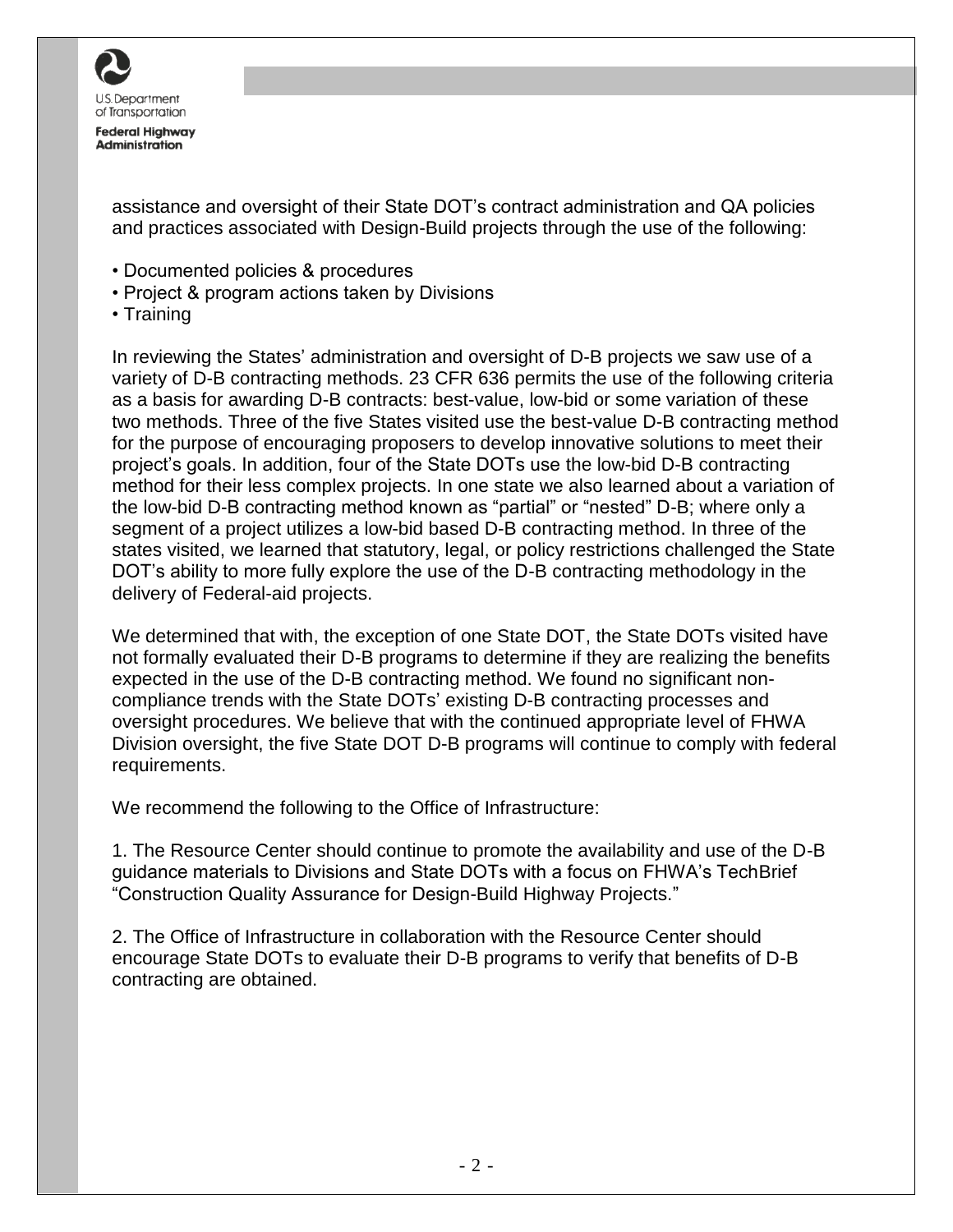

## **Background**

<span id="page-4-0"></span>Since 1990, a number of transportation agencies have been experimenting with a wide variety of innovative project delivery methods aimed at lowering the costs and reducing time to deliver transportation construction projects, while maintaining or improving project quality and performance. One of these project delivery methods is Design-Build (D-B). D-B is a contracting method used to deliver transportation projects in which the design and construction phases of the project are combined into one contract, usually awarded on either a low-bid or best-value basis. This is in contrast to the traditional design-bid-build (D-B-B) approach used by transportation agencies in which project design, procurement and construction phases must be undertaken in sequence to deliver the project.

In 1990, Special Experimental Project Number 14 (SEP-14), "Innovative Contracting," was established by the FHWA to allow each State Department of Transportation (State DOT) to test and evaluate a variety of alternative project contracting methods that provided the potential to expedite highway projects in a more cost-effective manner, without jeopardizing product quality or contractor profitability. One of these methods was D-B contracting. Between 1990 and 2002, approximately 300 projects representing \$14 billion were proposed for D-B contracting under SEP-14 by State DOTs in 32 States, the District of Columbia, and the Virgin Islands. Of this total, 140 projects representing \$5.5 billion were completed by the end of 2002.

In 1998, the Transportation Equity Act for the 21st Century (TEA-21) became the new authorization legislation for the nation's surface transportation programs. Included in TEA-21 was Section 1307 (c), which required FHWA to develop and issue regulations describing FHWA's approval criteria and procedures for D-B contracting. FHWA's final rule on D-B contracting was published in the Federal Register on December 10, 2002 and became effective on January 9, 2003.

Today, all but a few State DOTs have legislative authority allowing D-B contracting methods for transportation projects. D-B contracting opens up flexibility for innovation by contractors but the State DOTs are still responsible to provide oversight. Oversight processes in place should ensure the procurement and administration of D-B projects are carried out in the public's interest and that they meet federal requirements. Title 23 Code of Federal Regulations (CFR) part 636 contains FHWA's regulatory policy for the D-B contracting method. The regulations cover the letting of contracts, selection procedures, award criteria and other applicable regulations to ensure the eligibility of federally reimbursed costs for a highway construction project.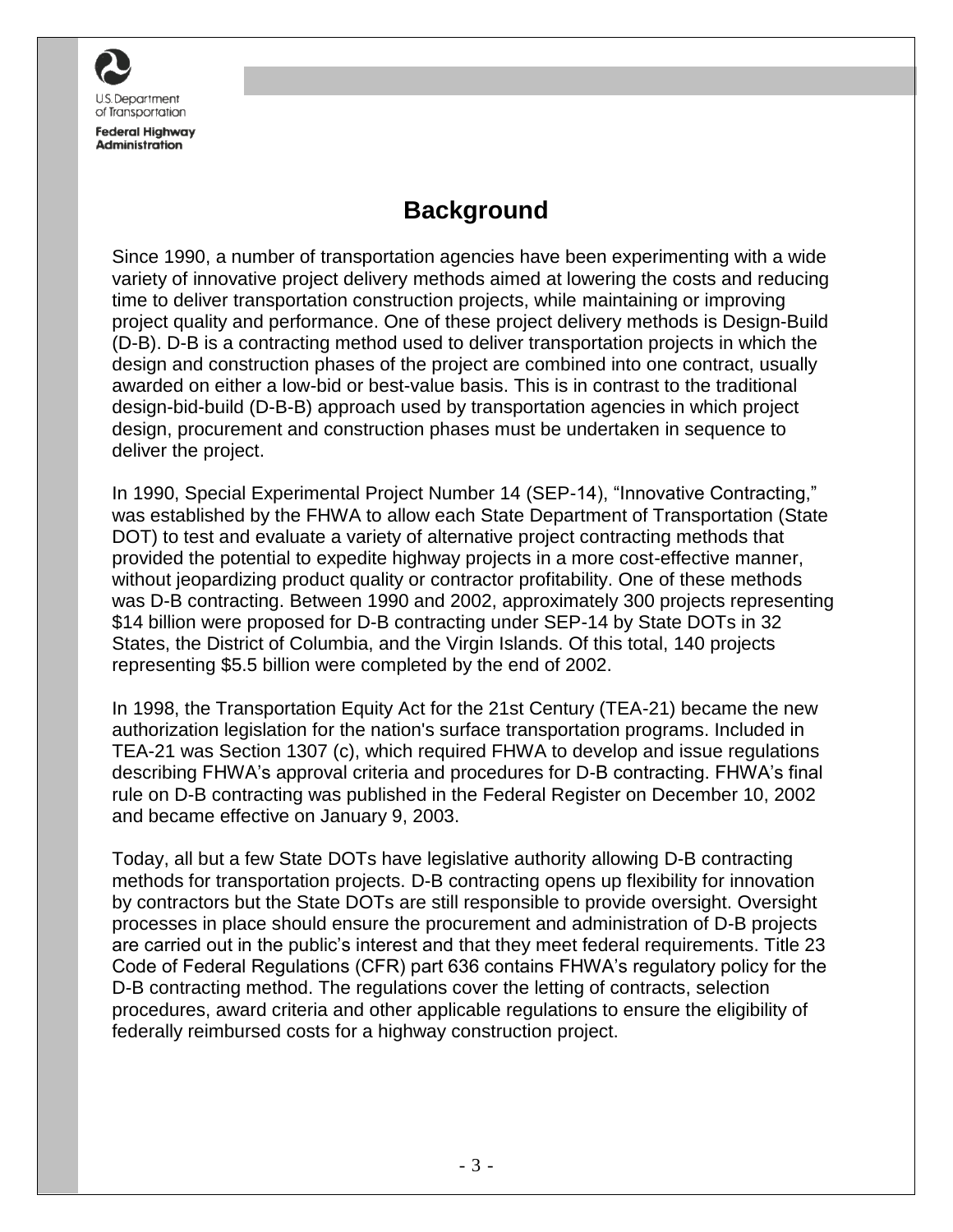

## **Purpose and Objective**

<span id="page-5-0"></span>The purpose of this review was to examine the FHWA Divisions' and State DOTs' oversight of D-B projects. Our review of D-B oversight focused on State DOTs' contract administration and quality assurance (QA) activities associated with D-B projects. The Division responsibilities we reviewed related to their oversight of State DOT D-B contracting policies and procedures and the application of these policies and procedures on Federal-aid D-B projects.

State DOTs have used D-B project delivery for many years. FHWA had not previously conducted a national review on how its Divisions and State DOTs are providing oversight on D-B projects. This review evaluated the effectiveness of oversight and quality assurance policies and practices in order to identify any opportunities for improvement in that oversight and QA, to share lessons learned and to identify successful practices, and to consider any guidance that the Office of Infrastructure may deem beneficial as a result.

The review Objectives for this review were as follows:

- 1. Determine how Divisions are providing technical assistance and oversight of State DOT contract administration and QA policies and practices associated with D-B projects.
- 2. Determine how State DOTs are providing contract administration and QA for D-B projects, with emphasis on environmental commitments and permitting, right-ofway, scheduling and payment of work.
- 3. Evaluate the effectiveness of Division and State DOT D-B related technical assistance, oversight, contract administration and QA policies and practices, as well as any gaps [opportunities for improvement] in such activities, identifying lessons learned, and successful practices encountered.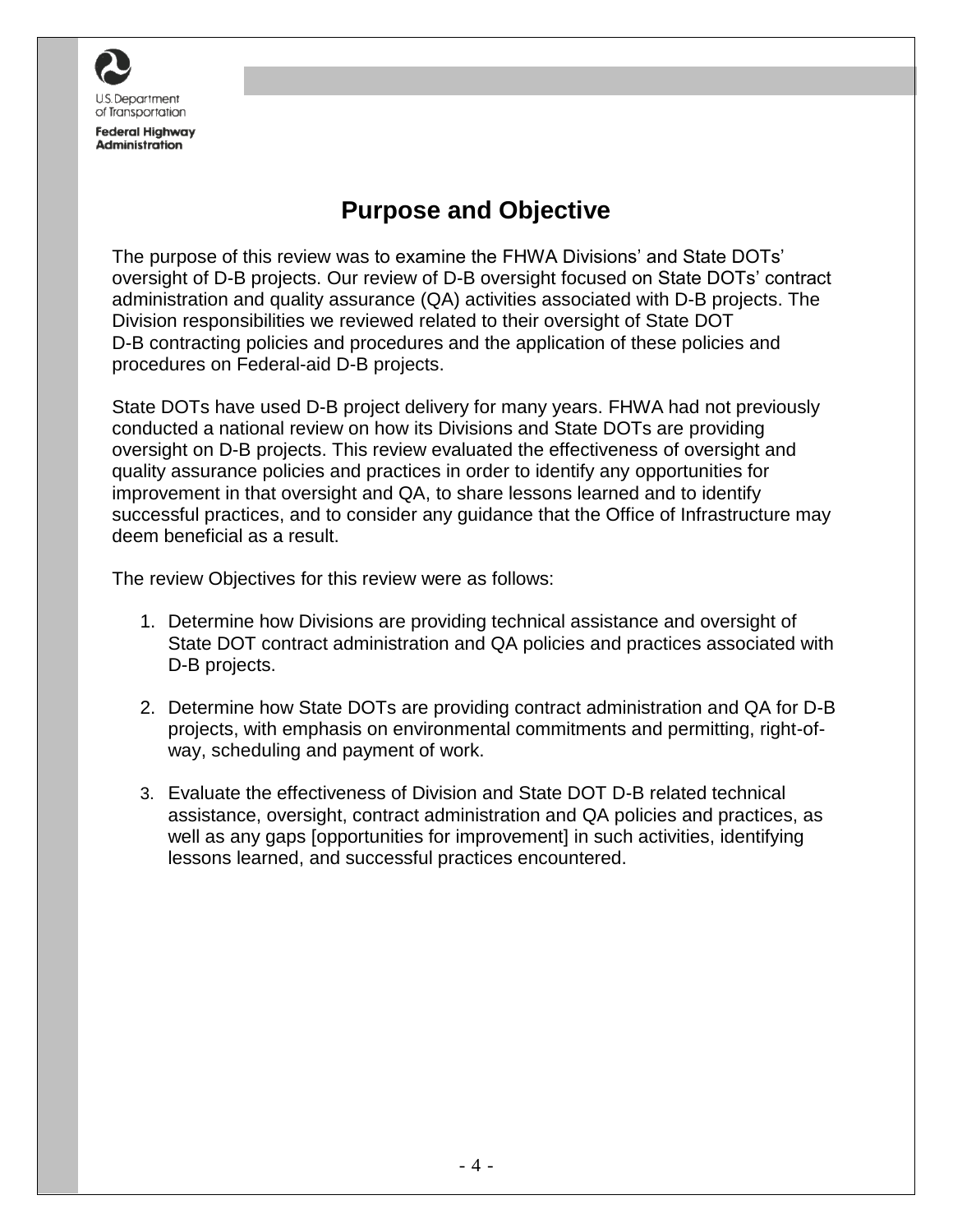

## **Scope and Methodology**

<span id="page-6-0"></span>We conducted site visits for this review beginning in early January 2015 through mid-March 2015. We randomly selected five states, based on the known presence of active D-B Federal-aid highway projects. Additionally, we vetted the selected states with the Office of Infrastructure. We accomplished this review by visiting the states selected, interviewing FHWA Division and State DOT officials, and reviewing project documentation of randomly selected, State DOT administered projects.

The review scope included Projects of Division Interest (PoDIs), as well as those where the State DOTs assumed Title 23 responsibilities but excluded Projects of Corporate Interest (PoCIs). The review centered on "traditional" D-B, meaning we did not include Design-Build-Operate-Maintain (D-B-O-M) or other variations of alternate project delivery methods such as Public Private Partnerships (P3) or Construction Manager/General Contractor (CM/GC). The review examined oversight processes and practices in these areas: contract administration and QA. Contract administration considerations for this review included right-of-way (including utilities), environmental commitments, scheduling, and payment of work. With a separate national program review recently concluded, the scope of this review did not address disadvantage business enterprise (DBE) related topics. For QA, we addressed the processes in place to assure overall quality of the contract.

We sampled three federally funded D-B projects from each state. We did not conduct project site visits, as this review centered on D-B contract administration oversight activities. In addition to the Division/State DOT office site visits, we conducted follow-up interviews with each Division to clarify and corroborate information collected during the site visits.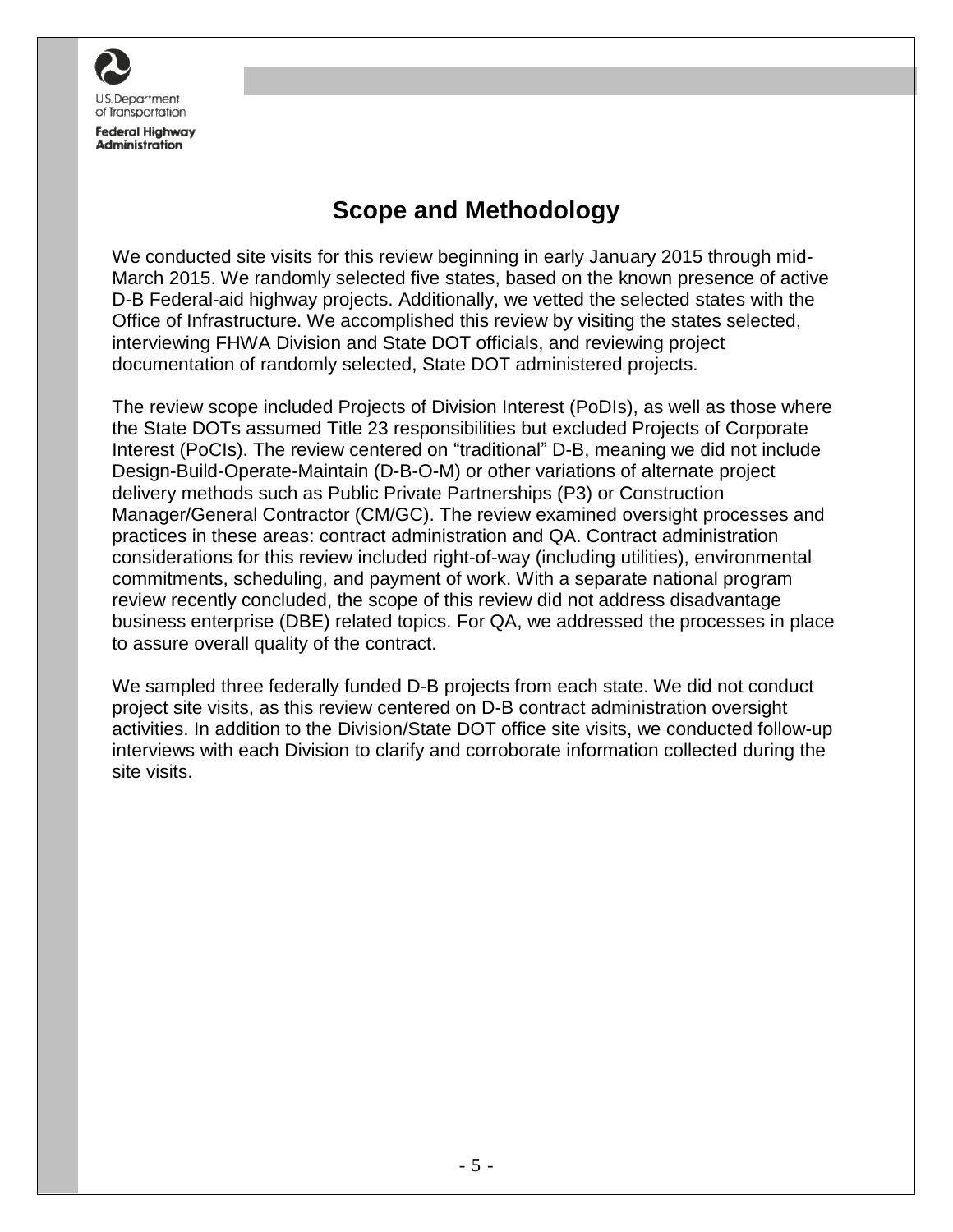

**Federal Highway**<br>Administration

## **Team Members**

<span id="page-7-0"></span>

| Dave Bruce       | National Review Team Leader, Program Management              |
|------------------|--------------------------------------------------------------|
|                  | Improvement (PMI) Team                                       |
| Ingrid Allen     | PMI Team                                                     |
| Joseph M. Huerta | <b>PMI</b> Team                                              |
| Dave Kopacz      | Program Management Team Leader, FHWA Wisconsin Division      |
| Jeff Lewis       | Construction and Contract Administration Engineer, Office of |
|                  | <b>Technical Service/Resource Center</b>                     |
|                  |                                                              |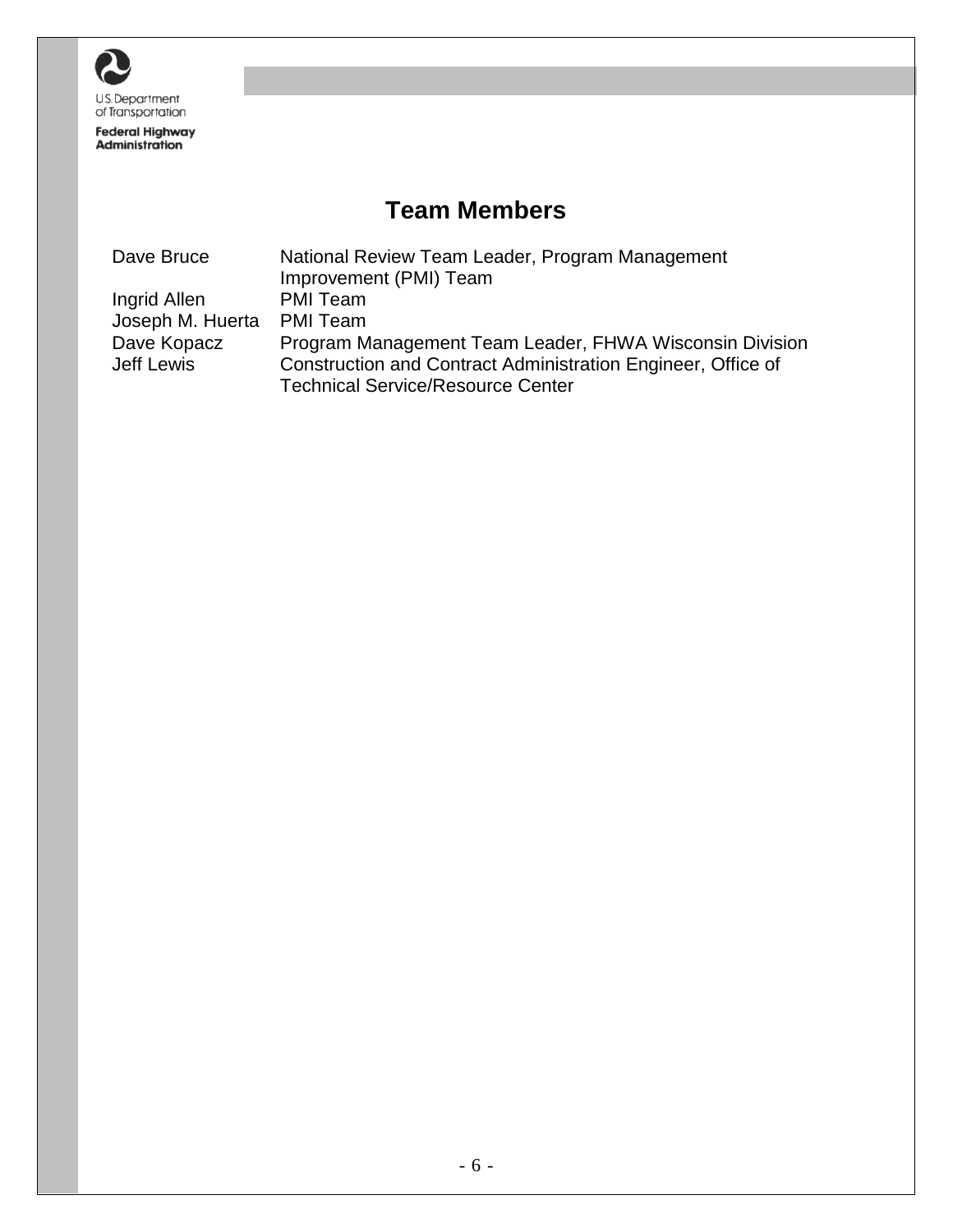

### **Observations and Recommendations**

<span id="page-8-0"></span>**Observation 1**: **The level of technical assistance and oversight of D-B projects that is provided by the Divisions is tied to one or more of the following: maturity, variability and complexity of the State's D-B program.**

Title 23 Code of Federal Regulations (CFR) part 636 contains FHWA's regulatory policy for the D-B contracting method. Under the D-B contracting method, , the State DOT being the contracting agency for this review, selects an entity, typically a contractor, to complete both design and construction under a single contract. Specifically, once the contracting agency identifies the end result parameters and establishes the design criteria, the prospective design-builders develop proposals. The contracting agency then typically conducts a technical analysis, based on cost and technical factors, such as estimated cost, design quality, timelines, and management capability. Once the contract is awarded, the design-builder becomes responsible for completing the design and all construction at the contract's fixed price, usually on a lump sum basis, and within the stated contract time. An excerpt from one of the visited State DOT's D-B contracting manuals regarding their technical analysis process and scoring criteria is provided in Appendix A.

All the Divisions visited were providing assistance and were providing oversight of State DOT contract administration and QA policies and practices associated with D-B projects. However, the Division's level and degree of technical assistance and oversight of their State DOT's D-B projects is related to the maturity, variability and complexity of their State's D-B program. The Divisions provide technical assistance and oversight through a combination of project and program actions that are outlined in documented policies and procedures. They also provide State DOTs with training related to various aspects of Design-Build contracting on Federal-aid highway projects.

#### **Documented Policies & Procedures:**

All Divisions visited have documented policies and procedures for providing technical assistance and oversight of the State DOT contract administration and QA policies and practices associated with oversight of their State DOT D-B projects. The Divisions' documented policies and procedures vary in level of oversight required and are directly related to their state's maturity, variability and complexity of those programs.

For example, we found that the two Divisions with State DOTs having the most maturity, in their D-B program had documented policies and procedures containing minimal guidance for oversight of D-B projects. This was because the State DOT's D-B programs are mature and over time have become a part of their normal business practices and the Divisions, State DOTs, consultants and contractor staffs are very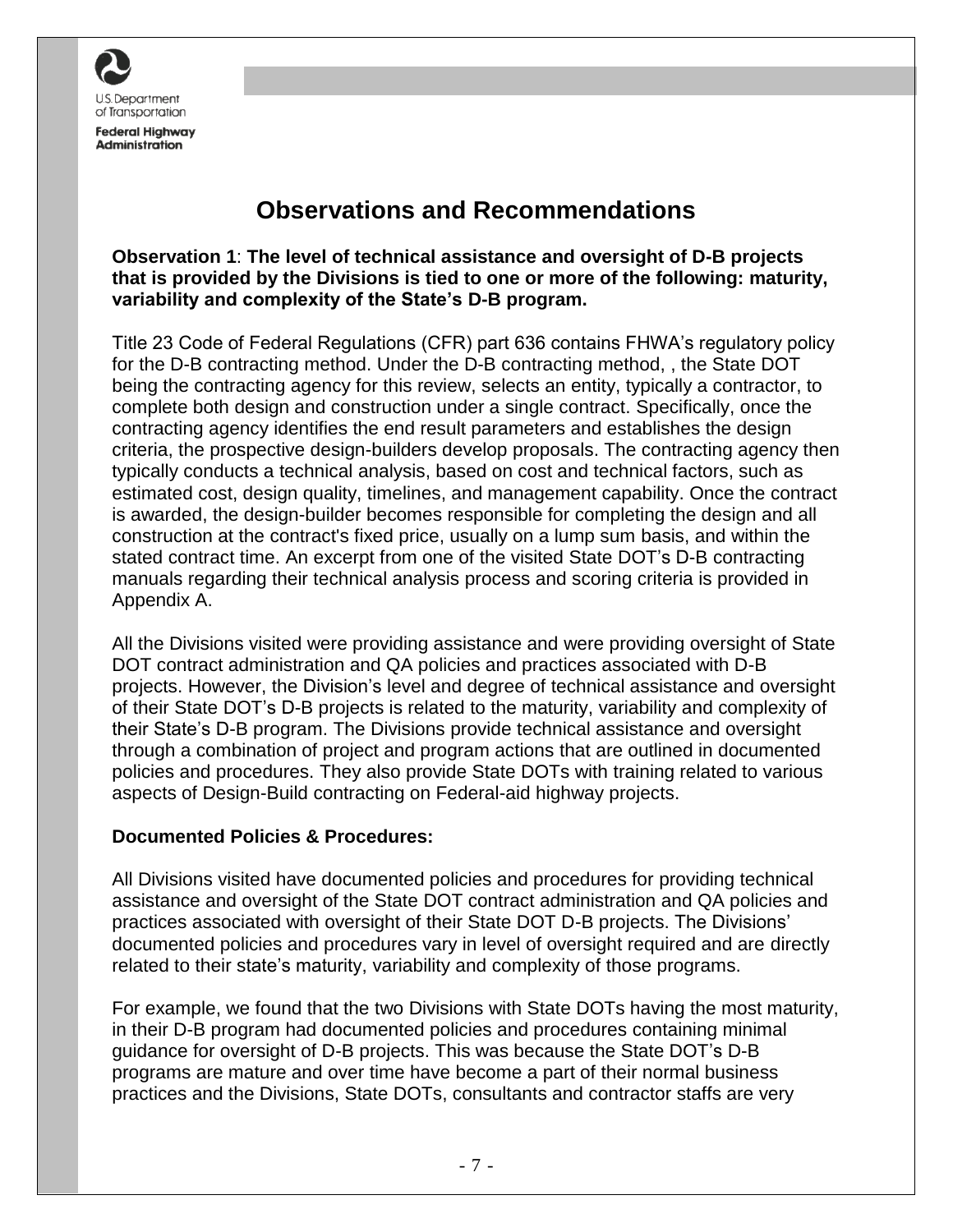

familiar with the programs. We were told by the staff of these two Divisions that both the Division and the State DOT treat D-B projects as they would any other Federal-aid projects that use D-B-B procedures, so there is no need to have separate documented policies & procedures specific to D-B projects. This is because both of these State DOTs have a long history of using the D-B contracting method in delivering their projects. Since 1988, one of these State DOTs has used the D-B procurement method on over 500 projects. This State DOT has also evolved in the variability of its D-B program because they not only use the traditional D-B contracting method, but they also have a long history of using varying D-B contracting methods such as D-B finance. For D-B finance projects the contractor is responsible not only for designing and constructing the project, but for financing its construction. This approach is commonly used with projects that reliably produce revenue, such as new toll roads and/or bridges. This State DOT has used the D-B contracting method on all types of projects; including their complex projects such as major projects and politically sensitive projects.

In one of the Divisions their documented policies & procedures included a reference to their State DOT's project specific Quality Oversight Plans (QOP) applicable to all D-B projects that are identified by that Division as PoDIs. We found that this State DOT has used D-B contracting on only eight projects to date. As a result, the Division considers the State DOT's limited eight project experience in the use of D-B as a prime factor in considering this a higher risk program area. To address this risk, the Division has developed and documented policies and procedures specific to all D-B projects, which describe the approval actions, roles and responsibilities and other project level activities that the Division will conduct on each D-B project. As part of these procedures, the Division and their State DOT jointly develop a QOP for every D-B project that outlines the State DOT's plan for assuring quality. The QOP spells out the State DOT's materials sampling and testing program, inspection/auditing process, and the Independent Assurance program, and describes how the requirements of 23 CFR 637 will be met. The QOP also addresses the D-B contracting process, the [NEPA process](http://epg.modot.org/index.php?title=127.14_National_Environmental_Policy_Act_%28NEPA%29_Classification_and_Documents) as it relates to D-B, the [Access Justification Report \(AJR\)](http://epg.modot.org/index.php?title=234.1_Access_to_Interstate_Highways) process and other approval requirements during contract execution. For more information regarding a D-B project's QOP see the sample provided in Appendix B.

The remaining two Divisions have no separate policies and procedures specific to D-B projects. These two Divisions treat D-B projects the same as D-B-B projects with Division approval actions and other Division responsibilities included in the stewardship and oversight (S&O) agreement. One of these two Divisions has documented D-B contracting in their internal standard operating procedures (SOP) covering PoDIs. In this SOP, whether or not the contracting method is D-B is mentioned as one of seventeen project screening criteria when considering a project as a PoDI. Although this State DOT had been utilizing D-B since the late 1990's, this State DOT is not aggressive on their application of the traditional best-value D-B contracting method. We discovered that this State DOT D-B program was not very complex, because we were told by both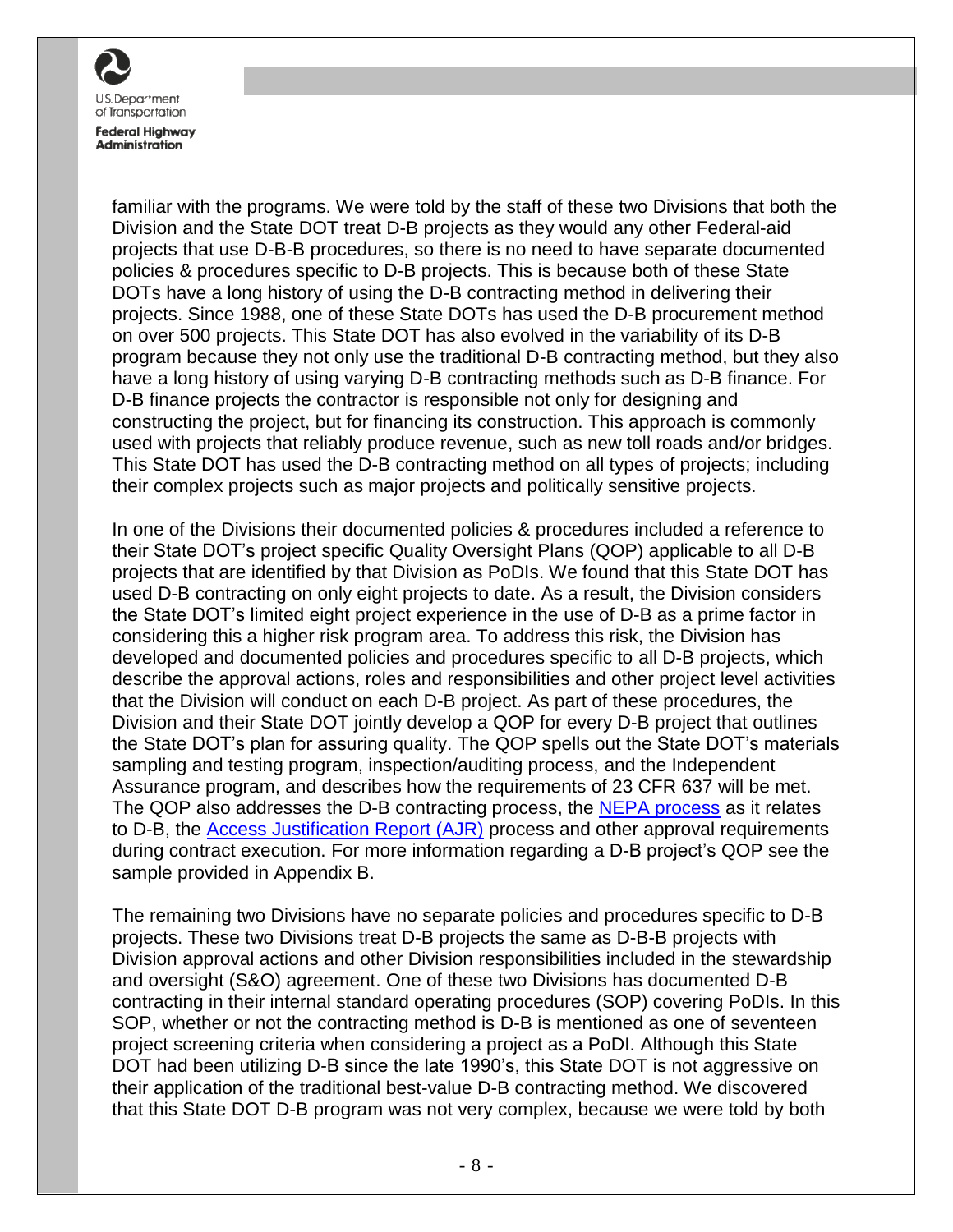

the Division and the State DOT that the State DOT primarily uses the one-step process or low-bid D-B contracting method, which is done on simple straight forward projects. In addition, their two-step best-value method is in reality low-bid because cost is the primary factor that drives the use of this method; however, the technical qualifications can be an influencing factor. Their final category of a D-B contracting method is called the hybrid method which they began using last year, and has been completed on only three projects. It has a simplified statement of qualifications, involves minimal innovation with the three highest scoring bidders submitting bids, but cost still drives the use of this method. While they have variability in their D-B program, their three categories of D-B methods end up being driven by lowest cost. The other State DOT, by statute, can only use low-bid D-B contracting.

#### **Project & Program Actions taken by the Division:**

Similarly, we found that four Divisions provide oversight to D-B projects using the same approach as Federal-aid D-B-B projects with a few minor exceptions. In these four Divisions, D-B is treated the same as D-B-B for contract administration which includes the typical Division involvement in right of way (ROW), environmental, utilities, scheduling and payment of work activities. Two of these four Divisions did not perceive their State DOT's D-B contracting method as higher risk, because the State DOT had a long history, of application and use of quality-based D-B programs. The other two Divisions considered their State DOT's D-B programs a low risk because they primarily applied the low-bid based D-B contracting method which is similar to D-B-B contracting method in how the contract is awarded, i.e., project cost.

The Division that perceives D-B contracting method as higher risk does so because of their State DOT's limited and varied use of this method. Accordingly, their project and program actions on D-B projects differ compared to D-B-B projects in their state. This Division recognizes that D-B projects in this state are unique, requiring unique treatment when compared to D-B-B projects. This Division designates every D-B project as a PoDI. In addition, their transportation engineer (TE) is involved with their State DOT's D-B teams from the inception of the D-B project. The TE's involvement includes attending regular meetings with the State DOT and D-B contractor, conducting NEPA reviews and re-evaluations as needed, reviewing and commenting on the draft Request for Qualifications (RFQ) and Request for Proposals (RFP), holding risk discussions, as deemed necessary, and continuing to be involved through the life of the project. They conduct more construction inspections on D-B projects than on their D-B-B projects, doing so at least quarterly. Unlike their D-B-B projects, the Division staff authorizes D-B projects based on the RFP and does not conditionally approve pending review of other project documents such as plans, etc. Furthermore, as part of their State DOT's request for authorization, the State DOT provides an accompanying RFP certification letter that documents the State DOT's certification that the project meets the requirements (23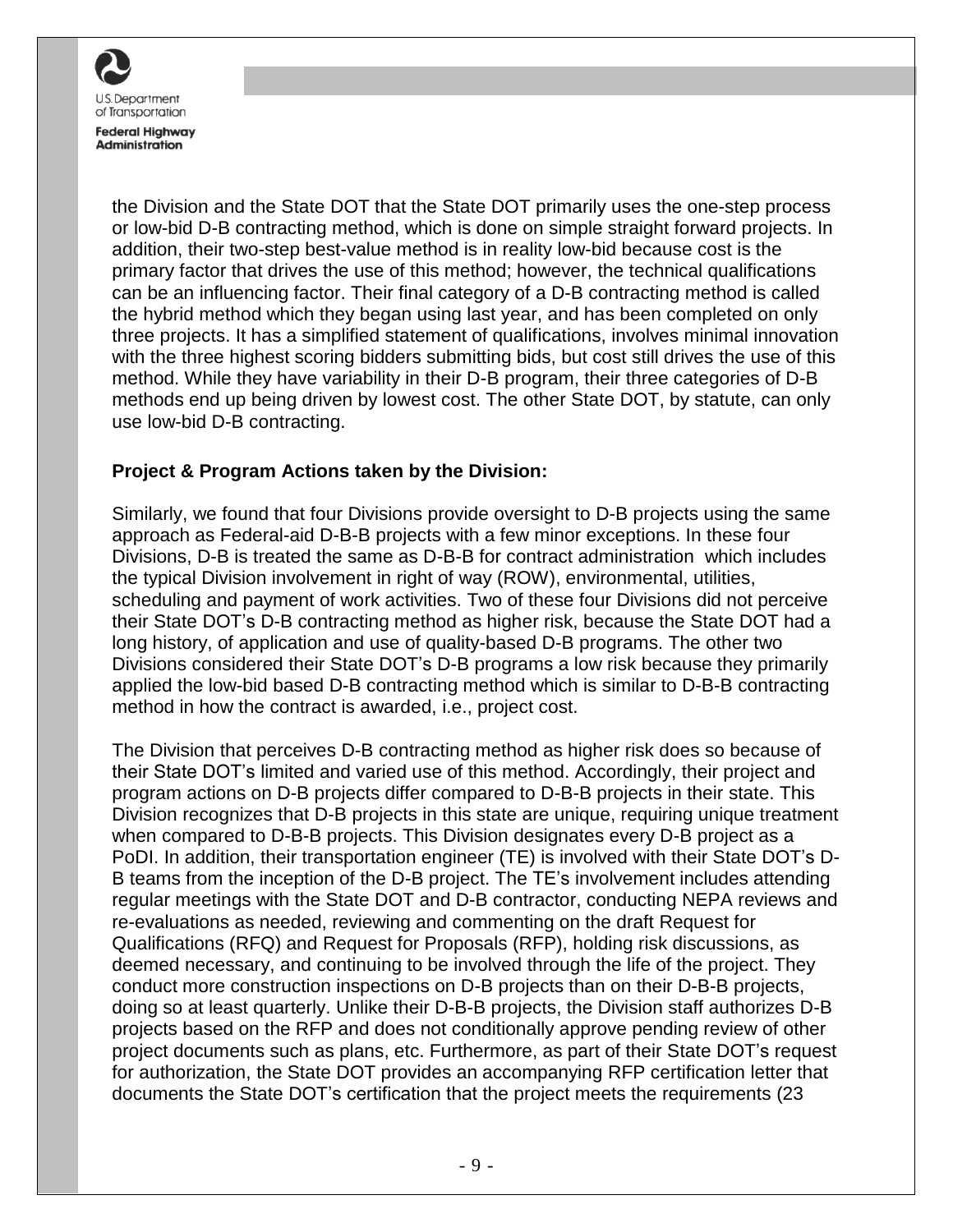

CFR 635.309(p)) for the authorization of federal funds for the D-B project. For their D-B projects, the Division reviews and comments on the project's design and/or construction plans concurrently with the State DOT's receipt from the D-B contractor. The Division provides their comments for consideration but does not formally approve those plans, though responses to their comments are required. The Division also approves a State DOT prepared Quality Oversight Plan (QOP) submitted to the Division for every D-B project. The QOP describes the project's specific quality and oversight processes to be applied on the project. An example of the State DOT's project specific QOP is provided in Appendix B.

Even with the differences discussed above, we noted the following similar project review characteristics by all the Divisions visited:

- The area engineers/transportation engineers (AE/TE) have the primary project specific responsibilities for providing project oversight on D-B projects.
- Each Division identifies D-B projects as potential PoDIs, but only one Division designates every D-B project as a PoDI due to the perceived risk associated with the D-B contracting method in their state. We were told by one Division that they are still transitioning from "oversight" so they still have a few remaining D-B projects under the previous "oversight" procedures and when those projects are completed, they will transition fully to PoDI procedures for risk-based stewardship and oversight.
- Every Division is involved in their State DOT's RFP. In one state, the RFP is referred to as the scoping process. But the degree of involvement by the Division in their State DOT's RFP process varied from Division to Division:
	- In two Divisions, for the projects that are D-B that are also designated as PoDIs, the AE/TE evaluates the RFP for these projects by reviewing their State DOT's draft RFP and providing their comments and feedback.
	- In the other two Divisions, the AE/TE is also involved in the up front development of the RFQ/RFP for D-B projects designated as PoDIs, and later provides comments on the RFP before being finalized by the State DOT.
	- $\perp$  In the fifth Division, the D-B projects are treated like D-B-B projects. If a D-B project is designated as PoDI, the AE/TE provides the same oversight as required for any PoDI project. The AE/TE reviews the RFPs and is involved with other project development activities including reviewing plans, special provisions and the bid package, just as they would be for any D-B-B project. After contract award, the AE/TE continues their oversight through construction.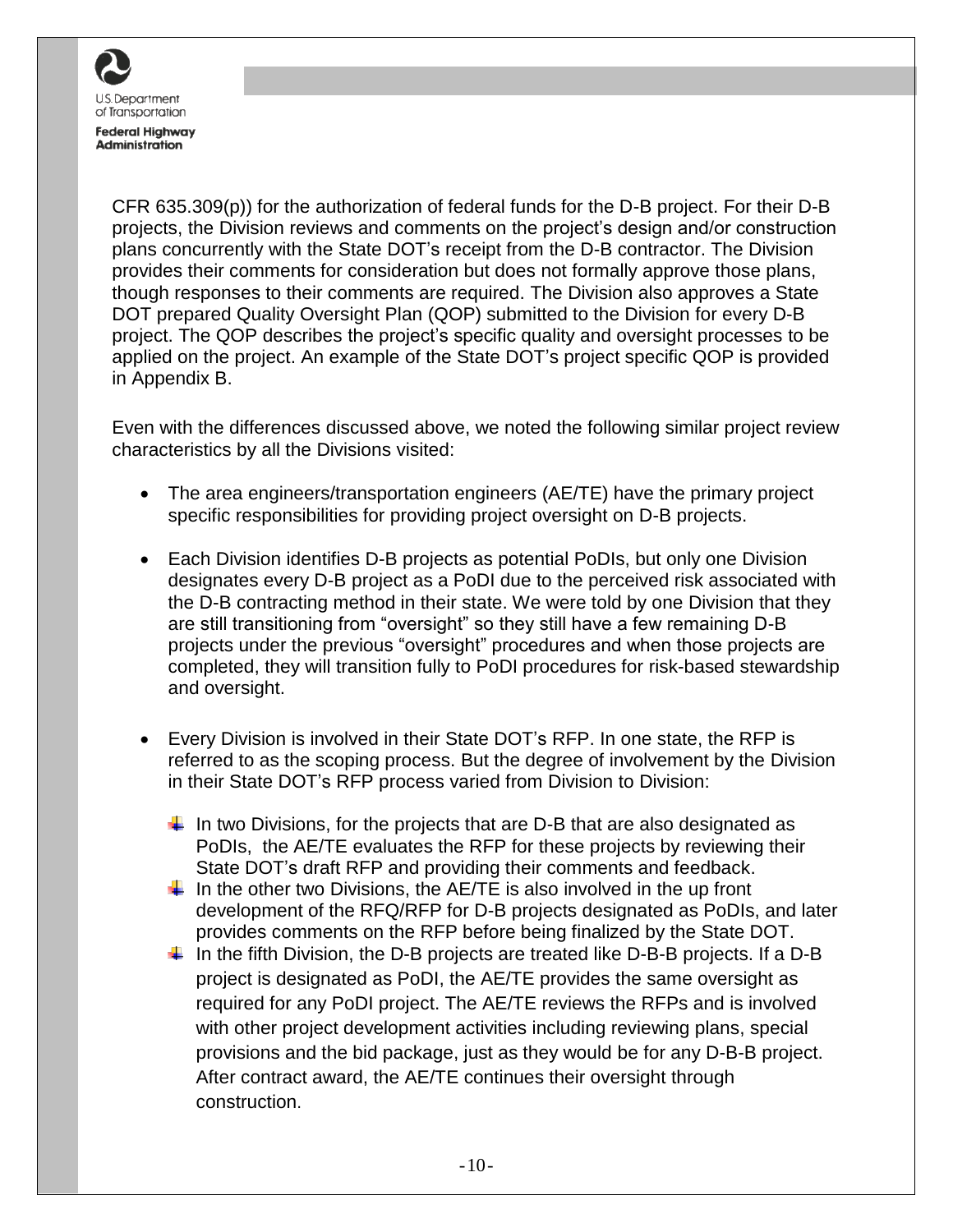

Federal Highway<br>Administration

#### **Recommendation:** None.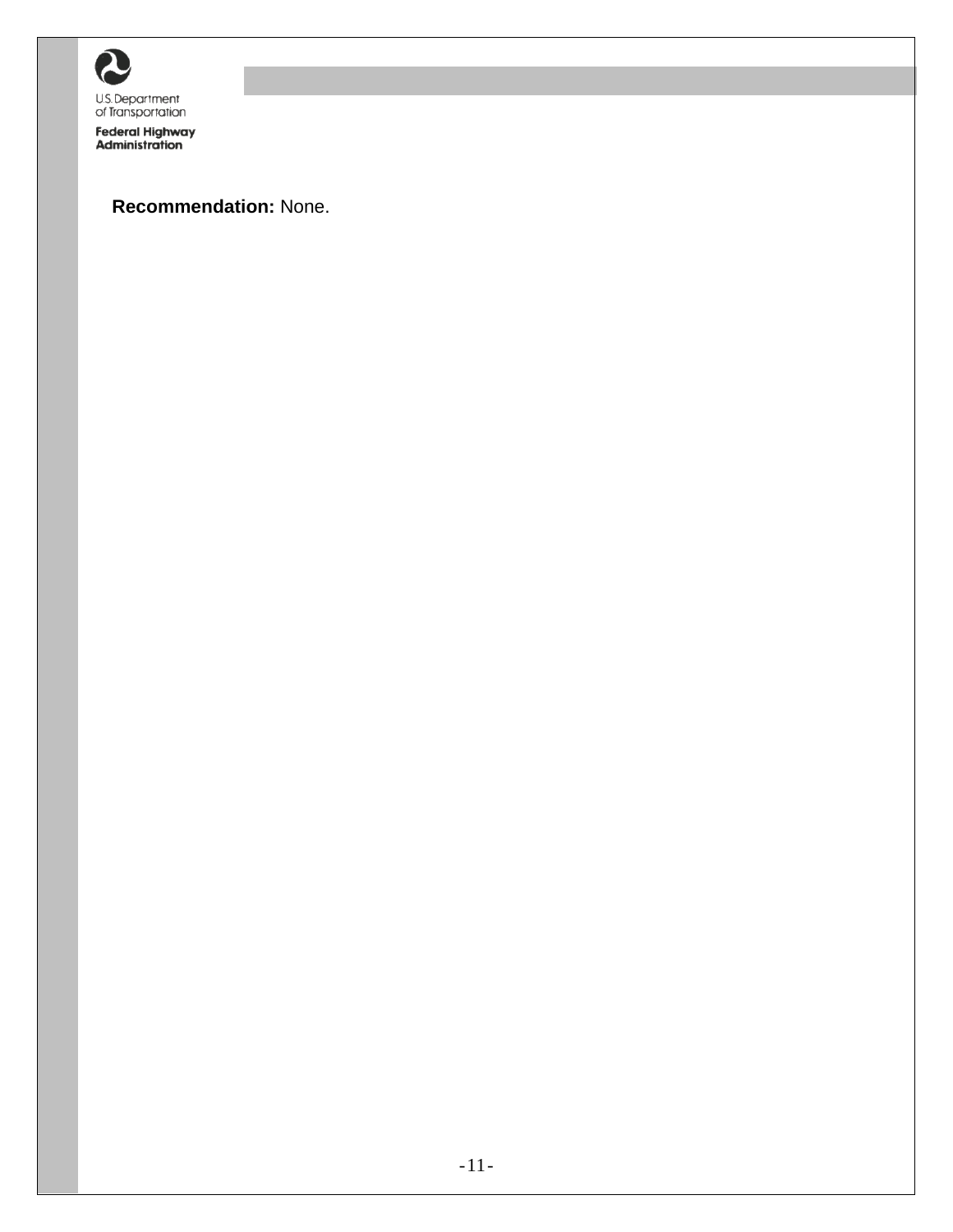

**Observation 2: There is a large degree of variability and complexity in State DOTs' use of D-B contracting for project contract administration, QA, environmental commitments, permitting, right of way (including utility relocation), scheduling, and payment for completed work.**

In all of the States we visited, we saw a variety of D-B contracting methods. The D-B regulation, 23 CFR 636, permits the State DOTs to use the following contracting methods for project delivery: best-value, low-bid and/or some variation of these two methods. Three of the five States we visited use the best-value D-B method for the purpose of encouraging proposers to develop innovative solutions to meet their project's goals. Four of the State DOTs use the low-bid D-B contracting method for their less complex projects. The low-bid D-B contracting method only considers the cost of the proposal during the evaluation process. The State DOTs' reasons for using the low-bid D-B method include industry opposition to best-value and a court ruling interpreting existing State legislation allowing award based only on low-bid. We also learned about a variation of the low-bid D-B contracting method known as "partial" or "nested" D-B; where only a portion of a project uses the low-bid D-B contracting method. This State DOT told us that this D-B contracting method allows the D-B contractor to begin project construction while simultaneously allowing the D-B contractor to continue design of remaining project components. The State DOTs are using the D-B contracting method that best suits their needs and perceived risks.

#### **Contract Administration and QA:**

All of the states visited had documented procedures describing the requirements for providing D-B contract administration (design and construction phases) and QA. Some of the State DOT's documentation was more extensive than others; each had requirements for both the design and construction aspects of their D-B projects. The RFP or bid package for a D-B project is the primary method used to describe the procurement process and project requirements. Each State DOT has processes in place defining their RFP development process. For best-value D-B contracts, the RFP also defines the method by which proposals are scored. For an example of how proposals are scored by one State DOT, see Appendix A. Each State DOT also has a process to first screen projects and evaluate risk during the selection of the project delivery method to determine whether the project is a good candidate for D-B contracting. If the State DOT selects the D-B contracting method, they then identify the potential risks associated with the D-B approach and allocate these risks to either the D-B contractor or the State DOT.

State DOTs provided project QA (design and construction phases) on D-B projects using similar methods to those used on traditional D-B-B projects. The primary difference we noted between QA for D-B and D-B-B projects is that for D-B projects, the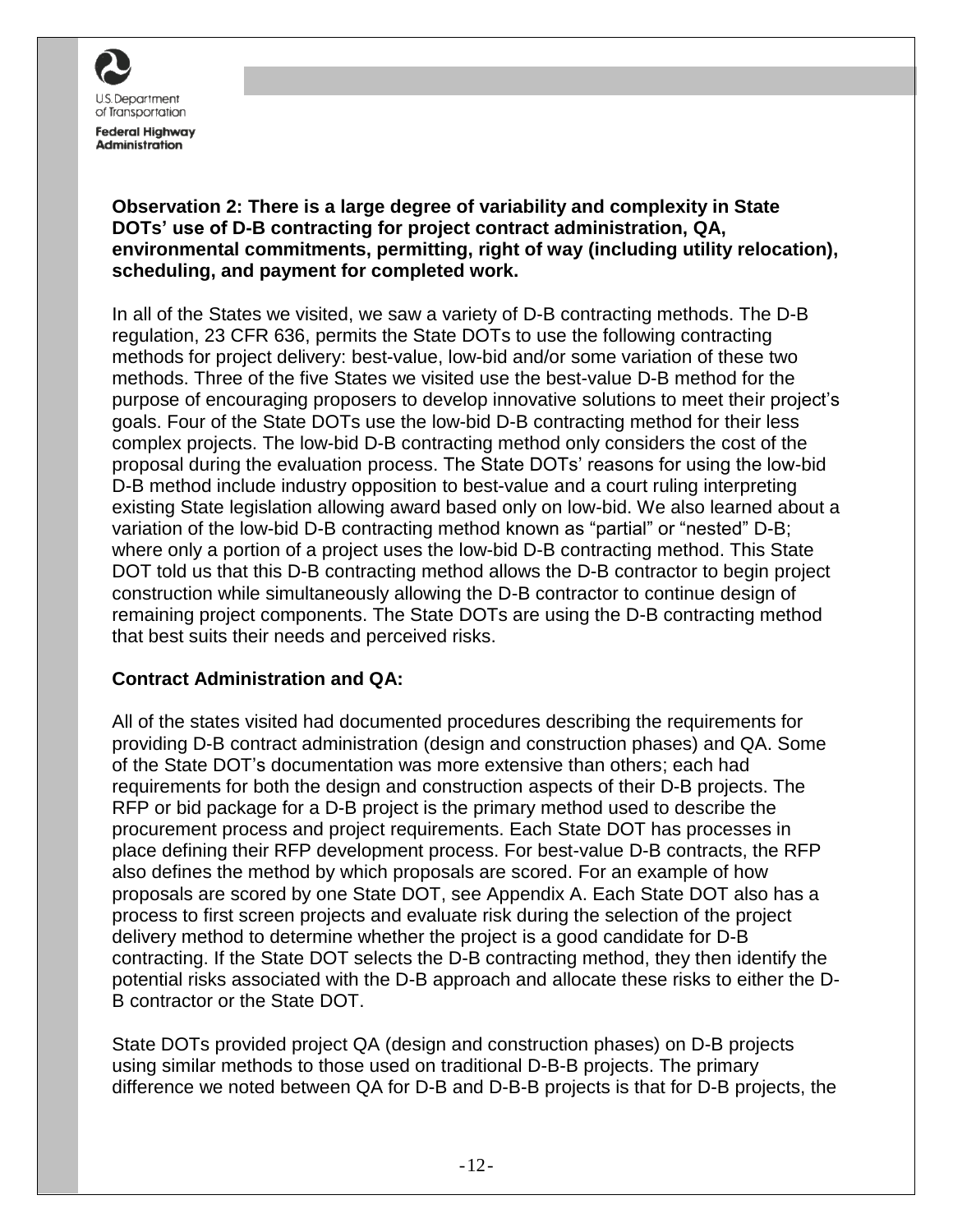

design and construction QA activities are covered under one contract and take place concurrently.

For the design QA phase, each State DOT's processes describe the frequency of plan reviews and the requirements for approval. For the two State DOTs that only allow the use of low-bid D-B, these design reviews sometimes took place in an identical fashion to that of a traditional D-B-B project and construction work did not start until the entire design was completed. This was especially the case for less complex projects. The benefits of the use of the D-B contracting method on these types of projects were limited to meeting established contract letting dates. The design reviews on D-B projects take place throughout the contract duration as design packages are completed and released for construction.

For construction QA each State DOT focuses on visual inspection of completed work and includes all activities used for sampling and testing of materials to ensure compliance with material specifications. Since D-B projects are not bid with estimated quantities, each State DOT requires the contractor to break their work down into smaller defined parts. These were referenced by different names depending on the state, with some referring to them as a Work Breakdown Structure and others as a Schedule of Values. In order to conduct QA sampling and testing on construction materials (23 CFR 637), the State DOTs found it necessary to monitor the quantities for each of the contractor's work items to ensure the appropriate sampling and testing frequencies were achieved.

#### **Environmental Commitments:**

The environmental commitments contained in a project's NEPA document are required to be implemented on the project per 23 CFR 771.109(b). Each of the States visited had requirements for environmental commitments to be included in the RFP for their designbuild contracts. We found that in all States visited environmental commitments on D-B projects are incorporated into the work like done for D-B-B projects. The State DOTs provide environmental commitments to their D-B contractor as they would to a consultant (or in-house staff) responsible for the design of a D-B-B project. The State DOTs review the D-B project documents during the design phase to ensure that environmental commitments have been properly incorporated into the work just as they would for an in-house or a consultant designed D-B-B project. We noted two of the five State DOTs have developed a single form for tracking and monitoring of environmental commitments to ensure they are incorporated into the project design and properly constructed. The other three State DOTs rely on their construction staff to monitor the commitments similar to any other contract requirement. The following is an excerpt of the requirements contained in one State DOT's D-B Manual: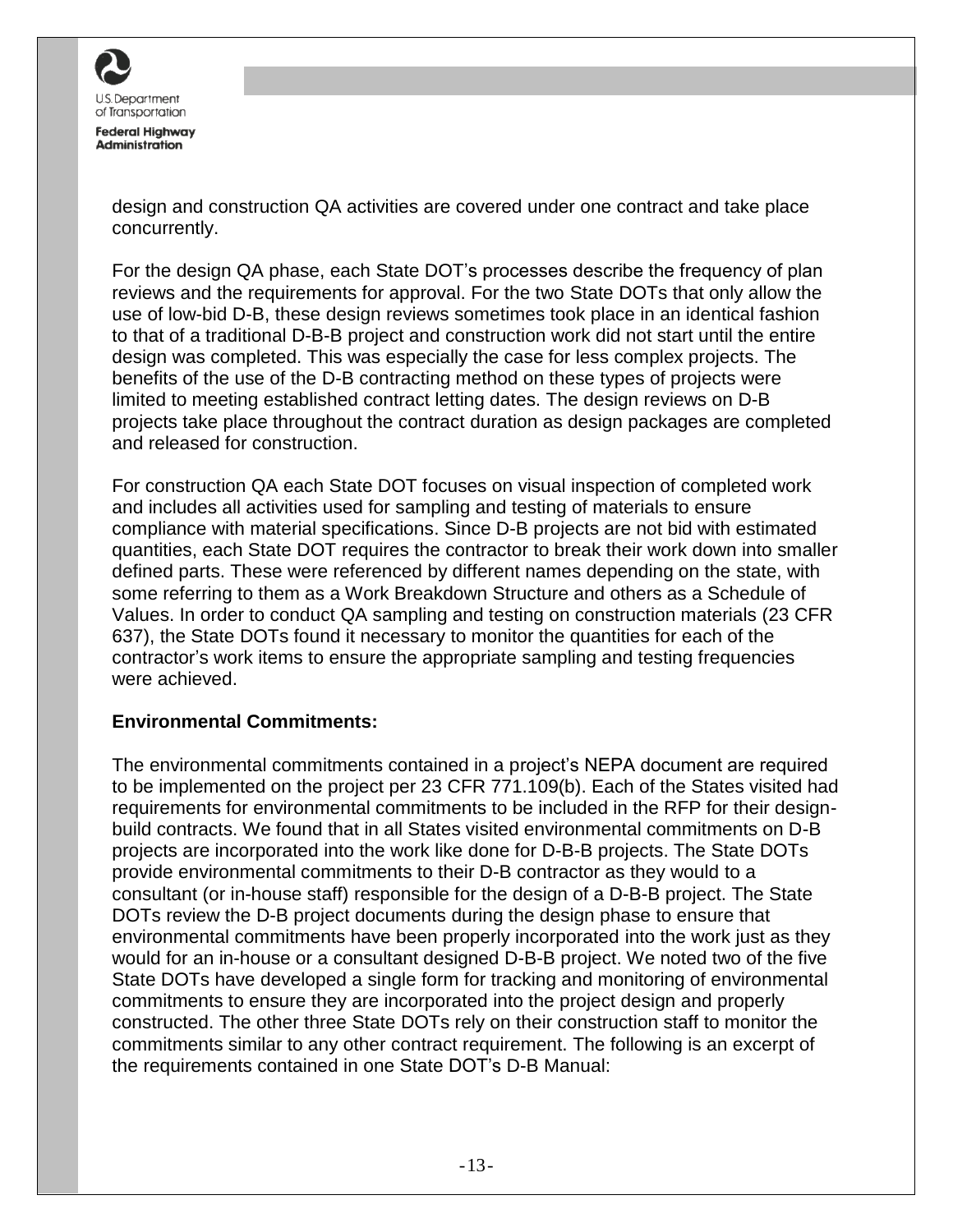

"Mitigation commitments are binding, and project personnel should be made aware of the mitigation commitments made and incorporated into the project's design. Project personnel must have a thorough understanding of the Department's responsibilities and must know clearly their role in fulfilling those responsibilities. Publication 10X (Design Manual, Part 1X, Appendices to Design Manuals 1, 1A, 1B, and 1C, Appendix T) outlines the Environmental Commitments and Mitigation Tracking System (ECMTS) Process which is a tool to monitor and document the successful implementation of environmental commitments and mitigation measures agreed to during a project's environmental compliance and approval process. The matrix template is set up to identify project team members, including Department personnel, consultants, and contractors assigned with the responsibilities to ensure compliance is achieved".

#### **Permitting (environmental):**

The State DOTs we visited handled environmental permitting for D-B projects in a variety of ways. Two of the State DOTs choose to manage the risks associated with permitting by placing those requirements with the D-B contractor. The State DOTs believed this allowed them to manage their own limited resources more effectively. They also believed that prospective D-B contractors had the expertise or could acquire the expertise to secure needed permits. Two other State DOTs have processes to evaluate the risks associated with permitting to determine whether to place those requirements on the D-B contractor. If during the evaluation, permitting is determined to be a higher risk, the State DOTs will obtain the permits and stay involved in the permitting process throughout the life of the project. Another State DOT believes they are often in the best position to handle the original permits, but the D-B contractor is required to obtain any new or revised permits uniquely necessary to implement their proposal. The State DOT believes this prevents the D-B contractor from making changes to the project that only benefit the contractor without any commensurate and measurable benefit to the project.

#### **Right-of-way (including utilities):**

The right-of-way (ROW) requirements for D-B contracts are the same as those for traditional D-B-B projects and can be found in 23 CFR 635.309(p). Each of the State DOTs requires a ROW certification prior to requesting FHWA to authorize the project and release the RFP. All five State DOTs consider risk allocation for D-B contracts and ROW is one of the key factors they evaluate. Two of the State DOTs place responsibilities for ROW acquisition on the D-B contractor as their way of allocating risks. The other three State DOTs keep that responsibility in-house due to the complex requirements of the Uniform Act. One State DOT had included ROW acquisition in the RFP for a past project, but discovered that the D-B contractor did not have the expertise required to ensure the Uniform Act provisions would be met. Consequently this State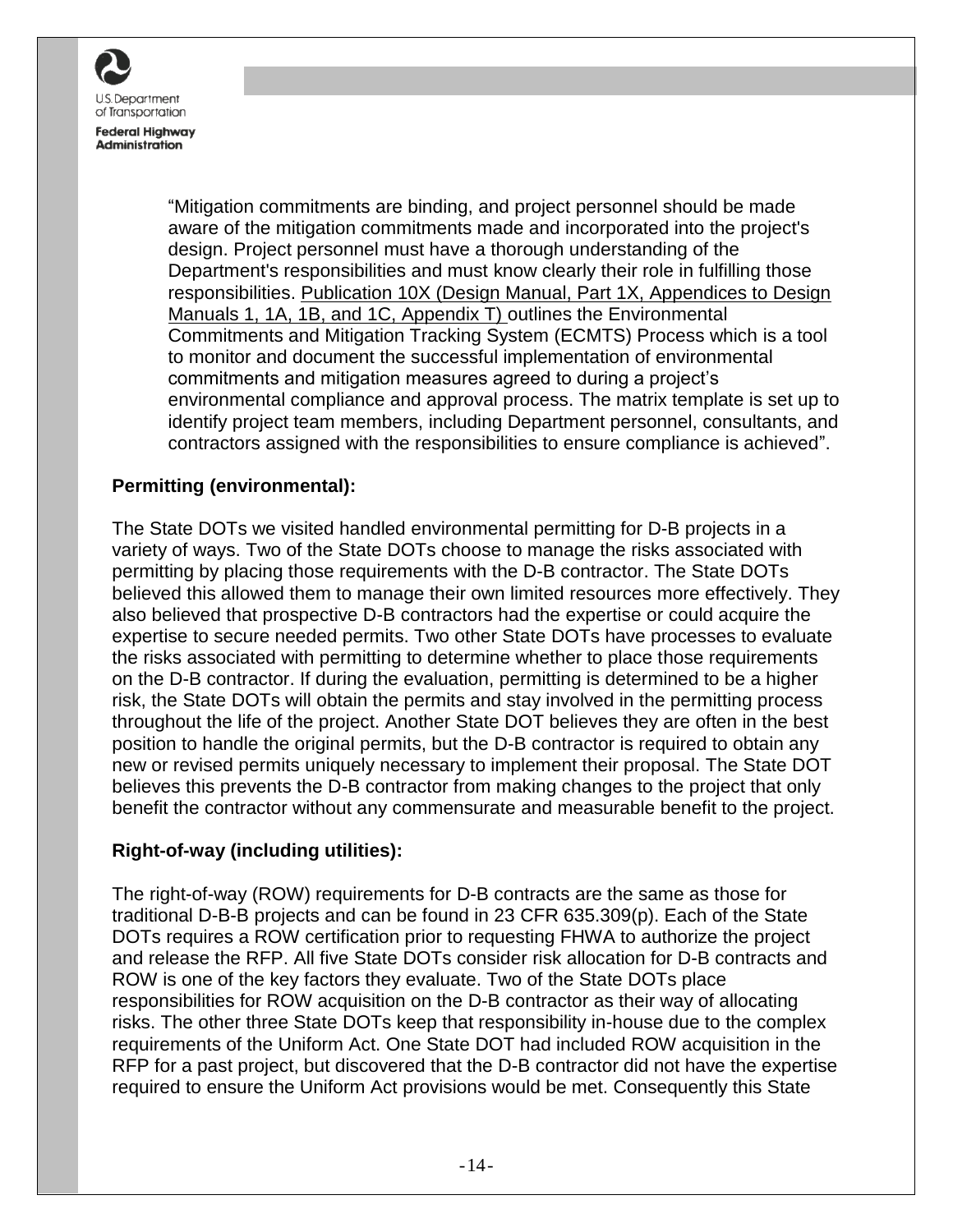

DOT no longer includes responsibilities for ROW acquisition in the RFP and now handles in-house all ROW acquisition on D-B projects.

#### **Scheduling:**

We examined how State DOTs establish and address contract time on D-B contracts and this was one area in which we found very little variability among the five State DOTs interviewed. According to the FHWA Contract Administration Core Curriculum (CACC) Manual, contract time is defined as the maximum time allowed in the contract for completion of all work contained in the contract documents. For D-B projects, contract time may be specified in the RFP or requested as part of a contractor's technical proposal. Once the contract is awarded and the contract time is established, the State DOT monitors the contractor's schedule to ensure the project remains on schedule. Each of the State DOTs visited had processes in place requiring the contractor to submit a baseline schedule and provide monthly updates.

#### **Payment for Completed Work:**

For traditional D-B-B projects, sampling and testing of materials are conducted to determine if materials meet specifications. On D-B-B projects material bid items are listed in measurable quantities; for example structural concrete is typically shown in cubic yards, asphalt concrete in tons and guardrail in linear feet. When samples are taken (and tested) they can be easily related to measured quantity of material. With a passing test result the State DOT can pay the contractor for the specific measured quantity of material. Also, if there is a failing test result, the State DOT can determine corrective action for the material in question. D-B projects differ from traditional D-B-B projects in that they are bid with several lump sum (LS) items rather than a large number of standard bid items with measurable quantities. This requires that State DOTs implement a process that enables them to make appropriate payments as items of work are completed. The challenge for visited State DOTs on D-B projects is to convert the lump sum items into measurable quantities so that they can use the same material sampling and testing procedures used on D-B-B projects. To do this State DOTs use various terminologies such as "schedule of values", "work breakdown structure" and "work packages" to define the items of work that the design-builder will complete. Payment for completed work is made on a percentage of these items of work as construction progresses and is based on the State DOT's acceptance program which includes sampling, testing, and inspection. The State DOTs approve payment for completed work using a combination of inspection, sampling and testing in their acceptance decision. Each of the five State DOTs visited used material quantities, which are either provided by the contractor or calculated by the State DOT, to determine sampling and testing frequencies. One State DOT utilizes a payment process that pays 20% of the cost of an item once work starts on that item, but withholds the remaining 80% of the payment until that item of work is completed and accepted for payment. The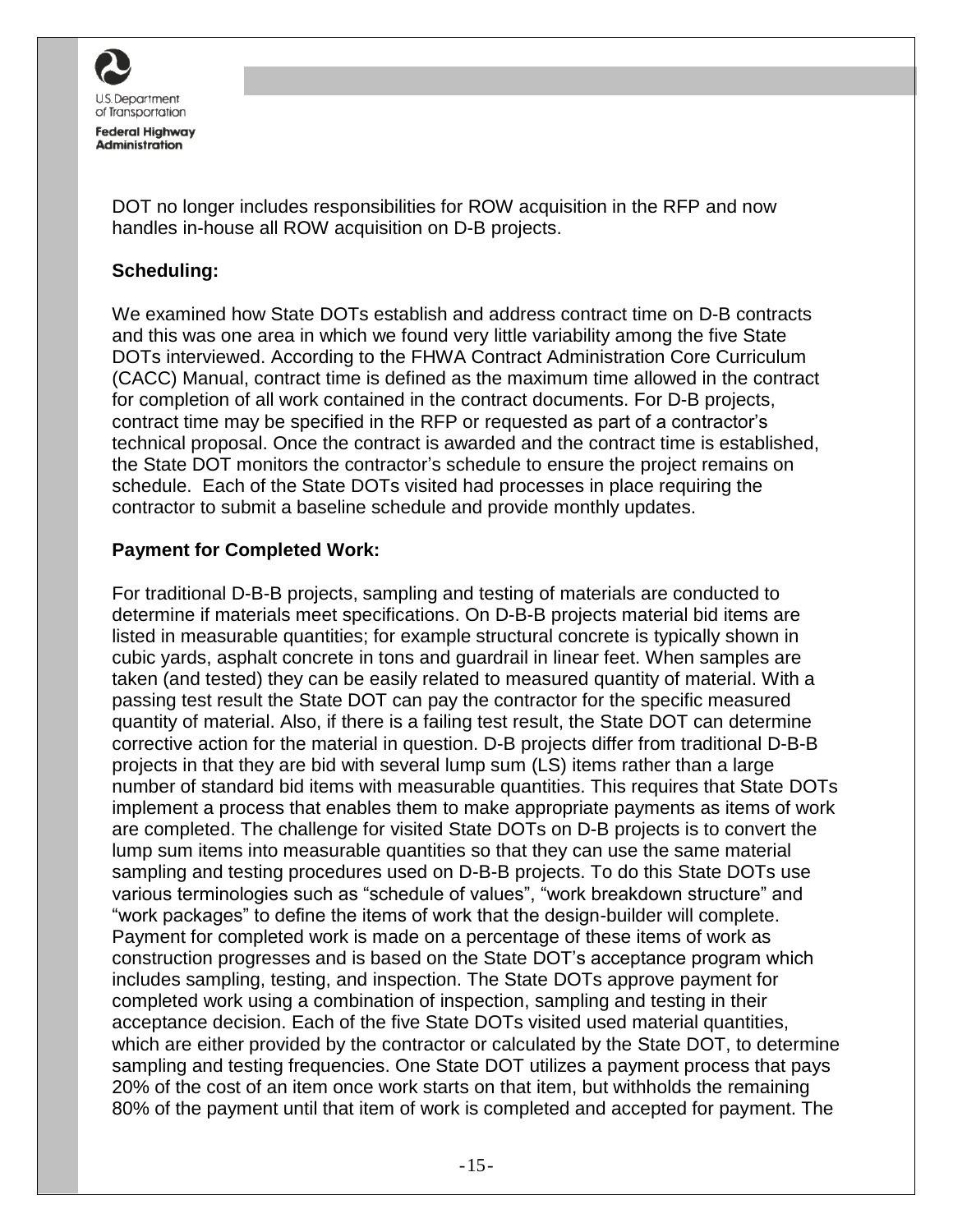

 $\overline{a}$ 

State DOT believes this approach motivates the contractor to begin and complete the work item in a timely manner and assists in keeping the project on schedule. The remaining four State DOTs base contractor progress payments on measured quantities placed and accepted as a percentage of total quantities estimated for that work item as they would for D-B-B projects.<sup>1</sup>

According to 23 CFR 637.207, the contractor's quality control sampling and testing can be used in the acceptance decision and each of the State DOTs employed this as part of their QA program. In our site visits, we discussed the State DOTs' approach to complying with the requirements of this regulation. In one state their staff performed two sets of tests on the project materials. The State DOT's first set of tests confirmed that required project testing procedures were being met. During this time, the contractor also performed his required quality control tests. The State DOT's first test results and contractor test results indicated acceptable material quality. However, the State DOT's second set of test results came in lower than their first test results and below contract requirements. Since both sets of State DOT tests were performed on samples taken at the same time, the State DOT staff concluded that their second sample had most likely been damaged or contaminated. The State DOT concluded that the first set of their test results along with the contractor's quality control test results provided them with assurance that the material met quality standards. As a result, the State DOT reminded its sampling and testing staff of the importance in following proper procedures when obtaining samples. The material in question was accepted by the State DOT and the Division concurred with this decision.

In another case, the State DOT requires the contractor to employ a QA manager to oversee all aspects of inspection, sampling and testing. We were told during the project level discussions that the QA manager is also used by the State DOT to ensure material tests are conducted and any deficiencies are corrected. Since the quality assurance manager was under contract to the contractor, this may conflict with 23 CFR 637.205(d), which requires that verification sampling and testing be performed by the State DOT or its agent, excluding the contractor. As part of this discussion, we were told that the QA manager could not be replaced by the D-B contractor without approval from the State DOT. These type of issues are addressed in the FHWA TechBrief "Construction Quality Assurance for Design-Build Highway Projects".<sup>2</sup> A copy of the FHWA TechBrief is in Appendix C.

**Recommendation:** The Resource Center should continue to promote the availability and use of the D-B guidance materials to Divisions and State DOTs with a focus on FHWA's TechBrief "Construction Quality Assurance for Design-Build Highway Projects.

<sup>&</sup>lt;sup>1</sup> For D-B projects requirements for progress payments can be found in 23 CFR  $\S 635.122(c)$ 

<sup>&</sup>lt;sup>2</sup> This document can also be found at:  $\frac{http://www.fhwa.dot.gov/publications/research/infrastructure/12039/}{http://www.fhwa.dot.gov/publications/research/infrastructure/12039/}$  $\frac{http://www.fhwa.dot.gov/publications/research/infrastructure/12039/}{http://www.fhwa.dot.gov/publications/research/infrastructure/12039/}$  $\frac{http://www.fhwa.dot.gov/publications/research/infrastructure/12039/}{http://www.fhwa.dot.gov/publications/research/infrastructure/12039/}$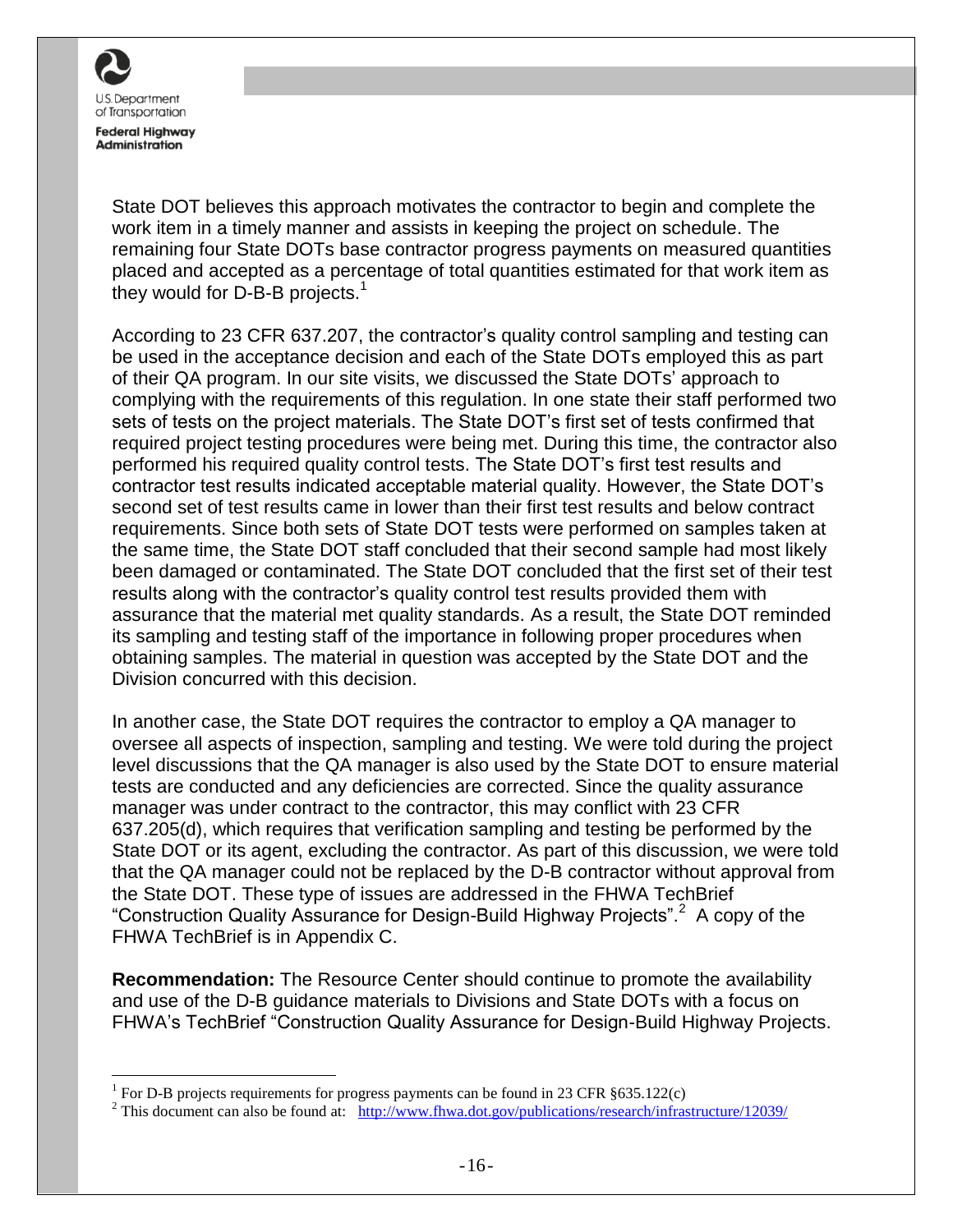

#### **Observation 3**: **O**p**portunities exist to enhance the effectiveness of the Division and State DOTs' oversight of D-B projects.**

All five states visited have D-B contracting procedures in place designed to comply with the federal requirements governing the specific program areas reviewed during the site visits. We found no significant non-compliance trends with the State DOT's existing D-B contracting processes and procedures for the selected program areas. We believe that with continued Division oversight the five State DOT D-B programs should continue to comply with the requirements identified for the selected four program areas. Our assessment is based on discussions with Division office and State DOT staff and our evaluation of the State's D-B contracting procedures and their related technical guidance documents.

#### **Effectiveness of the State DOT's D-B programs:**

FHWA promotes the benefits of using the D-B contracting method as: (1) providing faster project delivery, (2) offering the potential to reduce project costs, and (3) encouraging contractor innovation. FHWA does not currently have national criteria to evaluate the effectiveness of a State DOT's D-B program. But promoted benefits of D-B contracting can be used as an informal gauge to evaluate whether a State D-B program is realizing the benefits of the D-B contracting method while still complying with all federal requirements. In the absence of established national criteria, realizing D-B benefits can be used to identify an effective State DOT D-B program.

Of the five states we visited only the one State DOT, who also had the most experience with D-B contracting, has formally evaluated their program. This State DOT has contracted with a state university to evaluate their D-B program to identify and assess the benefits. The results of the university studies indicate an average reduction in project duration time of 36 percent for D-B projects versus D-B-B projects with an average increase in D-B project cost of approximately five percent. This State DOT began using the D-B contracting method in 1988 and since that time estimates the D-B contracting method has been used on over 500 transportation projects statewide. During 2014 this State DOT estimates the D-B contracting has been used on approximately 59 percent of its capital funding for road and bridge improvements. Last year the State DOT estimates D-B contracting use to be approximately 45 percent of its capital funding for road and bridge improvements. The other four State DOTs have used D-B contracting to a much lesser degree. These four State DOTs have not conducted any formal studies of their D-B programs to identify benefits obtained such as project cost and time savings. But we were told by these four State DOTs that they believe their D-B program provides faster project delivery and as cheaply as D-B-B projects; while maintaining the same project level quality. Also, all five states agreed that D-B offers more contracting opportunities for smaller businesses as it does not necessarily limit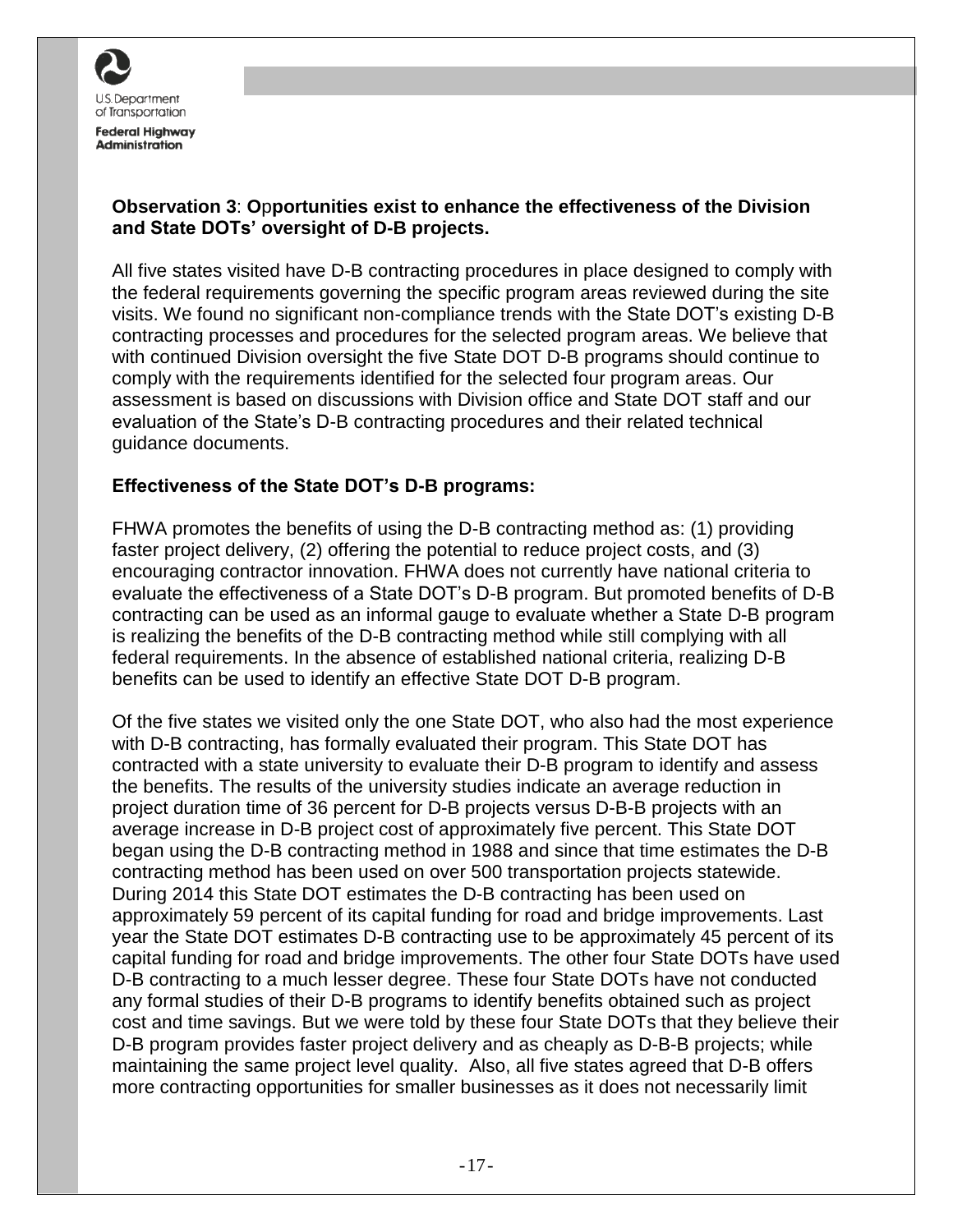

them due to bonding capacity requirements if and when they want to work on larger projects.

#### **Successful Practices:**

We identified several successful practices used by four of the five State DOTs in administering D-B projects. These are discussed below and are offered only to describe a successful practice used in their state and may not be suitable in other State DOT programs.

#### Florida State DOT

The State DOT uses boiler plate language in their RFQs and RFPs as a way of ensuring consistency and to reduce the potential for D-B bid protests by unsuccessful firms. The State DOT also requires their construction engineering and inspection firms and State project staff to complete and submit all project documentation within 20 calendar days after project completion. The State DOT believes this requirement results in faster project closeout and facilitates an ongoing documentation effort throughout the life of the project. Another practice used by this State DOT is to separate state funded landscape and plant establishment contracts to allow for faster closeout of the federalaid project. The State DOT also makes use of contractor performance rating (CPR) data and stores this information in a statewide database. The State DOT staff believes using this CPR data keeps their contractors focused on performance. The State DOT also allows potential D-B firms to submit alternate technical concepts.<sup>3</sup> They believe that ATCs allow industry to bring new ideas and concepts for these projects. The state has calculated time and cost savings for the use of D-B projects. They have used a state university on three different occasions to document D-B project savings and evaluate effectiveness. For an example of one of these evaluations, please refer to this web site: [Florida DOT Design-Build Evaluation Report.pdf.](http://www.dot.state.fl.us/construction/AltContract/General/PDF/DBProgram%20Eval.pdf) The State DOT has also established a resource library on their external website to assist potential D-B firms when preparing their bids.

#### Missouri State DOT

 $\overline{a}$ 

The Division and State DOT have developed a D-B Programmatic Agreement document that describes the roles and responsibilities of the State DOT and FHWA in administering D-B projects. This agreement is included in the State DOT policy guidance. The document contains standard forms and describes specific procedures to be used on D-B projects. The document also contains the time frames to complete

 $3$  Alternative Technical Concept is defined as a flexible contracting procurement method that contractors can use to submit innovative, cost-effective solutions that are equal to or better than the state's design and/or construction criteria. (source: [http://www.fhwa.dot.gov/construction/contracts/acm/atc.cfm\)](http://www.fhwa.dot.gov/construction/contracts/acm/atc.cfm)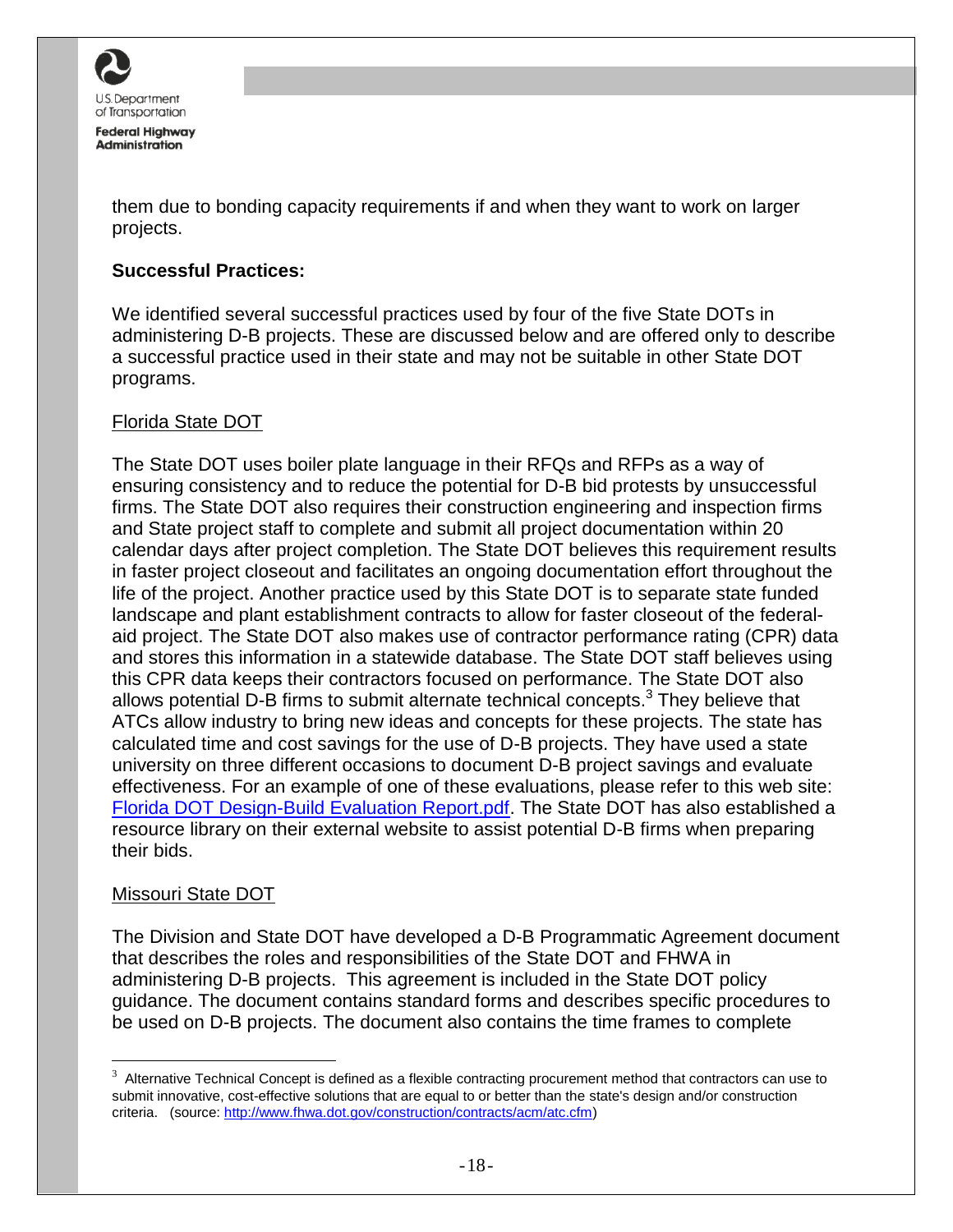

various project actions. The State DOT has delegated authority and accountability to the D-B Project Director to comply with all federal and state laws regulations and policies. The State DOT piloted a provision in a recent D-B RFP designed to encourage D-B firms to review ROW needs for possible savings. If the D-B contractor can reduce the project's ROW needs then the State DOT allows the firm to use the cost savings to provide additional scope that otherwise could not be constructed within the allocated project budget. The State also dedicates a utility coordinator to assist the D-B contractor in strengthening utility coordination.

The State DOT develops a Quality Oversight Plan (see Appendix B) for each D-B project describing the roles and responsibilities of project and contractor staff including expected timelines for resolving issues. The State DOT allows a D-B contractor to propose alternative technical concepts which allows the bidder to propose changes to the State DOT supplied base design configurations, project scope, design criteria or construction criteria.

In order to avoid going to condemnation, the State DOT allows the D-B contractors the option to offer the difference between the Just Compensation determination of a ROW parcel and the landowner's asking price. The State DOT believes that this flexibility can potentially save six months or more in time.

The State also assigns at least one project staff throughout the life of the project to maintain continuity and knowledge of the project decision from design through construction. The State DOT attempts to assign D-B Project Directors and Deputy Project Directors that have different technical backgrounds; preferably, one having experience in design and the other having experience in construction. In addition, the State DOT develops project specific goals for all of its D-B projects and continually communicates these goals throughout the project life for the purpose of promoting innovation and reminding staff of the specific performance goals established for the project.

#### Virginia State DOT:

The State DOT pays the contractor 20% for specific pay items when work on those items begin. The State DOT pays the remaining 80% when the work items are completed and accepted by the project staff. The benefit of this process is simplicity in tracking and documenting completed work items. The 20% is paid based on visual inspection by the project inspector that work has begun. The remaining 80% is paid after all field measurements, material certifications, sampling and testing have been completed and accepted by the State DOT. The State DOT believes this motivates the contractor to complete the work items as soon as possible in order to receive full pay.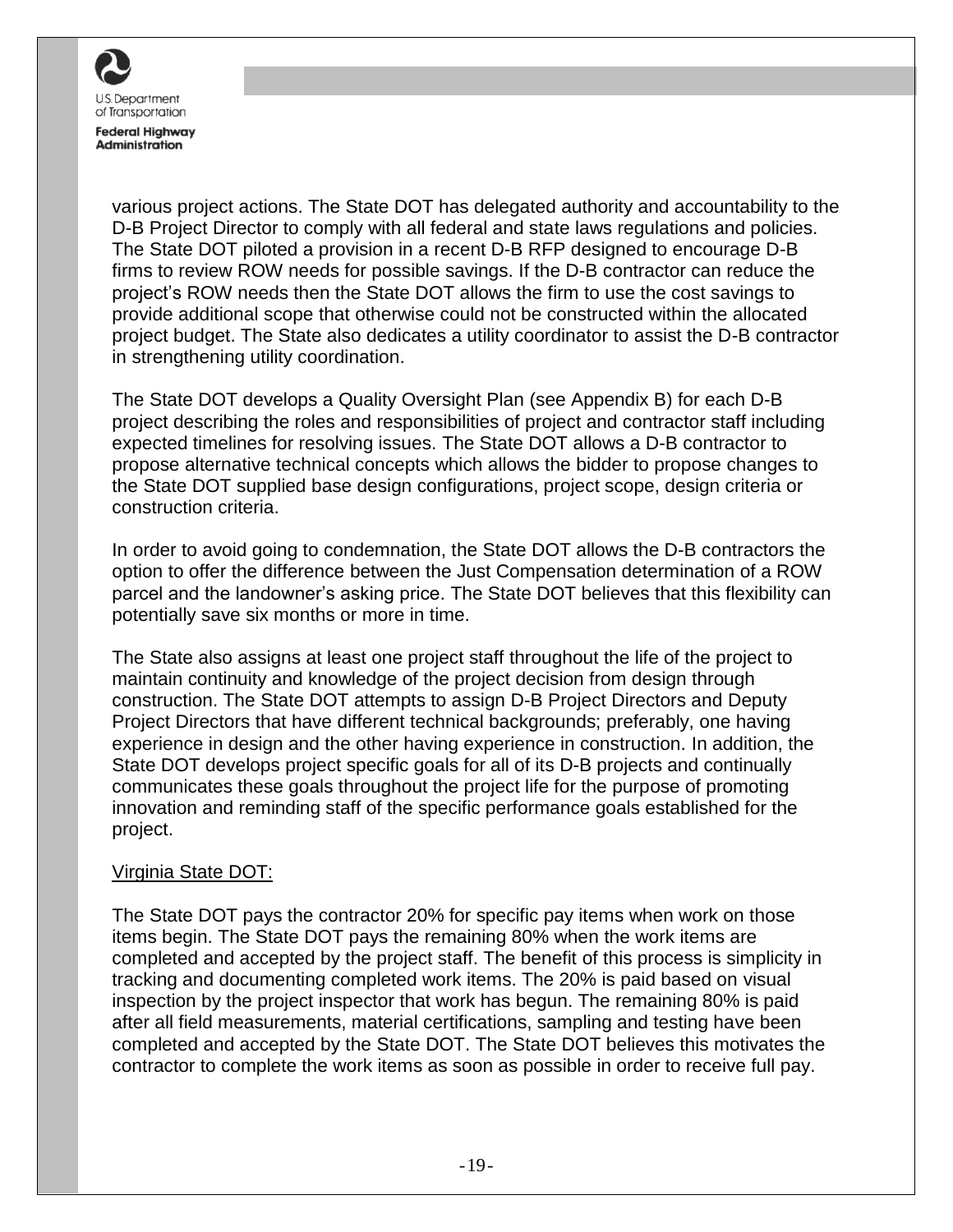

#### Pennsylvania State DOT:

The State DOT has developed a modified contracting technique based on the D-B contracting method. The State DOT refers to this modified technique as "partial" or "nested" D-B. The State DOT begins by developing a project using the traditional D-B-B contracting method. During the project development process the State designates one or more of the project's work items as a D-B component (e.g., structures, retaining wall, etc.). The D-B component is advertised and awarded as part of the overall D-B-B project leading to the term "partial". The significant benefit of this D-B variation is that this allows the State DOT can keep the project on schedule. The State DOT designs the simple components of the project that do not require a time consuming and/or specialized engineering expertise (e.g., grading, drainage and/or pavement sections) while assigning the more specialized and time consuming components (e.g., retaining walls or deep foundations for structures) to the D-B bidder(s).

#### **Lessons Learned:**

We asked State DOT staff what lessons have they have learned in using D-B contracting in their program. All State DOT staff provided feedback to us on our question. Some of the lessons learned were common to several State DOT programs and others were project specific. Several common lessons learned identified as a result of our discussions with State DOT staff include:

- Use boiler plate language in the RFQs and the RFPs. This practice would help ensure consistency from project to project and statewide. The benefit is that D-B contractors are provided the same information to prepare their bids, which will minimize the potential for disputes later in the award process.
- A proposed D-B project's scope should be well defined. This ensures that D-B bidders know the scope of work and related services they are expected to provide. This should also minimize the potential for extra work or change orders that often lead to increased project costs.
- Adequately fund the D-B project including allocating sufficient funds to cover construction engineering costs and including contingencies to cover cost increases due to design change reviews performed by the State's DOT staff.
- Assign the same State DOT staff to the D-B project beginning with design and use the same staff through construction. This "cradle to grave" practice will ensure that State DOT project staff are knowledgeable about past project decisions and will help them to address future project issues.
- If the project's footprint is fixed, acquire all of the ROW needed prior to awarding the D-B contract. If this is not possible then State DOTs should dedicate staff to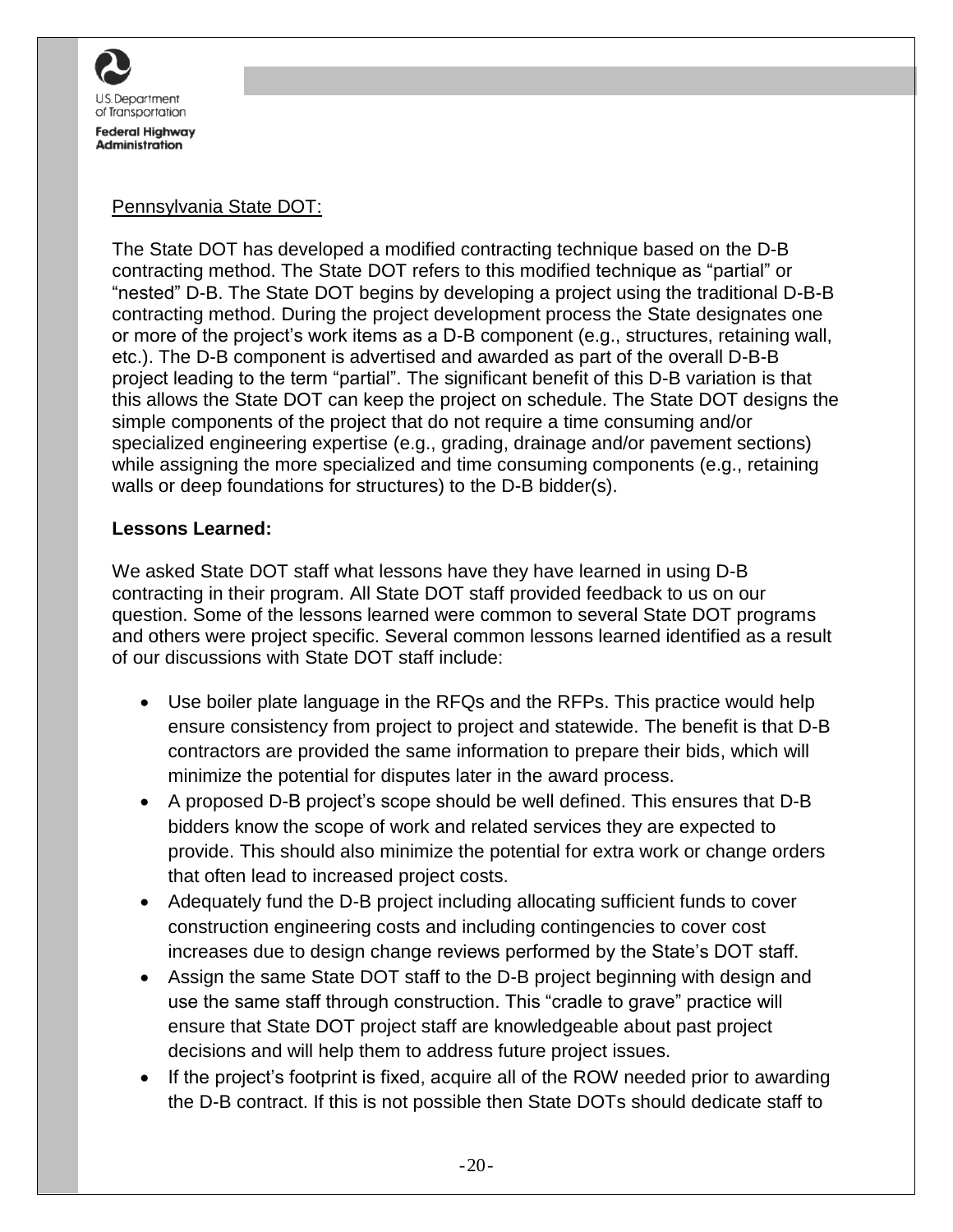

 $\overline{a}$ 

the D-B project to coordinate ROW acquisition and provide assistance to the D-B contractor when needed.

The lessons learned listed above are several common themes noted during our interviews with State DOT. Additional lessons learned from all five State DOTs are found in Appendix D.

#### **Opportunities for Improvement:**

The team observed a number of issues regarding project construction contract administration, State DOT statutory, legal and policy restrictions, and the lack of formal studies quantifying the benefits realized through use of D-B. For example, in one State, the project staff relies heavily on the contractor's quality assurance manager (QAM) to identify, resolve and report on workmanship and materials issues such as failing material test results. The State DOT defines the QAM as:

"The Design-Builder's designee responsible for providing Quality Assurance and Quality Control of the Work, and ensuring conformance with the Contract Documents is the individual with overall responsibility for the development of and adherence to the Design- Build QA/QC Plan. The QAM is responsible for supervising the performance of all field materials tests performed by the Design-Builder including but not limited to, density, moisture, air content of concrete, slump, and other required materials field tests."<sup>4</sup>

The State DOT project staff told us they consider the contractor's QAM as critical support to assist them in fulfilling their oversight responsibilities. We were told that the contractor's selection of the QAM must be approved by the State DOT and that removal of the QAM must also receive State DOT approval. The State DOT staff also told us that they do perform independent verification of project activities during critical construction activities and also when investigating project issues. This issue of roles and responsibilities for the owner agency and the D-B contractor is discussed in the FHWA TechBrief Quality Assurance for Design-Build Highway Projects previously cited in this report (contained in Appendix C). Also noted in the TechBrief, the term QA/QC is discouraged and replaced solely with QA – Quality Assurance Plan as the overarching requirement since a contractor's quality control (QC) is an element thereof.

Statutory, legal and policy restrictions also challenged some State DOTs' use of D-B more fully. One State DOT is limited in the number of active D-B construction projects it can have statewide. Specifically, the number of D-B projects cannot exceed two percent

<sup>4</sup> Source: State DOT manual **on** "Minimum Requirements for Quality Assurance & Quality Control On Design Build & Public-Private Transportation Act Projects, August 2008"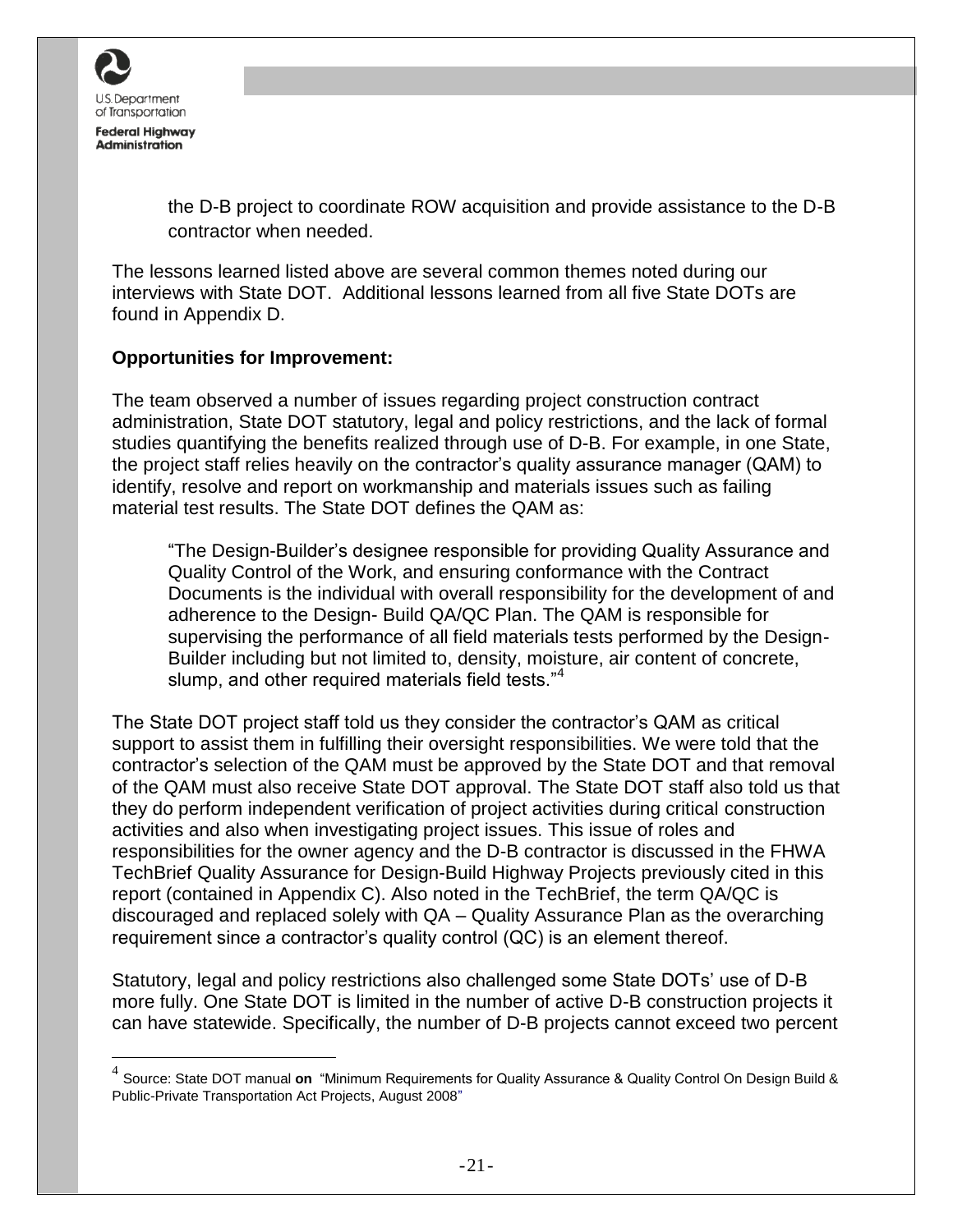

of all active constructions projects per year. The state legislature passed legislation creating this two percent limitation. This limitation does inhibit the State DOT's ability to mainstream D-B as a project delivery alternative. We were told by another State DOT that as a result of a court ruling, the DOT could only award D-B contracts based on the lowest bid. We learned from another State DOT that internal policy governs their use of D-B projects. This State DOT uses quality-based factors to shortlist potential D-B contractors but uses only the lowest cost as the determining factor in awarding a D-B contract.

The benefits of using the D-B contracting method have been promoted extensively by FHWA. But only one State DOT has documented studies on time and cost savings they have experienced using D-B contracting. This State DOT is the most advanced of the five states visited in using D-B contracting method and has been using D-B since the 1988. The other four State DOTs told us that they have not conducted any studies to evaluate the benefits of using D-B contracting method in their program.

The issues described above warrant further consideration by the Office of Infrastructure and Resource Center as they continue to promote the use of D-B contracting methods by State DOTs. We believe that the lack of State DOT conducted studies that verify the effectiveness of their D-B program is the most significant opportunity observed during our visits. These studies could serve as a valuable technical resource for other State DOTs considering use of the D-B contracting methods in their program and could also be used by FHWA to establish national standards. State DOTs could then use these national criteria to assess their D-B programs.

**Recommendation:** The Office of Infrastructure in collaboration with the Resource Center should encourage State DOTs to evaluate their D-B programs to determine and quantify the benefits of D-B contracting.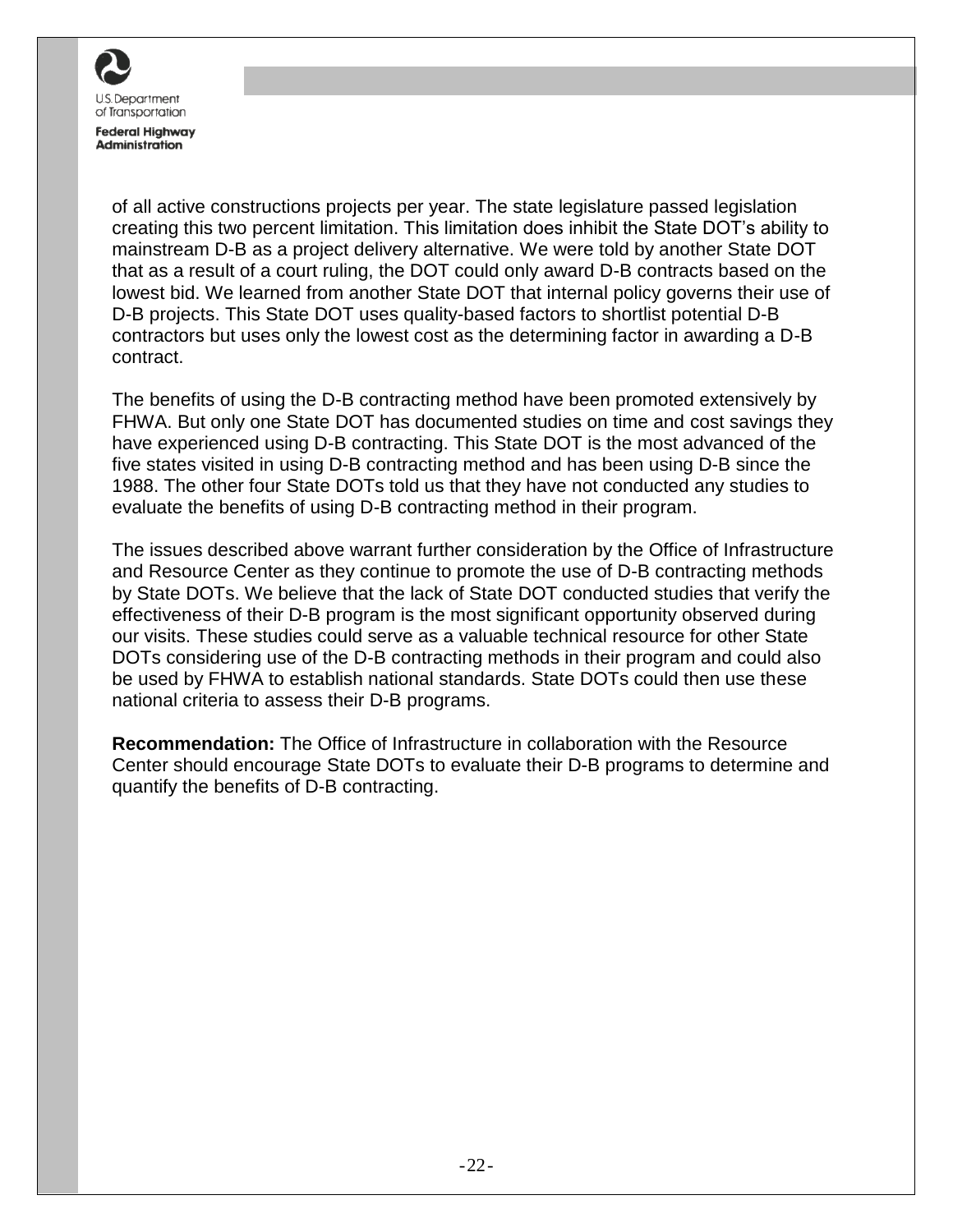

## <span id="page-24-0"></span>**Appendices**

- A. State DOT Design-Build RFP Evaluation and Selection Criteria
- B. State DOT Project Specific Quality Oversight Plan
- C. FHWA TechBrief "Construction Quality Assurance for Design-Build Highway Projects"
- D. State DOTs' "Lessons Learned"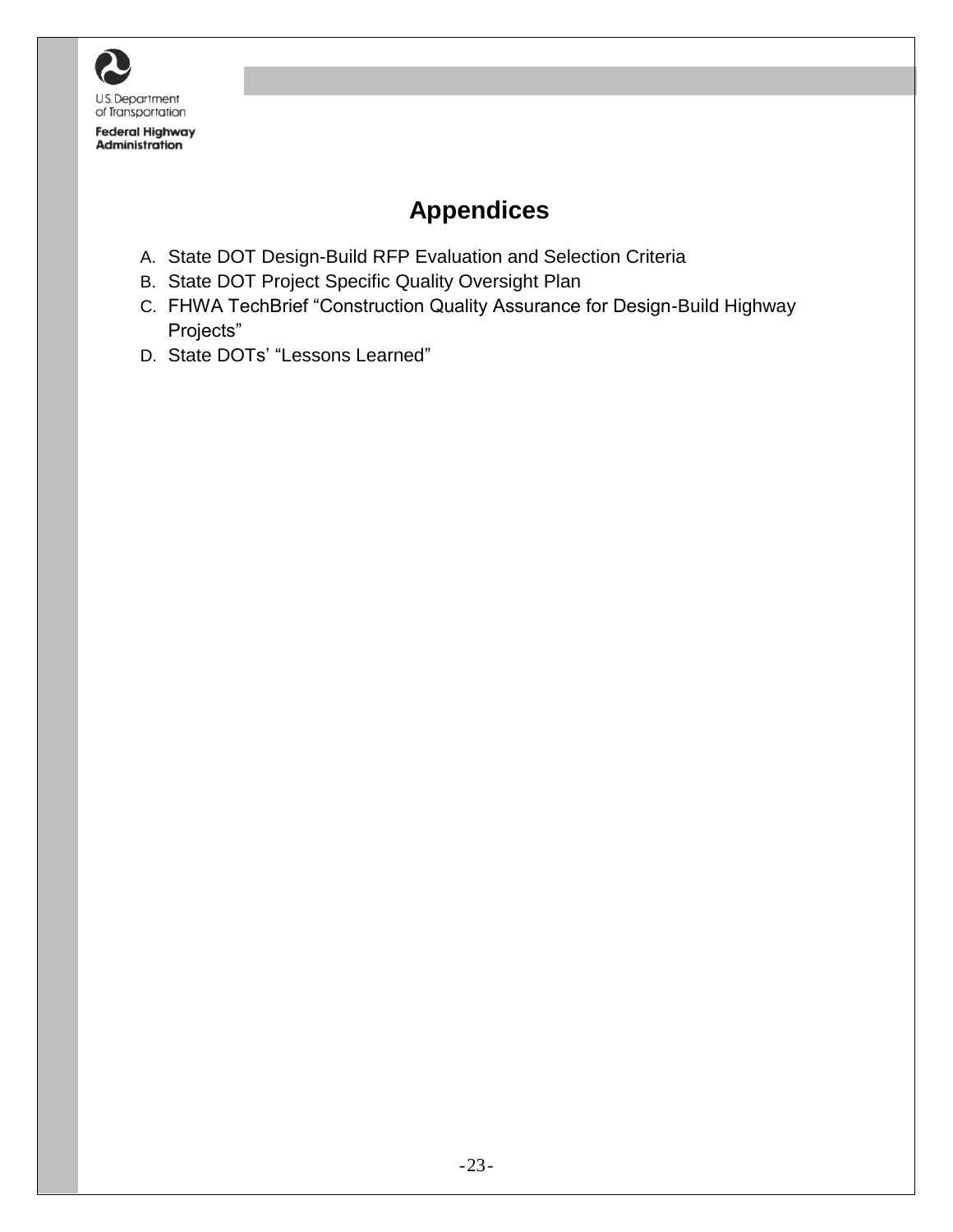

**Federal Highway** Administration



*Report prepared by: FHWA National Review Team Program Management Improvement Team 12300 West Dakota Avenue, Suite 3400 Lakewood, CO 80228 Phone: 720-963-3723* 

*Email: david.bruce@dot.gov.*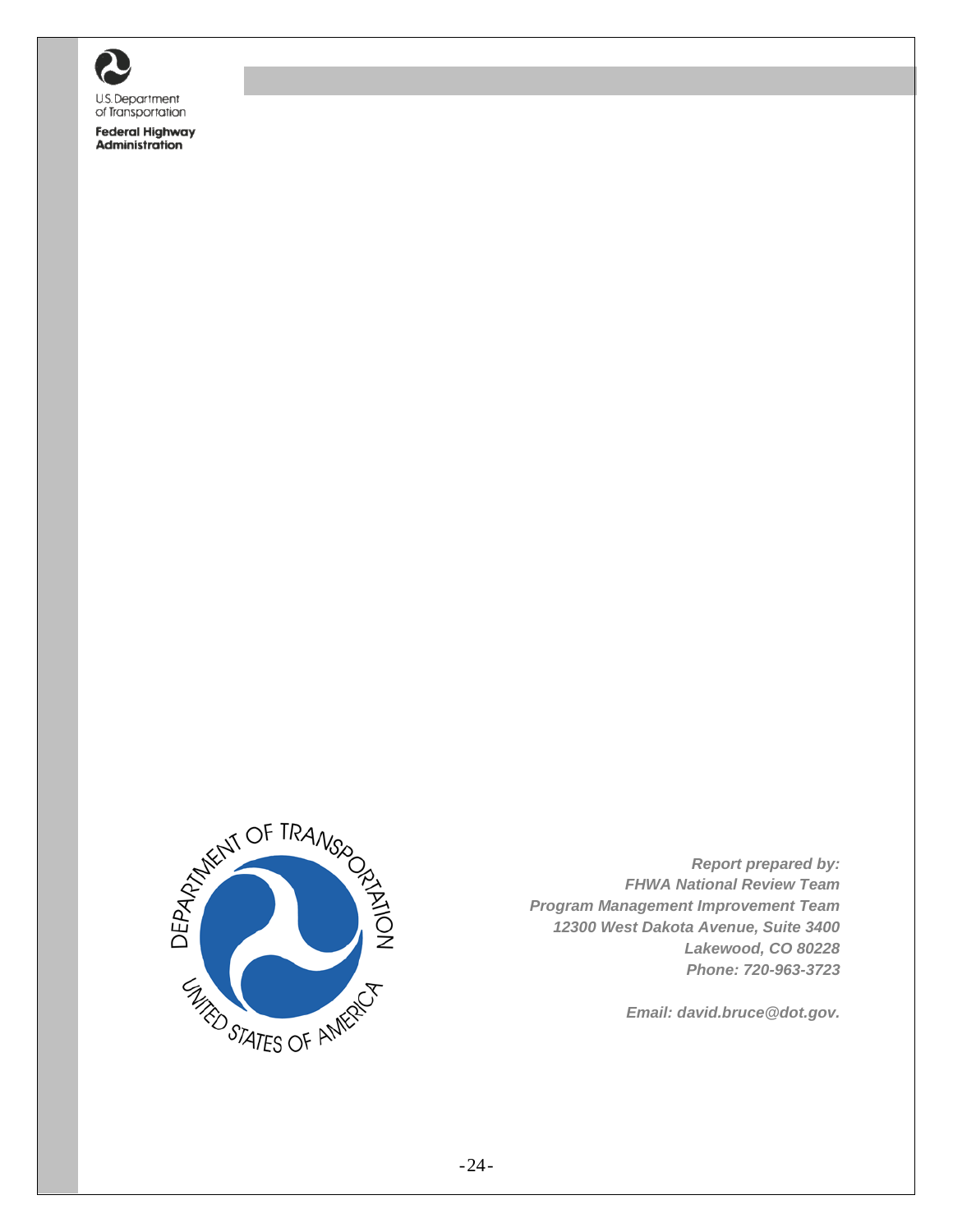## **Appendix A**

#### **Excerpt from State DOT Design- Build Selection Criteria Manual**

## **3.0 VALUE BASED SELECTION**

#### **3.1 SELECTION PROCEDURE**

The final selection of a DBT from the short-listed candidates will be based upon the technical quality of its Technical Proposal, the Project Duration listed in the Technical Proposal (Section 4.13), as well as the price contained in its Price Proposal.

After Technical and Price Proposals are submitted, the Technical Proposals will be sent to the Technical Proposal Advisory Group for evaluation. Price Proposals will be retained, unopened, until after the Technical Proposals have been scored.

The Technical Proposal Advisory Group will review the submitted Technical Proposals to determine if they are responsive to the requirements of the RFP.

Failure to attend required meetings may disqualify a DBT from further consideration in the selection process.

Each responsive Technical Proposal will be evaluated and scored by the members of the Technical Proposal Advisory Group on the basis of the criteria provided in this Selection Criteria. The Technical Proposal Advisory Group is anticipated to consist of Departmental representatives in the following areas:

- 1. Office of Contracts
- 2. District 6
- 3. Division of Construction Management
- 4. Division of Highway Operations
- 5. Division of Production Management

The Technical Proposal Advisory Group may be assisted by any number of subgroups and/or subject matter experts within the Department, City of Columbus, FHWA, other involved agencies, and/or contracted by the Department.

#### **3.2 RESPONSIVENESS**

A Technical Proposal may be deemed non-responsive at the sole discretion of the Director if any of the following apply:

- 1. The Technical Proposal fails to achieve a total score of at least 70 points; not including bonus points.
- 2. The Technical Proposal receives a score of less than 60 percent of the available points in any one of the Evaluation Criteria (A through I) listed in Section 4.11.
- 3. The Technical Proposal receives a score of less than 70 percent of the available points in three or more of the Evaluation Criteria listed in Section 4.1 (A through I).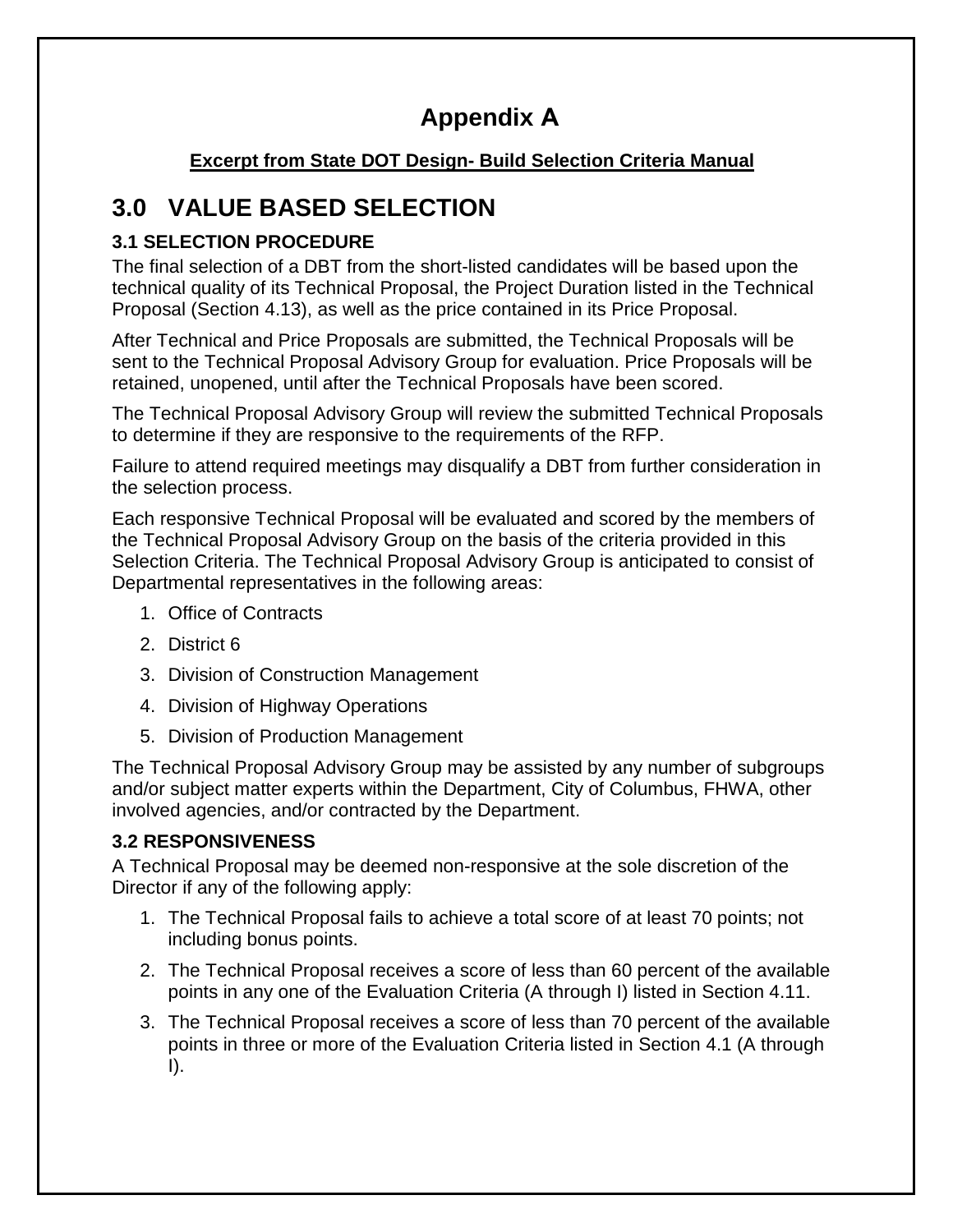- 4. The Project Duration listed in the bidder's Technical Proposal (see Section 4.13) is in excess of 183 weeks (42 months).
- 5. The Technical Proposal does not respond to the bid documents in a material respect.

#### **3.3 SCORING**

The Price Proposals will be publicly opened on the date indicated the Project Proposal. The Price Proposal will reflect the requirements of the Project Scope and the prospective DBTs Technical Proposal. The Technical Proposal Score and Project Duration will be announced prior to the opening of the Price Proposals.

Scoring of the Technical and Price Proposals will be combined using a normalized weighted formula as follows:

#### *Provide appropriate scoring criteria.*

Bidders Score =

35 x Bidder's Technical Proposal Score / Highest Technical Proposal Score\* + 60 x Lowest Price Proposal\* / Bidder's Price Proposal + 5 x Shortest Project Duration\* / Bidders Project Duration

\* All responsive bidders.

The Technical Proposal Score and Bidders Scores will be rounded to a tenth of a point. Rounding of Scores to the nearest tenth of a point will be accomplished by the roundup method: e.g. - 75.45, 75.46, 75.47, 75.48, and 75.49 would be rounded up to 75.5; and 75.41, 75.42, 75.43, and 75.44 will be rounded to 75.4.

The Director has final authority to determine the best interests of the Department and may reject any or all Technical/Price Proposals.

## **4.0 TECHNICAL PROPOSALS**

#### **4.1 TECHNICAL PROPOSAL EVALUATION**

The Technical Proposal shall be developed using narratives, tables, charts, plots, drawings and sketches as appropriate. The purpose of the Technical Proposal is to document the proposed DBT's understanding of the project, its selection of appropriate design criteria and its approach for completing all design, quality management and construction activities. The design approach will reflect a single unified design concept for the project.

Resubmit an updated form A2 located in the Appendix. Provide an updated organizational chart showing the interrelationship of the DBT.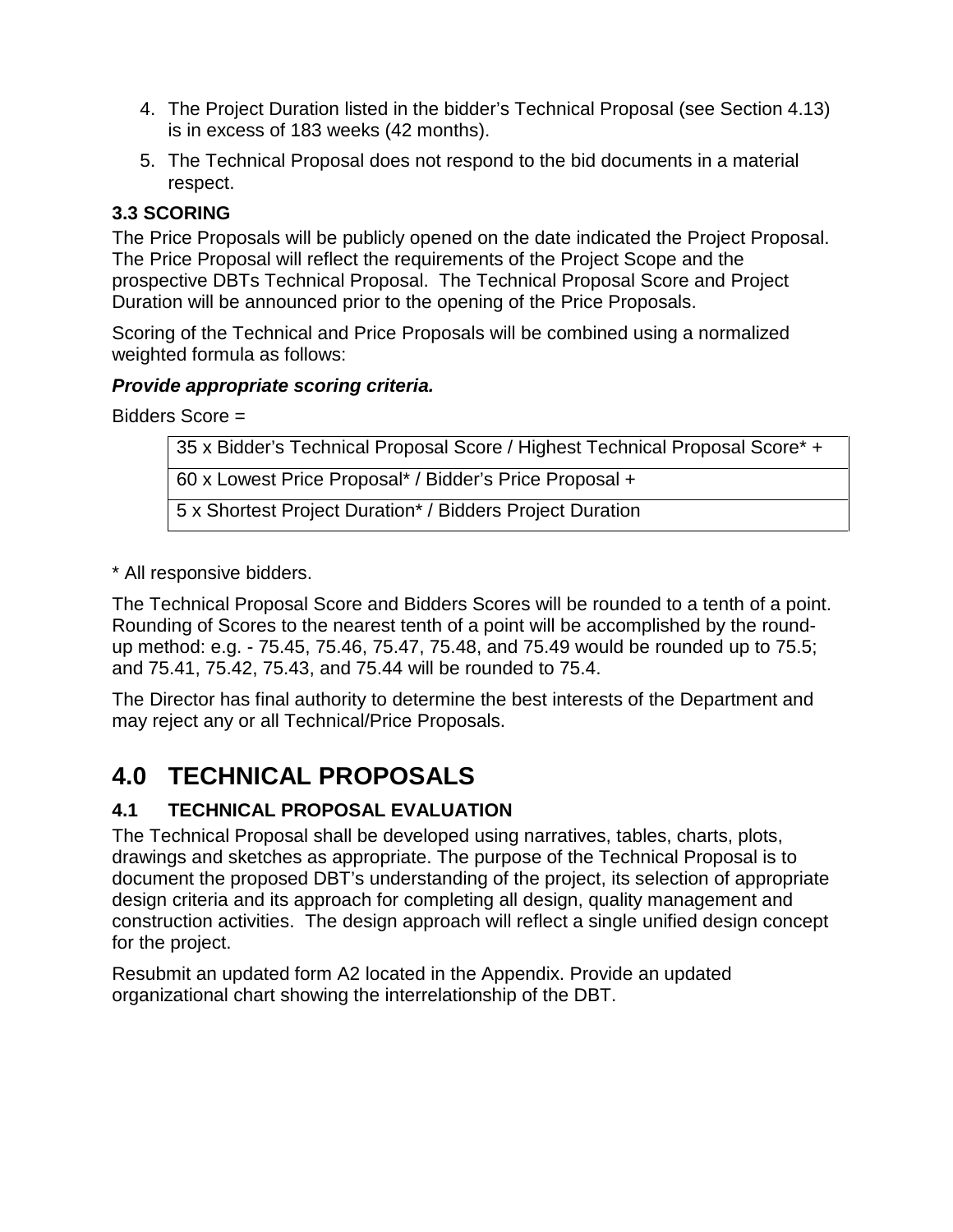The Technical Proposal will be evaluated on how well each of the following items is addressed:

| <b>Part</b> | <b>Evaluation Criteria</b>                              | <b>Maximum</b><br><b>Points</b> |
|-------------|---------------------------------------------------------|---------------------------------|
| A           | <b>Maintenance of Traffic and Construction Access</b>   | 20                              |
| B           | Design Management                                       | 5                               |
| C           | <b>Proposed Design</b>                                  | 20                              |
| D           | <b>Construction Management</b>                          | 5                               |
| E           | Construction                                            | 15                              |
| F           | <b>Quality Management</b>                               | 15                              |
| G           | Outreach to the Disadvantaged Enterprise                | 5                               |
|             | Community and On the Job Training                       |                                 |
| н           | <b>Community Relations &amp; Aesthetic Enhancements</b> | 10                              |
|             | Sustainability Plan                                     | 5                               |
|             | Prequalification                                        | Not scored                      |
|             |                                                         |                                 |
|             | <b>TOTAL</b> - Technical Proposal                       | 100                             |
|             |                                                         |                                 |
| K           | ?????? (Bonus Evaluation Criteria)                      | 5                               |
|             | <b>Project Duration</b>                                 | Scored                          |
|             |                                                         | Separately (See                 |
|             |                                                         | Section 3.3)                    |

Technical Proposal content requirements are found in the following sections as well as within the Project Scope. Points awarded for Section K will be considered bonus points. Non-participation in Part K (Bonus Evaluation Criteria) will not be considered as a non-responsive submission.

In an appendix, provide a resume meeting the requirements of Section 2.5, Part C, #6, for all staff listed in the Technical Proposal.

The DBT shall not make changes to the personnel listed in the SOQ in response to minimum staffing requirements without written permission from the Department. Written requests shall indicate why staffing changes are necessary and demonstrate that the revised staffing plan will be equal to or better than the staff listed in the SOQ.

#### **4.2 MAINTENANCE OF TRAFFIC AND CONSTRUCTION ACCESS (PART A)**

For the Maintenance of Traffic and Construction Access provide the following for all affected transportation facilities, including, but not limited to, Interstate mainline, ramps, local streets, and transit facilities.

|     | <b>Component of Maintenance of Traffic</b><br>(MOT) | <b>Percentage of MOT</b><br><b>Points</b> |
|-----|-----------------------------------------------------|-------------------------------------------|
| A.1 | Proposed Phasing and Overall Plan Design            | 35                                        |
| A.2 | <b>Construction Access Plan</b>                     |                                           |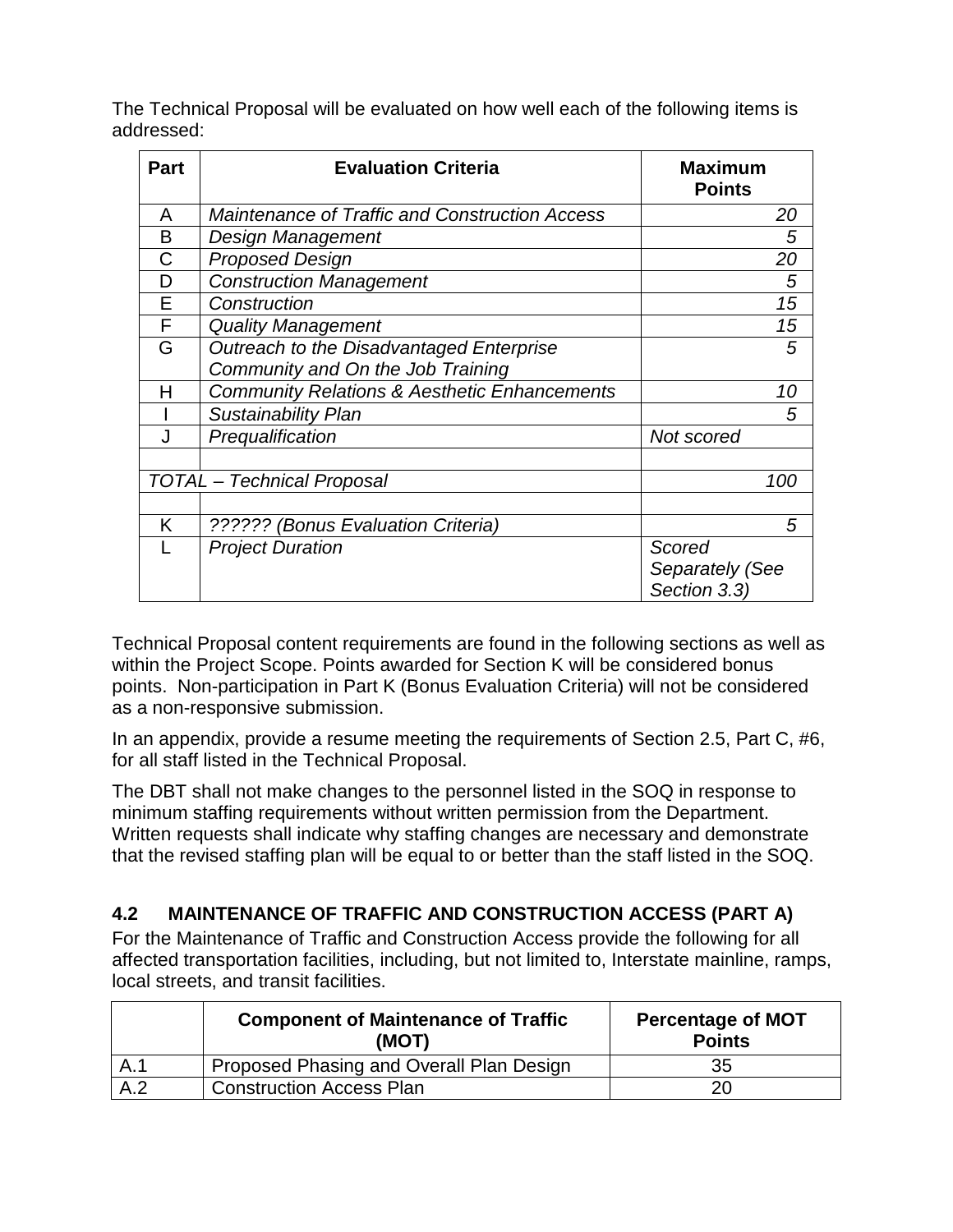| Δ | Minimization of Public Inconvenience | u |
|---|--------------------------------------|---|
| Δ | MC                                   |   |

#### **4.3 DESIGN MANAGEMENT (PART B)**

Describe the DBT's concept of design management. Identify a staffing plan including specific responsible personnel and organizational units. Provide a design organization chart for the project, showing the relationships between functions shown on the chart and the functional relationships with subconsultants.

At a minimum, address the following personnel assigned to manage the design development:

- 1. DB Project Manager
- 2. DB Designer Project Manager
- 3. DB Lead Structural Engineer
- 4. DB Lead Roadway Engineer
- 5. DB Geotechnical Engineer
- 6. DB Drainage Engineer
- 7. DB Traffic Control Engineer
- 8. DB Lighting Engineer

Describe the qualifications and experience of the individuals assigned to these tasks and describe the specific management tasks they will perform. Include information relative to each individual's familiarity with the proposed design.

Individuals must be currently employed by a member of the DBT.

Provide a narrative description of the proposed plan for developing and furnishing the design work for the project. This plan shall include at least the following items:

- 1. Description of how the designs developed by different firms and offices will be integrated into overall design development.
- 2. Description of how design personnel will interface with construction personnel. Indicate where project design personnel will be located relative to the project site (e.g., on site, within 5 miles of the site, etc.) and time periods they will be at these locations (e.g., for the entire project, during the first year, as needed, etc.).
- 3. Description of the DBT's internal design checking process (separate from the Department's review process and reviews by the Independent Quality Firm as defined by the Project Scope).

The Department will use the following criteria to distribute Design Management points:

|     | <b>Component of Design Management</b> | <b>Percentage of Proposed</b><br><b>Design Points</b> |
|-----|---------------------------------------|-------------------------------------------------------|
| B.1 | Design Management Staffing            | 60                                                    |
| B.2 | Integration of Management Team (e.g., |                                                       |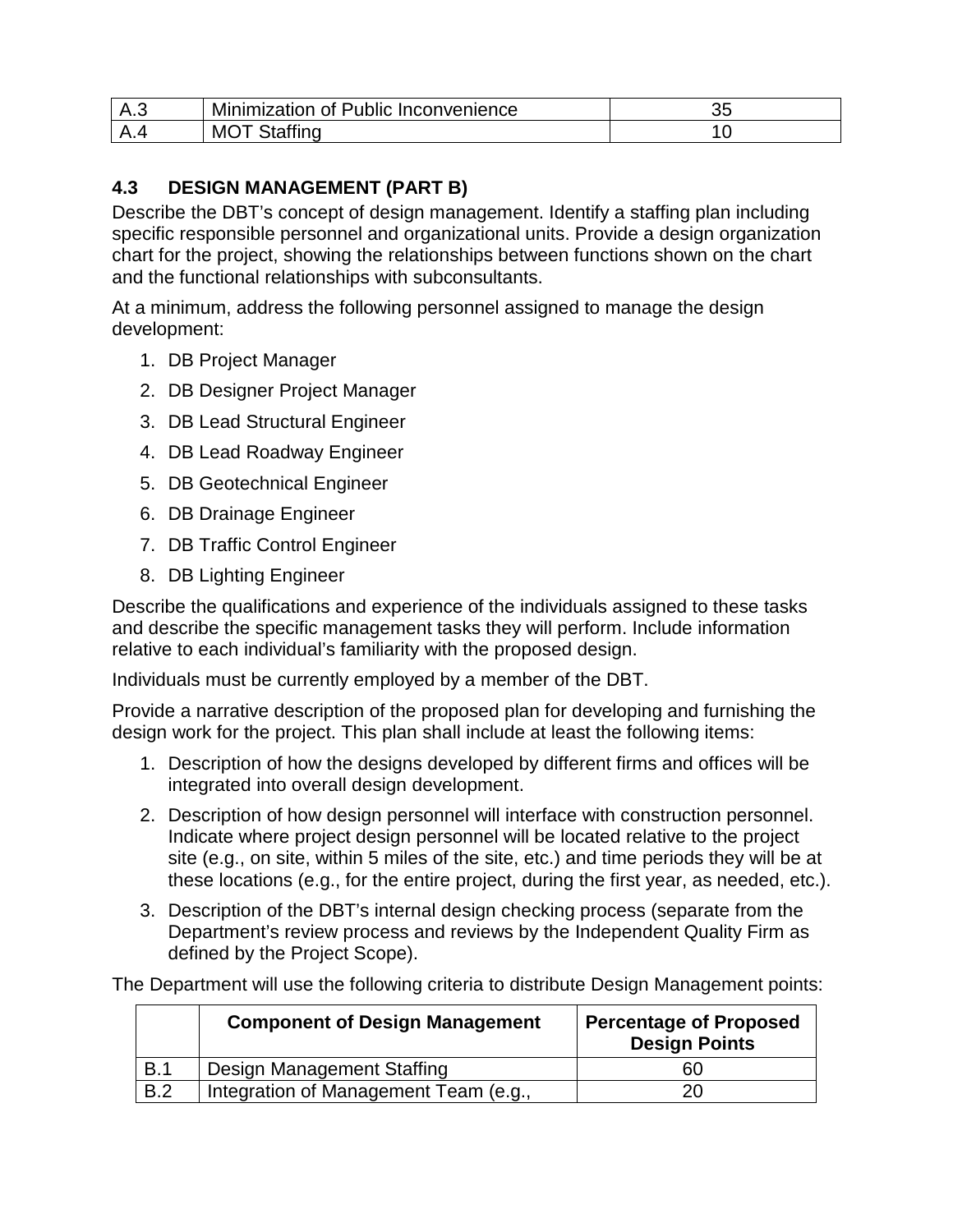|            | location, interface with construction, etc.) |  |
|------------|----------------------------------------------|--|
| <b>B.3</b> | Design Checking                              |  |

#### **4.4 PROPOSED DESIGN (PART C)**

The Technical Proposal shall address the following issues:

- 1) Demonstrate an understanding of the Project Scope.
	- a) Provide Stage 1 plans as per the Bridge Design Manual.
	- b) Provide the following information for each proposed retaining wall. If there are multiple proposed wall types within the retaining wall length, (ie: cast-in-place, soil nail, MSE, secant or tangent drilled shaft, etc), provide the following information for each proposed type:
		- i) Limits
		- ii) Type
		- iii) Typical Cross Section(s)
		- iv) Elevation View
	- c) Provide roadway sheets including:
		- i) Plan and Profile sheets containing: existing topography, horizontal alignment (including curve data), profile, and general drainage layout. Scale = 40 to 1 (preferred) on 11" x 17" plan sheets.
		- ii) Typical Sections showing pavement widths and slopes.
		- iii) Superelevation tables.
	- 1. Demonstrate that the proposed design meets or exceeds the Department's general and project specific requirements and criteria.
	- 2. Demonstrate that the proposed design is in keeping with the environmental commitments listed in the Project Scope.
	- 3. Describe any specific design features that would reduce the need for maintenance or would make inspection/maintenance procedures more efficient, safer and/or less costly.
	- 4. Discuss solutions to manage the risks associated with the DBT's Technical Proposal based on limited design information.
	- 5. Discuss how proposed designs for roadway, bridges, retaining wall systems, and stormwater drainage minimize life cycle costs while meeting or exceeding project requirements.
	- 6. Describe how the final design elements of the Long Street Cap will allow for flexibility for future development and use.
	- 7. Provide a listing of all utility facilities required to be relocated by the DBT's proposed work. This listing may be provided in an appendix to the Technical Proposal. The required format of this listing will match that shown in the utility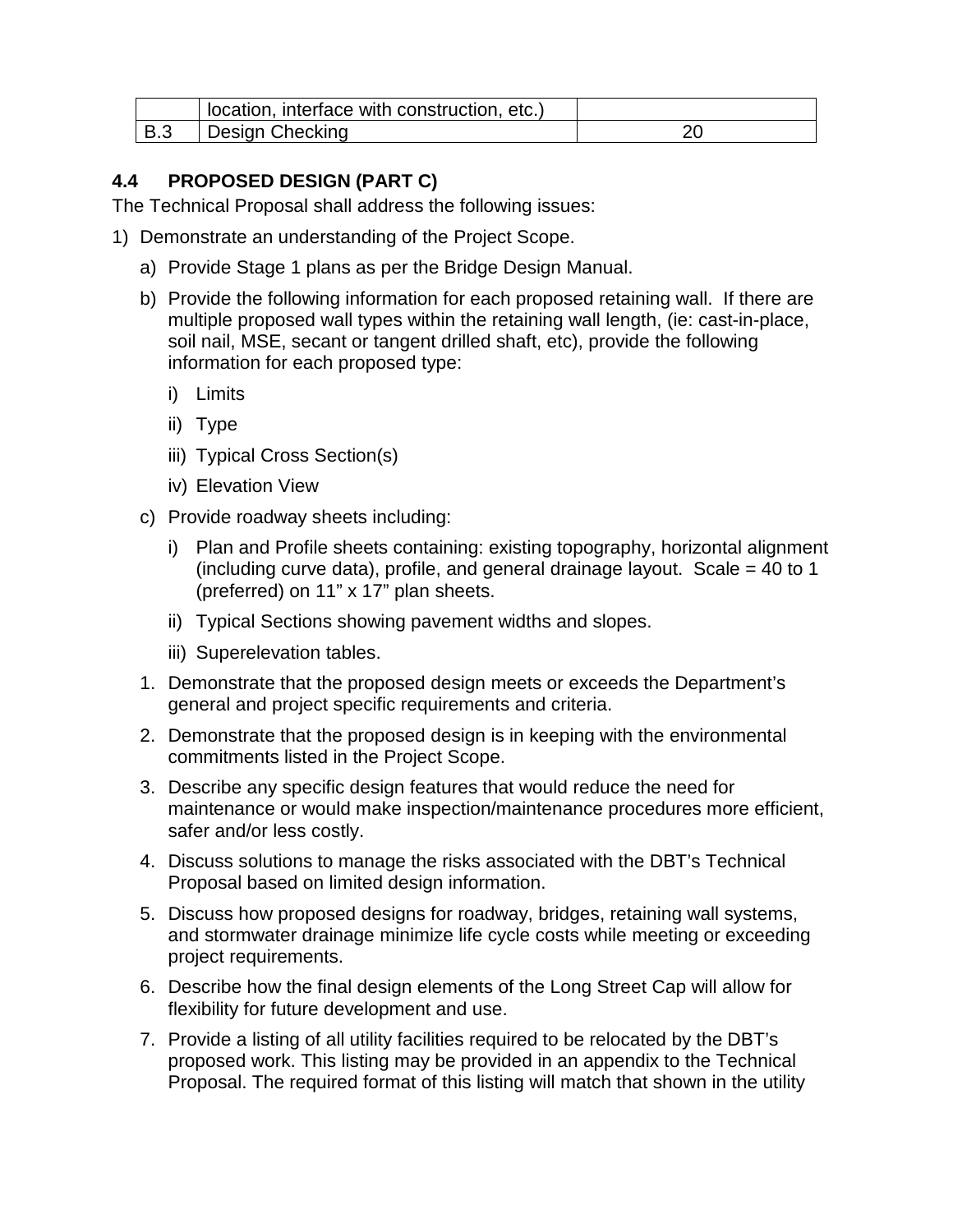impact matrices. At a minimum, the DBT will complete the "facility impact" column with a "yes", "no", or "possible."

The Department will use the following criteria to distribute Proposed Design points:

|     | <b>Component of Proposed Design</b>       | Percentage of<br><b>Proposed</b><br><b>Design Points</b> |
|-----|-------------------------------------------|----------------------------------------------------------|
| C.1 | <b>Bridge Designs</b>                     | 35                                                       |
| C.2 | <b>Retaining wall Designs</b>             | 30                                                       |
| C.3 | General Roadway, Roadway Drainage         | 30                                                       |
| C.4 | Other (including Utility Coordination and | 5                                                        |
|     | Relocation)                               |                                                          |

#### **4.5 CONSTRUCTION MANAGEMENT (PART D)**

Describe the DBT's concept of the project construction management organization and how it interrelates with the other elements of the DBT's organization for the project.

Provide a construction organization chart for the project, showing the relationships between functions shown on the chart and the functional relationships with subcontractors. The chart shall indicate how the DBT intends to divide the project into work segments to enable optimum construction performance.

Describe how subcontractors will be managed.

Identify a staffing plan including specific responsible personnel and organizational units that cover the following work areas and or specialties. At a minimum, identify individuals responsible for the following areas:

- 1. DB Project Manager
- 2. DB Construction Project Manager/Engineer
- 3. Bridge Construction
- 4. Retaining Wall Construction
- 5. Drainage & Environmental Construction
- 6. Public Safety
- 7. Project Safety
- 8. Utility Coordination
- 9. Micro Tunneling Engineer/Manager

Specifically address each individual's familiarity with construction management of similar projects, preferably Design-Build projects of similar size and scope. Provide specific project examples and the relevance/similarity to the proposed project.

Specifically address the Micro Tunneling Engineer/Manager's experience on projects with similar microtunneling requirements and geology.

The Department will use the following criteria to distribute Construction Management points: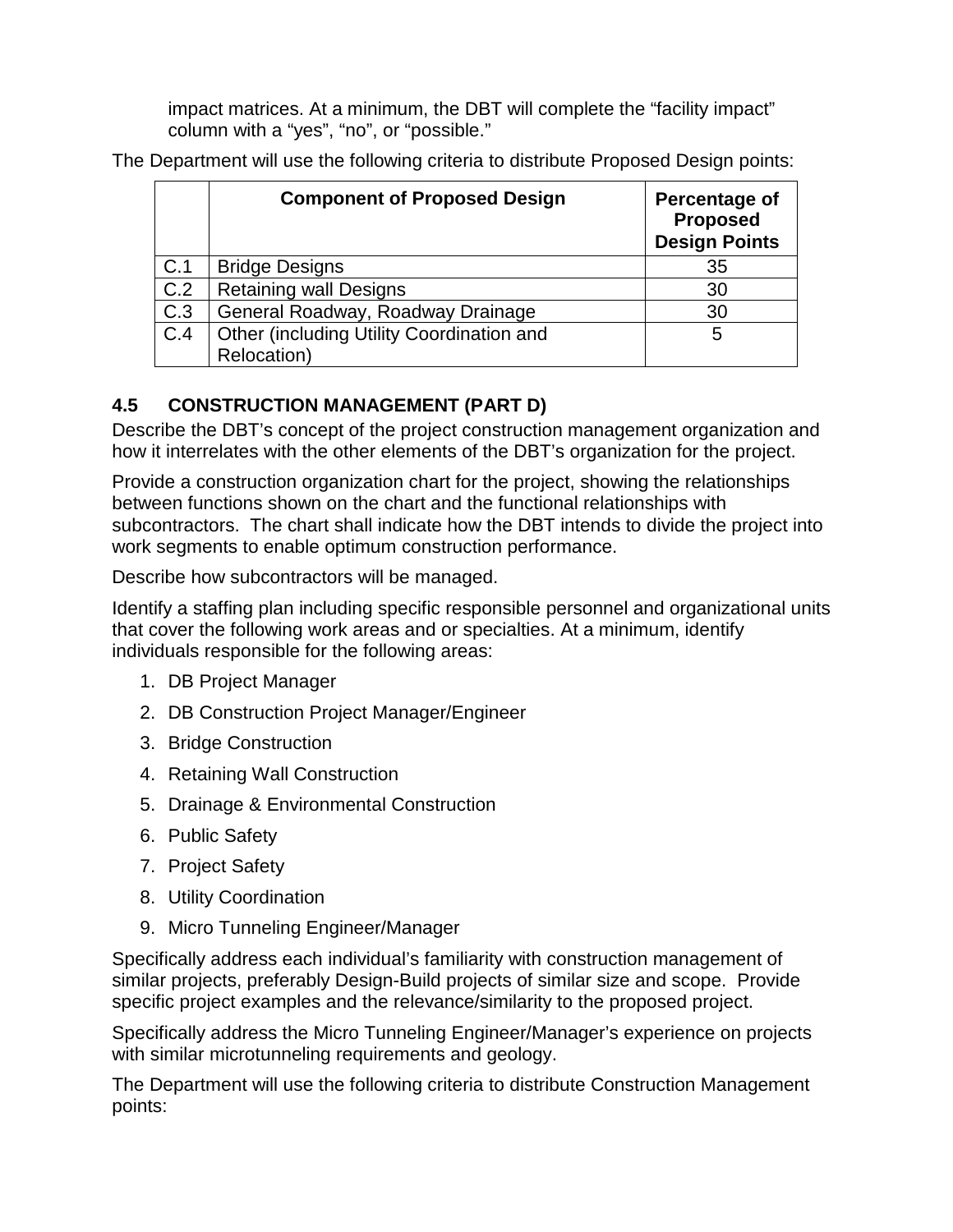|     | <b>Component of Construction</b><br><b>Management</b> | <b>Percentage of Proposed</b><br><b>Construction</b><br><b>Management Points</b> |
|-----|-------------------------------------------------------|----------------------------------------------------------------------------------|
| D.1 | <b>Construction Management Staffing</b>               |                                                                                  |
| D.2 | <b>Construction Management Plan</b>                   | 50                                                                               |

#### **4.6 CONSTRUCTION (PART E)**

Address the following construction issues:

- 1. Provide a brief narrative description of the DBT's plan for constructing the project. Describe the construction concept that will be used for each construction phase. Describe the methodologies planned to identify and avoid delays or impacts.
- 2. Provide a preliminary Critical Path Method (CPM) Schedule for the project including both design and construction. The CPM Schedule shall show the sequence and continuity of operations, as well as delivery of anticipated buildable units. Buildable units should be defined clearly in design phases as well as construction phases.

The CPM Schedule is intended to be somewhat general in nature however, it should be detailed sufficiently to convey the intent of the DBT by noting major design phases and major work items. The CPM Schedule shall calculate the proposed final completion date of the project. The longest path to project completion shall be clearly defined. All durations of major MOT phases noted in the Technical Proposal's Maintenance of Traffic section shall be shown. The durations of ramp closures and detours shall be shown. Show the calculated planned durations of the Spring Street closure, Long Street closure, the closures to I670 Eastbound and Westbound from I 71NB ramps closures, I670EB to Cleveland Ave ramp closure, Cleveland Ave ramp to I670EB closure, I670EB to I71SB Ramp closure, and I670WB ramp to Cleveland Ave closure. Demonstrate that the DBT has considered safety, utilities, permitting, constructability, anticipated fabrication durations, and maintenance of traffic activities in determining the proposed CPM Schedule.

The CPM Schedule section shall also include an overall schedule narrative describing the planned sequence of work. This narrative shall correspond to any of the submitted CPM Schedule printouts, and shall also be able to stand as a separate document describing the conceptual planned working sequence. MOT closures and detour durations for major MOT phases shall be included. The narrative shall not be an appendix to the Technical Proposal.

The DBT shall address the methodology planned to recover time caused by non-excusable delays. The DBT shall address the planned methodology to recover time due to excusable delays if so requested by ODOT.

3. Describe the DBT's anticipated workforce required during construction phases and the DBT's plan to ensure availability of skilled personnel. Describe the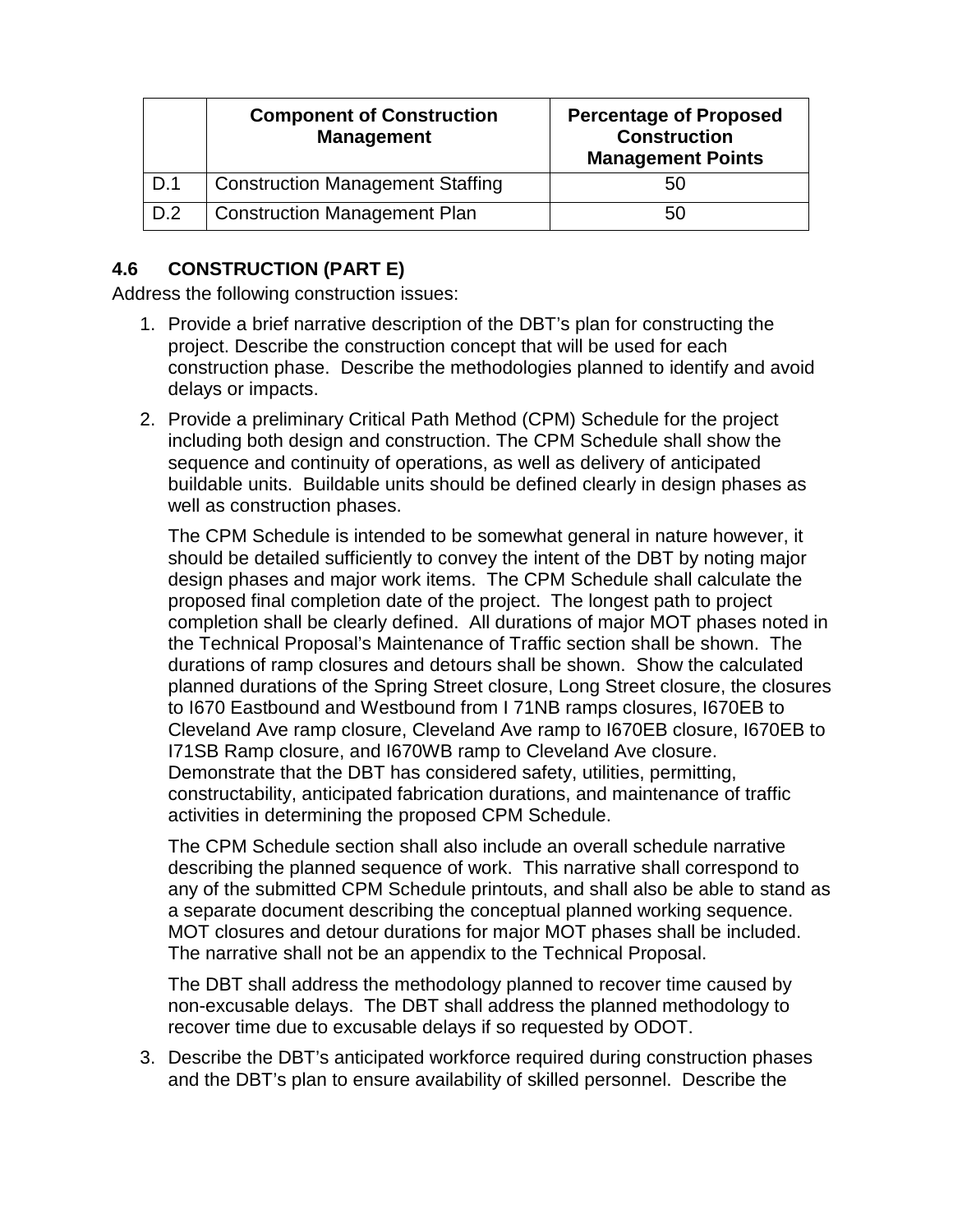DBT's plan to ensure the availability of major pieces of equipment to meet the requirements of the CPM Schedule and project timeframes.

- 4. Describe the safety considerations specific to this project. Discuss the DBT's goals and overall approach to safety. Describe the DBT's method for measuring safety.
- 5. Describe the proposed coordination with owners of utility facilities.
- 6. Describe the DBT's plans and procedures to ensure timely deliveries of materials to achieve the project CPM Schedule and project timeframes.
- 7. Describe the DBT's plan and procedures during the installation of the Micro Tunnel Drainage installation. Describe the methods planned to avoid delays and disruptions from possible obstruction encountered during tunneling operations. Describe plans to remove obstructions, including emergency short term MOT considerations and backfilling of any excavations need for the removal of obstructions. Describe techniques planned to eliminate settlement of nearby structures and active I-71roadway.

|     | <b>Component of Construction</b>                      | Percentage of<br><b>Construction Points</b> |
|-----|-------------------------------------------------------|---------------------------------------------|
| E.1 | Construction Integration, Sequencing and<br>Logistics | 55                                          |
| E.2 | Safety                                                | 15                                          |
| E.3 | <b>Utility Coordination</b>                           | 10                                          |
| E.4 | <b>Micro tunnel Logistics</b>                         | 20                                          |

The Department will use the following criteria to distribute Construction points:

#### **4.7 QUALITY MANAGEMENT (PART F)**

Describe how the DBT intends to fulfill the requirements for Quality Assurance/Quality Control as defined by the Project Scope.

Identify the Independent Quality Firm (IQF) and the following key quality personnel:

- 1. Independent Quality Manager
- 2. Independent Construction Quality Manager
- 3. Independent Design Quality Manager
- 4. Independent Lead Structural Inspector
- 5. Independent Lead Highway Inspector

Specifically address these individuals' familiarity with design, design review, construction, inspection and/or testing on similar projects, their professional registrations, and professional certifications. Resumes shall be included with the Technical Proposal submittal.

Provide a draft of the Quality Management Plan (QMP) required in the Project Scope. The draft QMP should follow the organizational format for the QMP in the Project Scope and, at a minimum, address the following areas: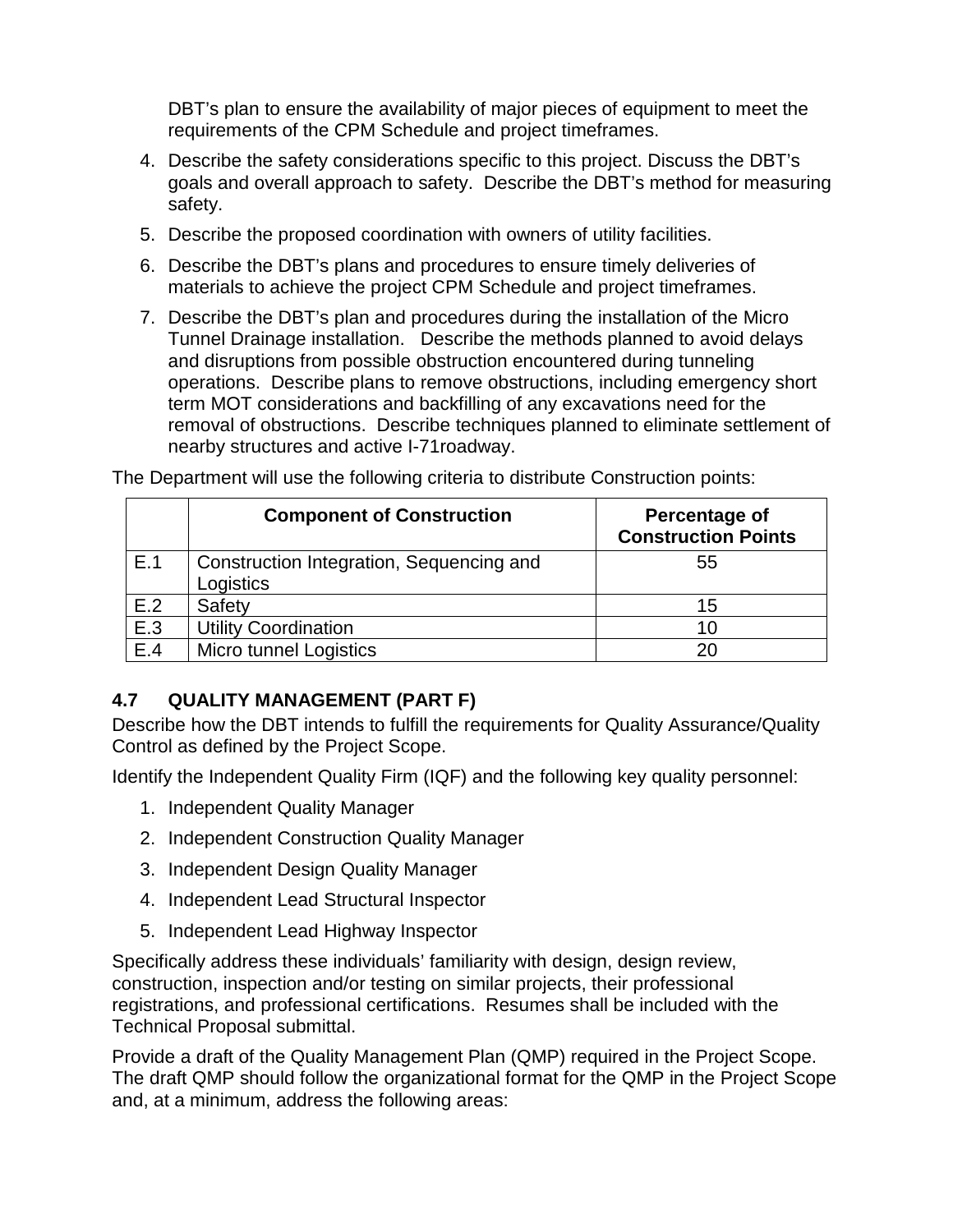Describe the interrelationship between the IQF, the DBT, and ODOT during the design and construction phases to ensure a quality project delivered within the project timeframes.

Describe the IQFs methodology in ensuring design reviews, inspections, material sampling and testing are performed timely and reported accurately.

Describe the methodology planned to determine adequate IQF staffing to ensure proper design review and proper construction inspection.

Describe methods of inspection and materials control for field construction items such as: earthwork, pavement and/or pavement repair, structural items (such as foundations, concrete, reinforcing, decking), retaining walls, drainage, lighting, pavement markings and/or other major D-B components. The description will include concepts for documentation methods, reporting methods, frequency of inspection and testing, equipment used, and resolution methods for typical defects.

|     | <b>Component of Quality Management</b>                 | <b>Percentage of Quality</b><br><b>Management Points</b> |
|-----|--------------------------------------------------------|----------------------------------------------------------|
| F.1 | <b>Overall Quality Management Approach</b><br>and Plan | 30                                                       |
| F.2 | <b>Design Quality/Reviews</b>                          | 20                                                       |
| F.3 | <b>Construction Quality/Inspection</b>                 | 30                                                       |
| F.4 | <b>Materials Testing</b>                               | 20                                                       |

The Department will use the following criteria to distribute Quality Management points:

#### **4.8 OUTREACH TO THE DISADVANTAGED ENTERPRISE COMMUNITY AND ON THE JOB TRAINING GOAL (PART G)**

Describe the DBT's plan to employ an independent Diversity and Inclusion Consultant.

The DBE goal for this project is set at ?????. The DBT should submit a plan that clearly articulates the methods it intends to employ to meet the goal or make good faith efforts to meet the goal. Include innovative and aggressive strategies including the use of the Diversity and Inclusion Consultant. Describe the DBT's efforts to reach out to DBEs and potential DBEs eligible for certification that may be impacted by, or benefit from, the project.

The Technical Proposal should explain how the DBT intends to address goal attainment for the On the Job Training (OJT) Program; including the following information:

- 1. Minimum number of trainees:
	- a. Describe the minimum number of trainees the DBT intends to obtain. A minimum of ???? trainees must be included.
- 2. Describe the OJT Program including:
	- a. Recruiting;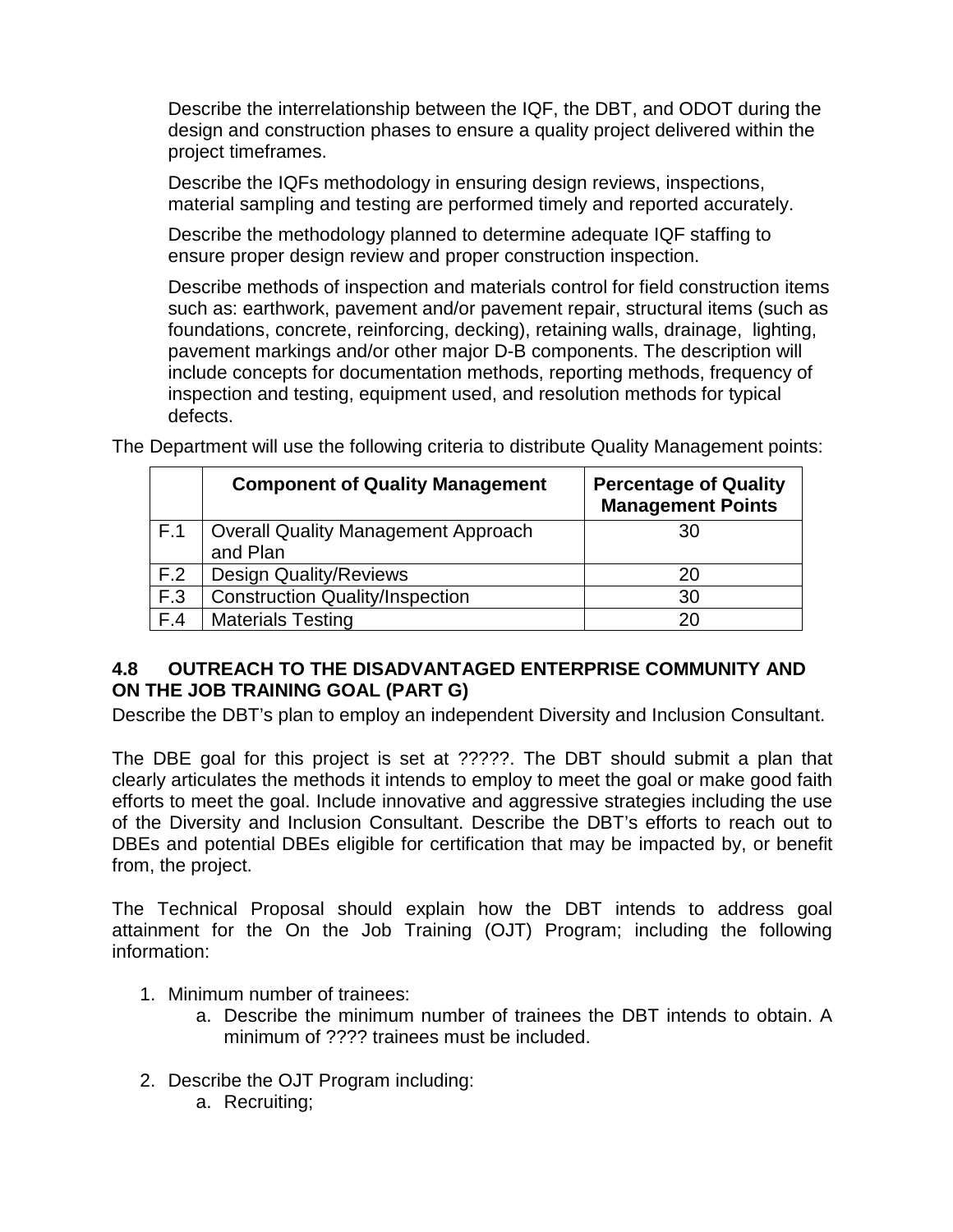- b. Retention and tenure;
- c. White Collar OJT;
- d. Blue Collar OJT, including specific crafts;
- e. Project/Labor Agreements;
- f. On-site and/or off-site training; and
- g. Number of hours per trainee and/or trade.

The Department will use the following criteria to distribute Outreach To The Disadvantaged Enterprise Community And On-The-Job-Training Goal points:

|                  | <b>Component of Outreach to the Disadvantaged</b><br><b>Enterprise Community and On the Job Training</b><br>Goal | Percentage of<br><b>DBE</b><br><b>Outreach and</b><br><b>OJT Points</b> |
|------------------|------------------------------------------------------------------------------------------------------------------|-------------------------------------------------------------------------|
| G.1              | Plan to Achieve DBE Goal of ????                                                                                 | 25                                                                      |
| $\overline{G.2}$ | Plan Outreach to the Disadvantaged Community                                                                     | 25                                                                      |
| G.3              | Plan to Achieve ???? Trainees                                                                                    | 25                                                                      |
| G.4              | Plan for Training, Retention and Tenure of Trainees                                                              | 25                                                                      |

#### **4.9 COMMUNITY RELATIONS & AESTHETIC ENHANCEMENTS (PART H)**

Describe the DBT's plan to establish and maintain a positive relationship with residents, businesses, institutions, organizations and others inconvenienced by the construction for the project.

Describe the DBT's plan to inform the public with respect to the status of the project and identify the Aesthetics and Enhancements Manager.

Describe the DBT's plan to communicate the project's intent to minimize the inconvenience to the travelers, residents, businesses, institutions, organizations, motorists and others.

Submit the Aesthetics and Enhancement Management Plan that describes how the DBT intends to fulfill the requirements of the project scope. Summarize the DBT's approach to incorporating aesthetics and enhancements throughout project development and incorporating stakeholder and public feedback into the final design. Define the responsibilities and authority of the Aesthetics and Enhancements Manager. Describe the proposed range of options/alternatives (narrative discussion and/or sketches/graphics) that the DBT will present to the stakeholders and public for feedback and selection.

The Department will use the following criteria to distribute Community Relations points:

|  | <b>Community Relations Components</b> | Percentage of<br><b>Community</b><br><b>Relations</b> |
|--|---------------------------------------|-------------------------------------------------------|
|--|---------------------------------------|-------------------------------------------------------|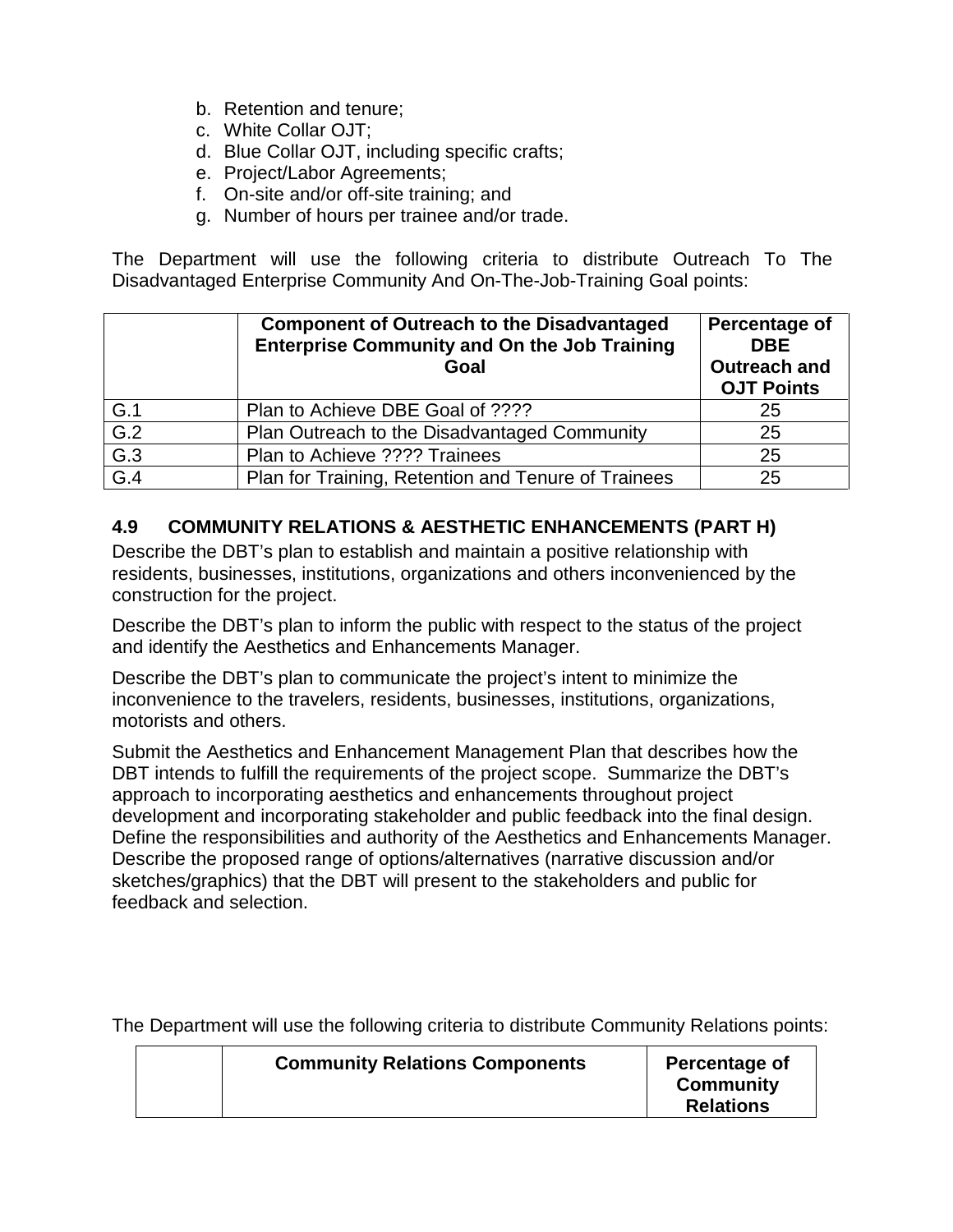|                 |                                            | <b>Points</b> |
|-----------------|--------------------------------------------|---------------|
| H.1             | <b>Public Communication and Community</b>  | 50            |
|                 | <b>Relations Approach</b>                  |               |
| H <sub>.2</sub> | Aesthetics and Enhancement Management Plan | 50            |

## **4.10 SUSTAINABILITY (PART I)**

Submit a Sustainability Plan in accordance with the Project Scope that describes the DBT's approach and commitment to sustainable design and construction practices.

| <b>Sustainability Plan Components</b> | Percentage of<br><b>Sustainability</b><br><b>Plan Points</b> |
|---------------------------------------|--------------------------------------------------------------|
| <b>Sustainability Plan</b>            | 100                                                          |

Technical Proposals that include a Sustainability Plan that minimally addresses the requirements of the Project Scope (Section 1.19.1 Sustainability Plan) will receive a score of no less than 70 percent for this criteria.

The Sustainability Plan will be evaluated in four areas:

- A. Energy and Energy Efficiency
- B. Community Environment
- C. Green Building
- D. Recycling / Reuse / Material Reduction

Scores higher than 70 percent will be achieved by demonstrating clear advantages, benefits or added value to the Department relative to the following:

- 1. Initiatives that result in permanent benefits vs. temporary benefits.
- 2. Initiatives that result in benefits that can be easily verified, quantified and documented.
- 3. Initiatives that clearly demonstrate return on investment.

## **4.11 PREQUALIFICATION (PART J)**

Provide the following information for all work type listed in the Project Proposal (see Proposal Note 090):

| <b>Work Type</b><br>Code | <b>Work Type Description</b> | Contractor/Subcontractor(s) to<br><b>Perform the Work</b> |
|--------------------------|------------------------------|-----------------------------------------------------------|
|                          |                              |                                                           |

Provide the following information for all designer prequalification categories listed in the Project Proposal.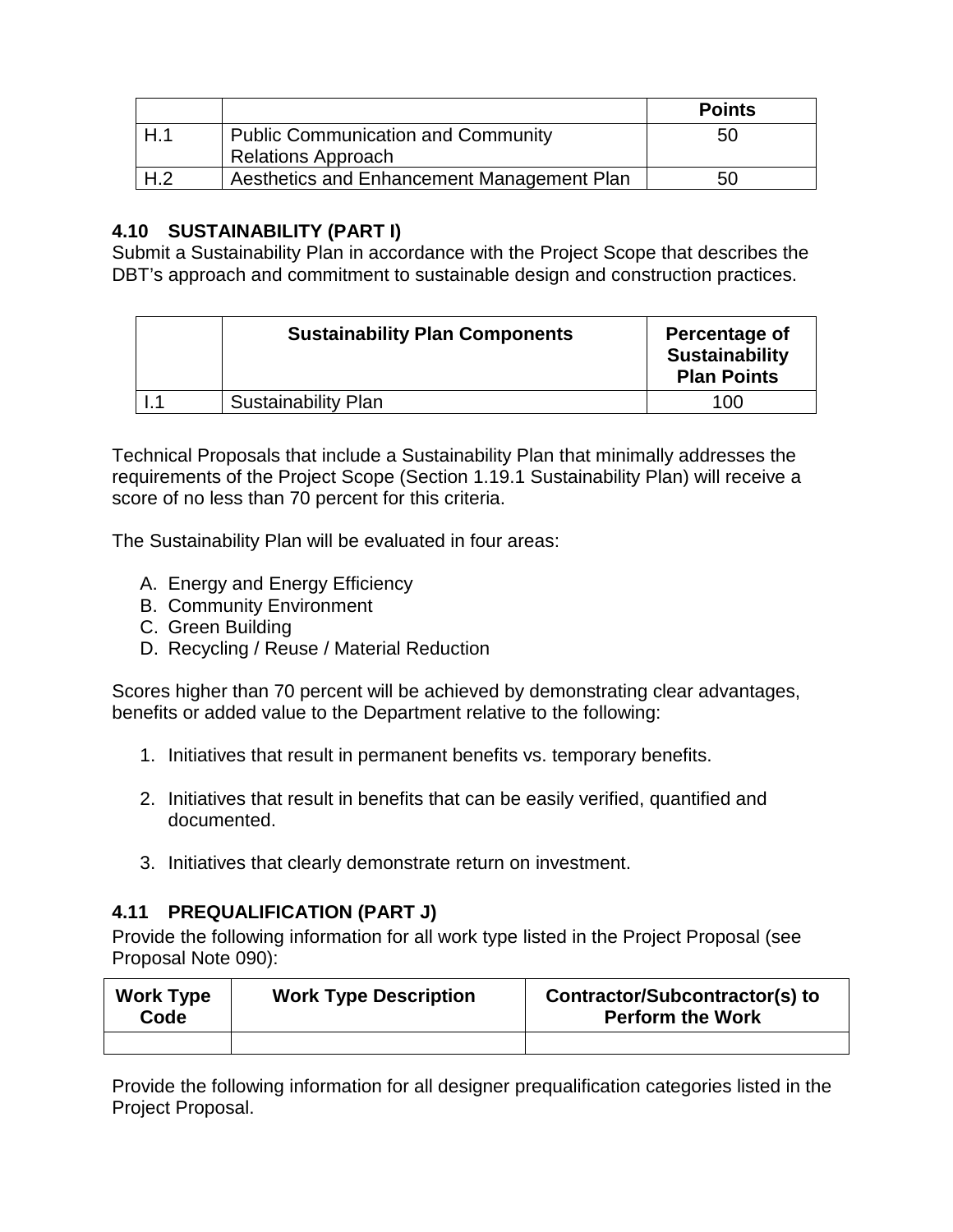| <b>Prequalification Category</b> | <b>Consultant/Subconsultant to Perform the</b><br><b>Design Work</b> |
|----------------------------------|----------------------------------------------------------------------|
|                                  |                                                                      |

Alternative Technical Concepts and/or allowable options in the Project Scope may eliminate the need for an individual work type and/or prequalification category (More than one firm may be listed as performing the work.)

### **A Technical Proposal that fails to meet prequalification requirements may be declared non-responsive.**

## **4.12 NEIGHBORHOOD ACCESS (Bonus Evaluation Criteria) (PART K)**

Non-participation in this evaluation criteria will not constitute non-responsiveness.

The reconstruction of the I-71/I-670 interchange will impact access to, from, and through nearby neighborhoods.

Describe the DBT's plan to reduce or eliminate the adverse access impacts to and from the adjacent districts due to the durations of the following closures during construction:

- Traffic movements along the existing and proposed Spring Street Bridge.
- Traffic movements along the existing proposed Long Street Bridge.
- Closure of the Long Street and Broad Street onramps to I-71 Northbound.
- Closure of the I-71SB exit ramp to Spring Street.
- Cleveland Ave entrance ramps to I-71.

|     | <b>Neighborhood Access</b>                                                                                                              | Percentage of<br>Neighborhood<br><b>Access Points</b> |
|-----|-----------------------------------------------------------------------------------------------------------------------------------------|-------------------------------------------------------|
| K.1 | Plan to reduce Spring-Long Street Bridge<br>Construction period and maintain neighborhood<br>connectivity.                              | 50                                                    |
| K.2 | Plan to reduce Broad St / Long St / Spring St /<br>Cleveland ramp closure period and maintain<br>traffic movements during construction. | 50                                                    |

Bonus points for Neighborhood access will be awarded on a scale of 0-5 points, to the nearest tenth of a point, and added to the total of the Technical Proposal points. A Technical Proposal which receives no bonus points will still be considered responsive provided that all other criteria herein are met.

## **4.13 Project Duration (PART L)**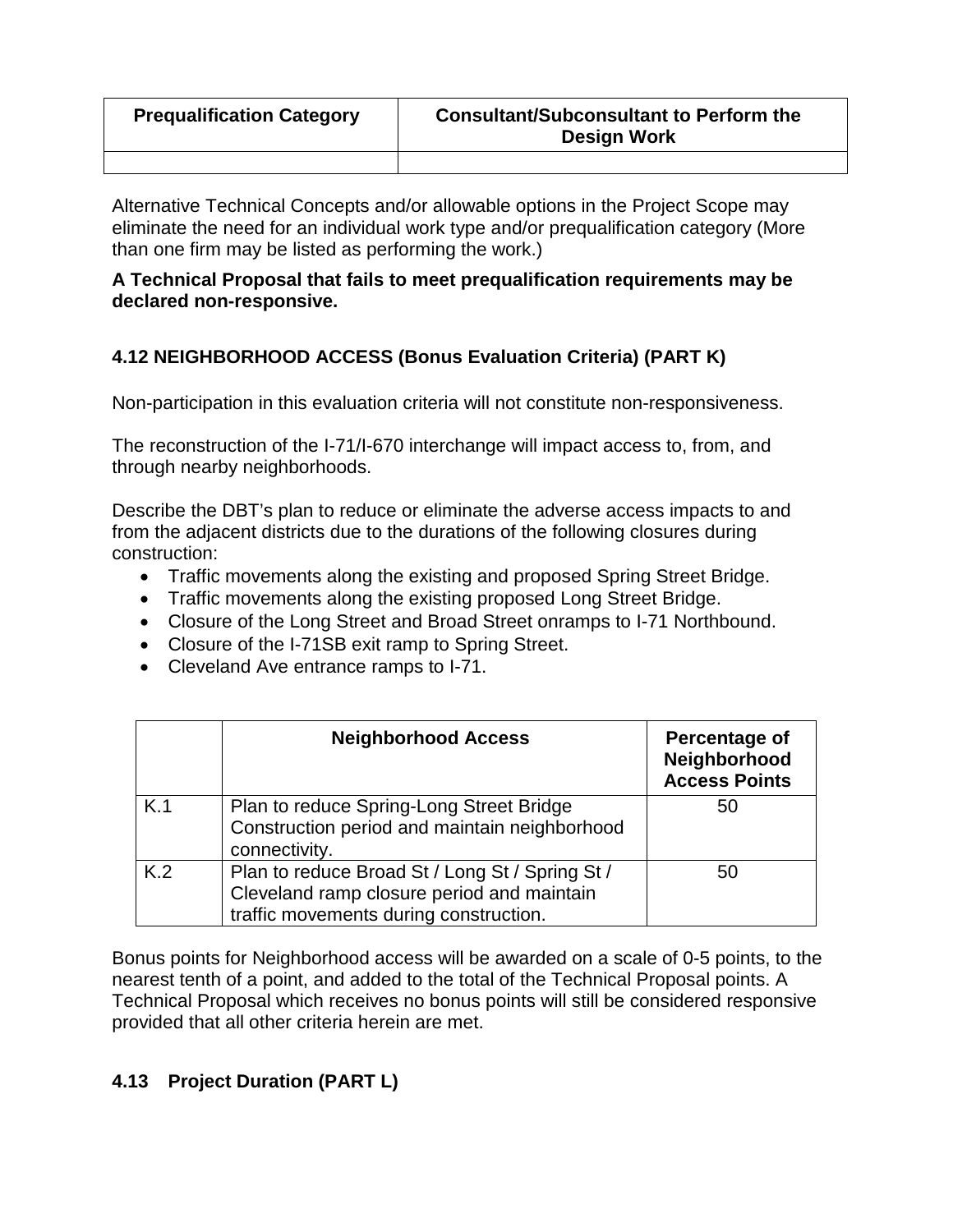Submit the total Project Duration in weeks from the execution of the contract to completion date. This duration will be used to calculate the best value score as indicated in Section 3.3.

If the DBT proposed a shorter Project Duration in the SOQ submittal than what is published in the Project Proposal, the shorter duration must be reflected in the Technical Proposal. If the DBT proposes a shorter duration than what is published in the Project Proposal, the shorter duration will be used to calculate the contractual project completion date.

## **4.14 ADDENDA**

Acknowledge receipt of all project Addenda as outlined in the Project Proposal.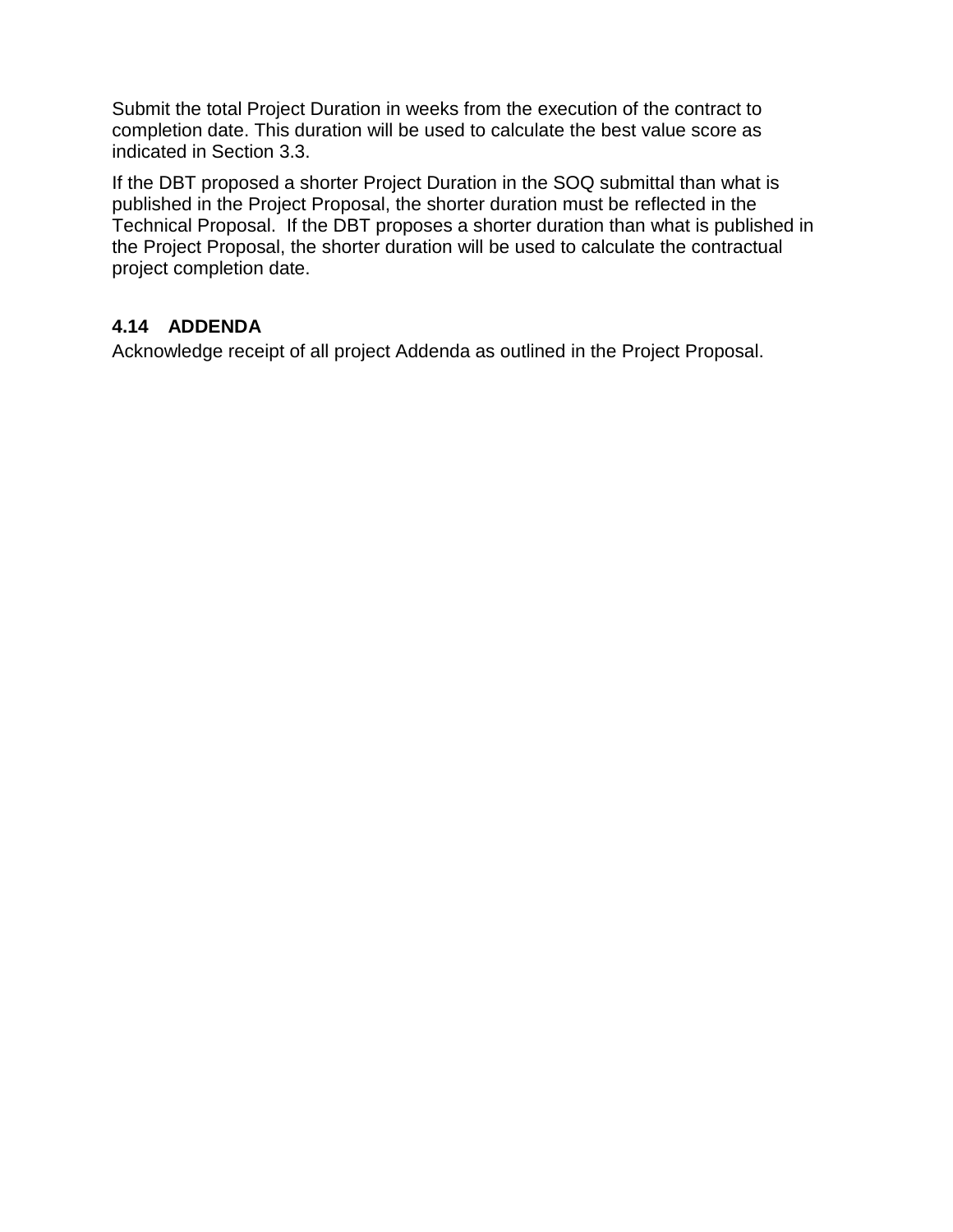## **4.15 TECHNICAL PROPOSAL SCORING**

The following table provides a general indication of anticipated scoring of each evaluation criteria; not including bonus points or duration.

| <b>Definition</b>                                                                                                                                                                                                                                                                                                                                                                                                                                                                                                                                                                                   | <b>Scoring Range</b><br>(percentage) |
|-----------------------------------------------------------------------------------------------------------------------------------------------------------------------------------------------------------------------------------------------------------------------------------------------------------------------------------------------------------------------------------------------------------------------------------------------------------------------------------------------------------------------------------------------------------------------------------------------------|--------------------------------------|
| The Technical Proposal demonstrates an approach that is considered<br>to significantly exceed the RFP requirements/objectives in a beneficial<br>way (providing advantages, benefits, or added value to the Project)<br>and that provides a consistently outstanding level of quality. In order to<br>meet the criteria for this scoring range the Technical Proposal must<br>have at least one of the following:<br>Two or more significant strengths even though a single minor<br>weakness may exist.<br>A significant strength and no weaknesses.<br>Three or more strengths and no weaknesses. | 90-100                               |
| The Technical Proposal demonstrates an approach that is considered<br>to exceed the RFP requirements/objectives in a beneficial way<br>(providing advantages, benefits, or added value to the Project) and<br>offers a generally better than acceptable quality. In order to meet the<br>criteria for this scoring range the Technical Proposal must be<br>determined to have at least one of the following:<br>A significant strength even though minor weakness may exist.<br>At least three strengths and no significant weaknesses.                                                             | 80-89                                |
| The Technical Proposal demonstrates an approach that is considered<br>to meet the RFP requirements/objectives and offers an acceptable<br>level of quality. In order to meet the criteria for this scoring range the<br>Technical Proposal must be determined to have one or more strengths<br>even though minor weaknesses may exist. Technical Proposals with<br>no strengths and no weaknesses will also fall in this category and<br>receive a score of 70.                                                                                                                                     | 70-79                                |
| The Technical Proposal demonstrates an approach which is<br>marginally acceptable. In order to meet the criteria for this scoring<br>range the Technical Proposal must be determined to have one of the<br>following:<br>No strengths and minor weaknesses.<br>One strength and a significant weakness.                                                                                                                                                                                                                                                                                             | 60-69                                |
| The Technical Proposal demonstrates an approach that demonstrates<br>an unacceptable level of quality. In order to meet the criteria for the<br>scoring range the Technical Proposal must have one of the following:<br>- No strengths and one or more significant weaknesses.<br>- No strengths and three or more minor weaknesses<br>The Technical Proposal demonstrates an approach that contains no<br>strengths and minor and/or significant weaknesses.                                                                                                                                       | $0 - 59$                             |

Within each scoring range, points will be based on a balance of the relative significance of the strengths and weaknesses. Points may be assigned to the nearest tenth of a point. DBTs are encouraged to exceed the scope if they seek a score above 70.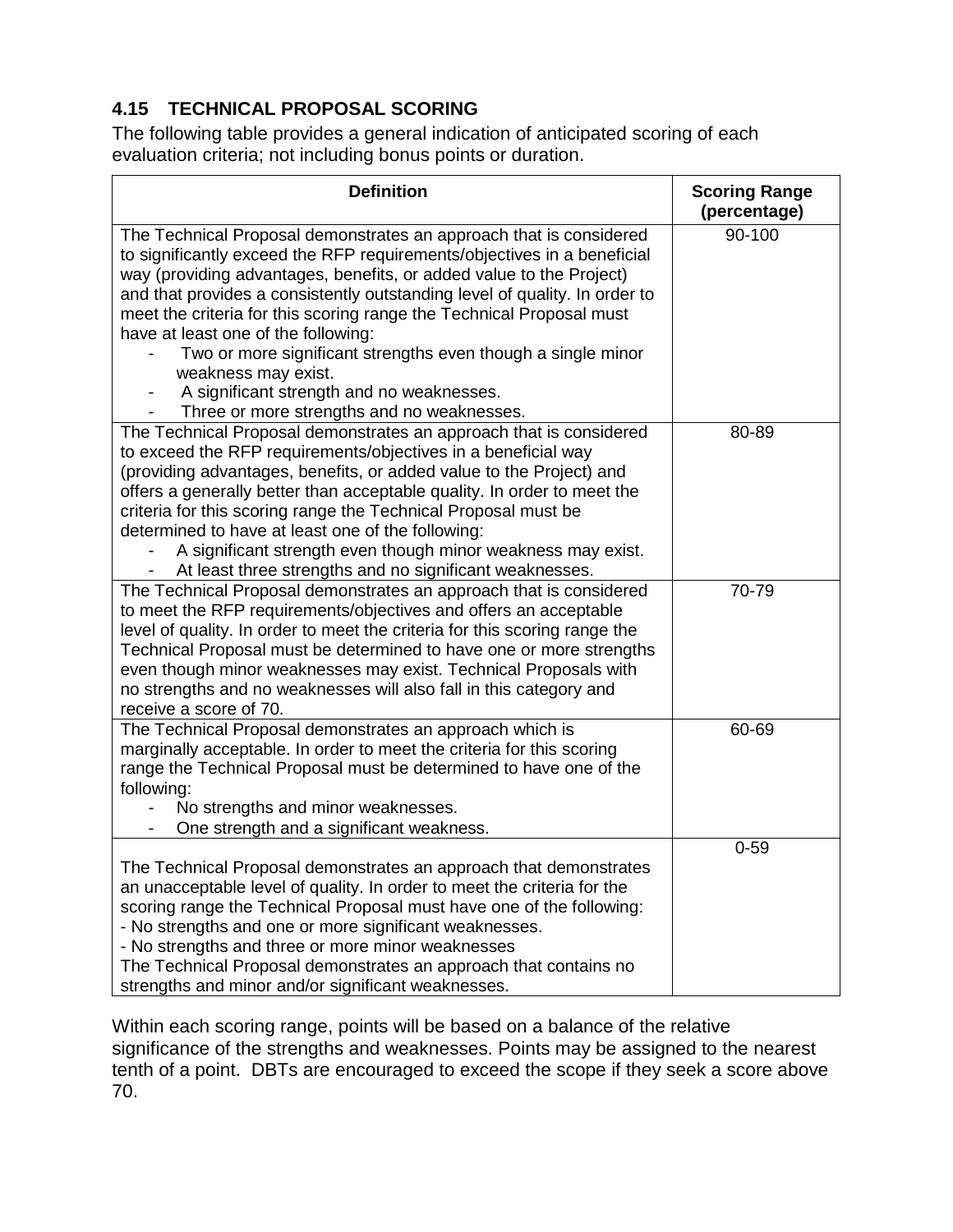## **4.16 FORMAT OF TECHNICAL PROPOSALS**

Technical Proposal text shall be limited to 75 pages. An unlimited number of additional exhibits, plans, CPM Schedule printouts, resumes and figures will be accepted as appendices. However, the DBTs are encouraged to be as concise as possible.

Technical Proposals must be organized based on the Parts (e.g., A, B, C, etc.) and components (e.g., A.1, A.2, etc.) listed in Section 4.

A page shall be 11" x 17" printed on one side only. Font should be at least 12 point in Times New Roman or similar. Margins should be at least 1" all around.

If dividers are used and contain project information, they will be counted towards the maximum number of pages. Foldout pages are not allowed.

Submissions exceeding the page limitations or failing to follow the section format instructions outlined above will be rejected.

Graphics should conform to the other format requirements listed.

Submit fifty (50) sequentially numbered paper copies of the Technical Proposal and one CDs/DVDs containing the Technical Proposal in PDF or TIF format.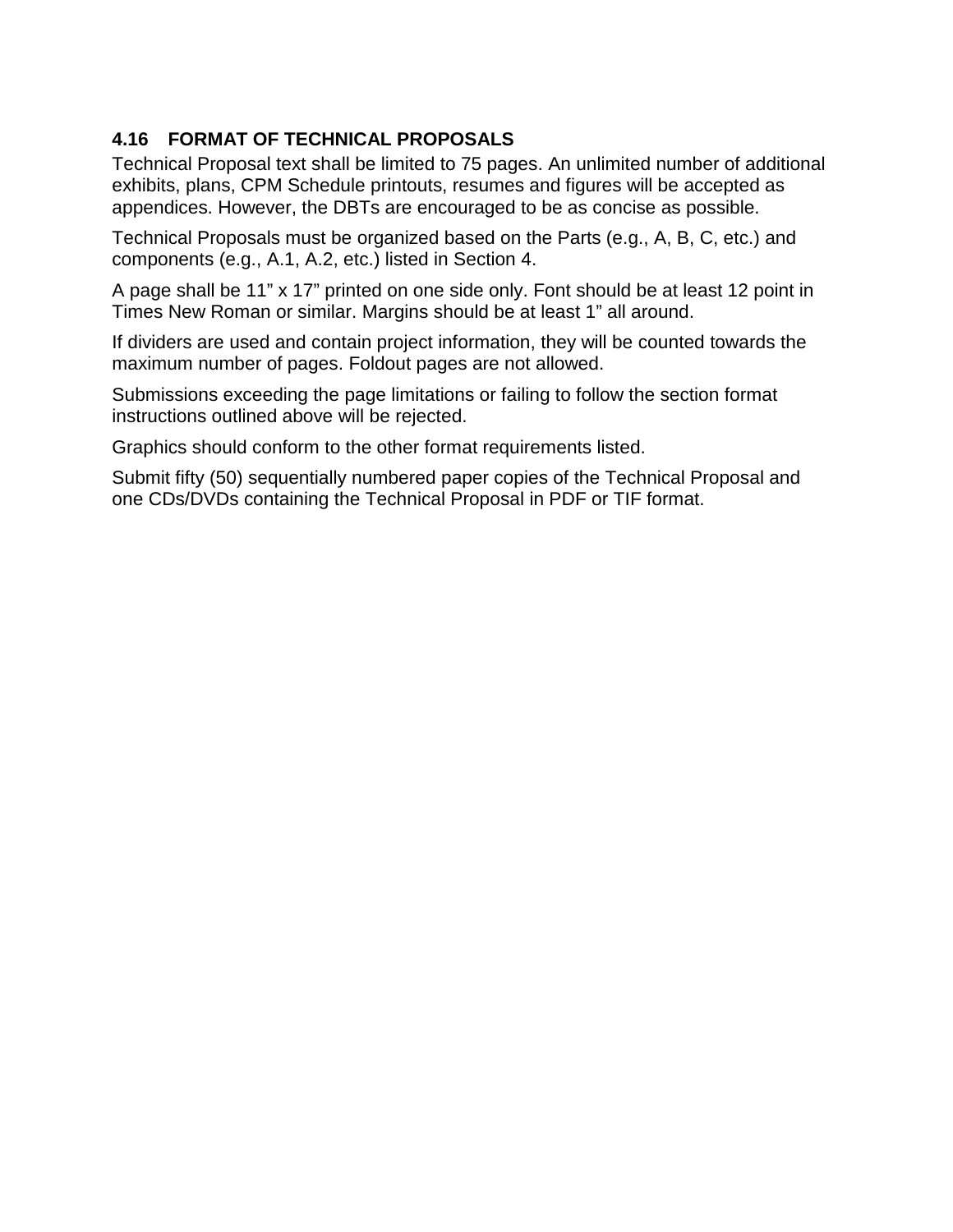## **Appendix B**

## **MoDOT Quality Oversight Plan**

**I-64 Daniel Boone Bridge Design-Build Project J6P1436, Rte. I-64, St. Louis County and St. Charles County**

#### **Sampling and Testing**

Minimum frequencies for materials testing are defined in Appendix A - Schedule of Testing. These tests will be random in that MoDOT will not focus the testing on this schedule on suspected compliance or non-compliance. These frequencies are a bare minimum and the sampling and testing will be more frequent, particularly at the beginning of the project. In addition to random sampling and testing, MoDOT may sample and test any material that appears suspect. Independent Assurance Sampling and Testing frequencies are defined in Appendix B – Independent Assurance Sampling and Testing. Testing of materials that don't have specific frequencies based upon quantity will be included within scheduled audits.

MoDOT has a team of highly experienced auditors whose backgrounds include construction inspection, materials inspection, highway design, drainage design, and bridge maintenance. All MoDOT personnel (verification and IAS) performing sampling and testing will be certified by the MoDOT Technician Certification Program for the tests they are performing.

#### **Audits**

MoDOT will use an audit approach for assessing the Contractor's performance. This will entail checking on a sampling basis whether the Work is complying with the requirements of the Contract Documents.

Auditing will entail the collection and documentation of objective evidence to confirm whether specified requirements have been met. The results of auditing will be documented on standardized audit report forms with copies provided to the Contractor via email. A copy of the MoDOT Audit Report Form is included in Appendix C. The audit results will be documented by the Contractor in an Excel spreadsheet stored in Sharepoint. Nonconforming Work will be tracked by the contractor to ensure a timely and satisfactory resolution is achieved. The Contractor's Quality Manager will be responsible for signing off on all nonconforming work before acceptance of work. Nonconforming work will also be discussed weekly at the Quality Focus Group Meetings.

Auditing will be performed on specific items of work. An audit checklist will include multiple items that can include the material, the methods, application rates, the end product, and the Contractor's inspection and testing. The Contractor's inspection and testing plans are included in the approved Construction Quality Management Plan.

MoDOT will hold an internal weekly meeting led by the Deputy Project Director to discuss the timing, frequency, and depth of auditing based upon the Contractor's Two Week Look-Ahead Schedule. The MoDOT Staff will hold informal meetings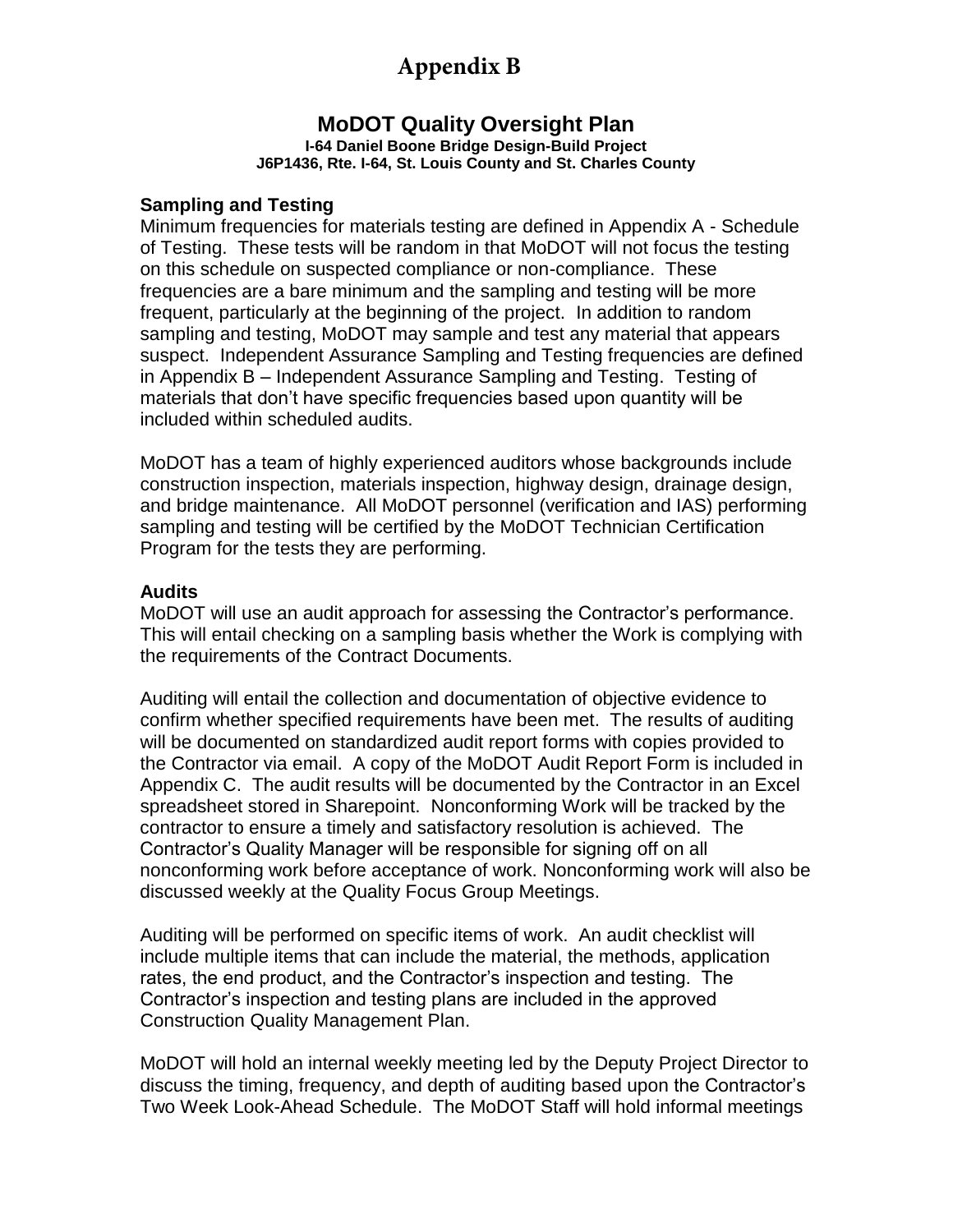daily to finalize the auditing schedule based upon the Contractor's daily schedule. The focus of audits will be on items with greater perceived risk based on engineering judgment. Items and activities that often fail to meet specifications or that have greater consequences of failure will be audited more intensely. Items that often meet specifications or have minimal consequences of failure will be audited less intensely. Audit priorities will be adjusted as the job progresses in order to focus resources where they are most needed.

Quantities necessary for sampling and testing frequencies will be tracked by the Contractor and reviewed weekly during the Quality Focus Group meeting. With this tracking log and the Two Week Look-Ahead Schedule, MoDOT will plan out sampling and testing activities to ensure at a minimum all frequencies are met. Materials incorporated into the project will be tracked on an Excel spreadsheet according to the definable feature of work and method of acceptance. The overall quality results will be reviewed at the Boone Bridge Executive Partnering meeting with the Contractor, MoDOT, and FHWA.

#### **Materials Certification to FHWA**

At the completion of the project, MoDOT is required by 23 CFR Part 637 to provide a materials certification for the project. The certification will conform in substance to Appendix A of 23 CFR Part 637 Subpart B. The certification will be prepared and submitted at the project level by persons intimately familiar with the project.

The basis for the materials certification will be upon implementation of a quality assurance program meeting the criteria of 23 CFR Part 637 as follows:

#### *637.205 Policy*

*(a) Quality assurance program. Each STD shall develop a quality assurance program which will assure that the materials and workmanship incorporated into each Federalaid highway construction project on the NHS are in conformity with the requirements of the approved plans and specifications, including approved changes. The program must meet the criteria in Sec. 637.207 and be approved by the FHWA.* Quality assurance as defined in 637.203 Definitions is "All those planned and systematic actions necessary to provide confidence that a product or service will satisfy given requirements for quality." MoDOT has developed a Quality Assurance Program unique to this project. Quality Assurance includes the Contractor's activities, both "Quality Control" and "Quality Assurance", as defined in the Contractor's approved Quality Manual and MoDOT's Quality Oversight activities as defined above and in Appendix A - Schedule of Testing.

*(b) STD capabilities. STD shall maintain an adequate, qualified staff to administer its quality assurance program. The State shall also maintain a central laboratory. The State's central laboratory shall meet the requirements in Sec. 637.209(a)(2).* MoDOT has assembled a highly qualified staff to administer this project. This project will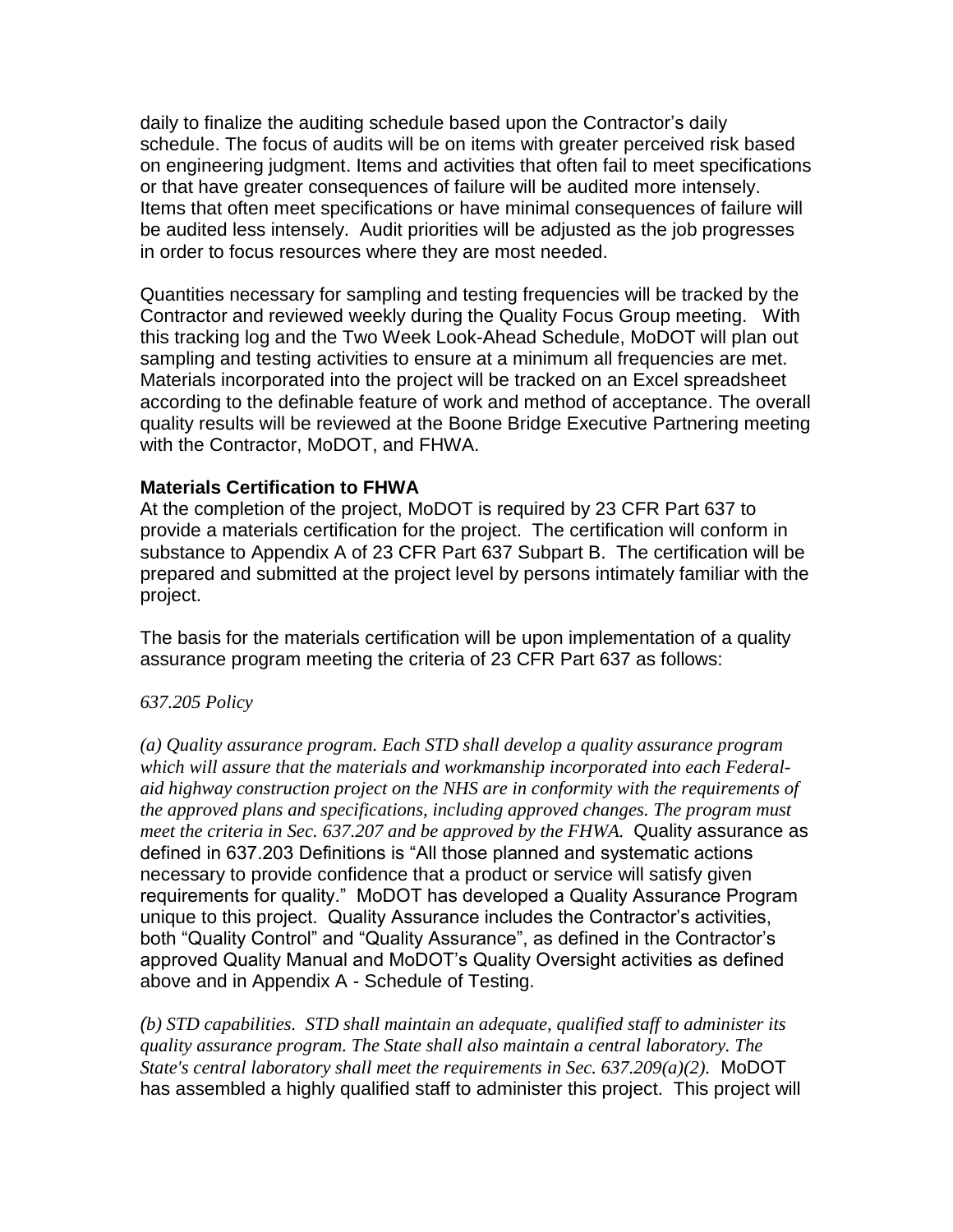utilize MoDOT's Central Laboratory for more specialized testing not performed in the field laboratory.

*c) Independent assurance program. Independent assurance samples and tests or other procedures shall be performed by qualified sampling and testing personnel employed by the STD or its designated agent.* MoDOT's St. Louis District Materials Office will perform Independent Assurance Sampling and Testing in Accordance with Appendix B – Independent Assurance Sampling and Testing.

*(d) Verification sampling and testing. The verification sampling and testing are to be performed by qualified testing personnel employed by the STD or its designated agent, excluding the contractor and vendor.* MoDOT's sampling and testing frequencies are listed in Appendix A - Schedule of Testing. All MoDOT personnel will be certified by MoDOT's Technician Certification Program for the tests they perform.

*(e) Random samples. All samples used for quality control and verification sampling and testing shall be random samples.* As stated above under Sampling and Testing, "…tests will be random in that MoDOT will not focus the testing on this schedule on suspected compliance or non-compliance." The Contractor's Quality Manual states that their Quality Control testing be random as well.

#### *637.207 Quality assurance program*

*(a) Each STD's quality assurance program shall provide for an acceptance program and an independent assurance (IA) program consisting of the following:*

 *(1) Acceptance program.*

- *(i) Each STD's acceptance program shall consist of the following:*
	- *(A) Frequency guide schedules for verification sampling and testing which will give general guidance to personnel responsible for the program and allow adaptation to specific project conditions and needs.* MoDOT's verification sampling and testing frequencies are defined in Appendix A - Schedule of Testing. The Contractor's QC and QA sampling and testing frequencies are defined in their approved Quality Manual.
	- (B) *Identification of the specific location in the construction or production operation at which verification sampling and testing is to be accomplished.*  MoDOT's verification sampling and testing well be random at the frequency defined in Appendix A - Schedule of Testing. MoDOT will also follow the guidance provided in the Engineering Policy Guide (EPG).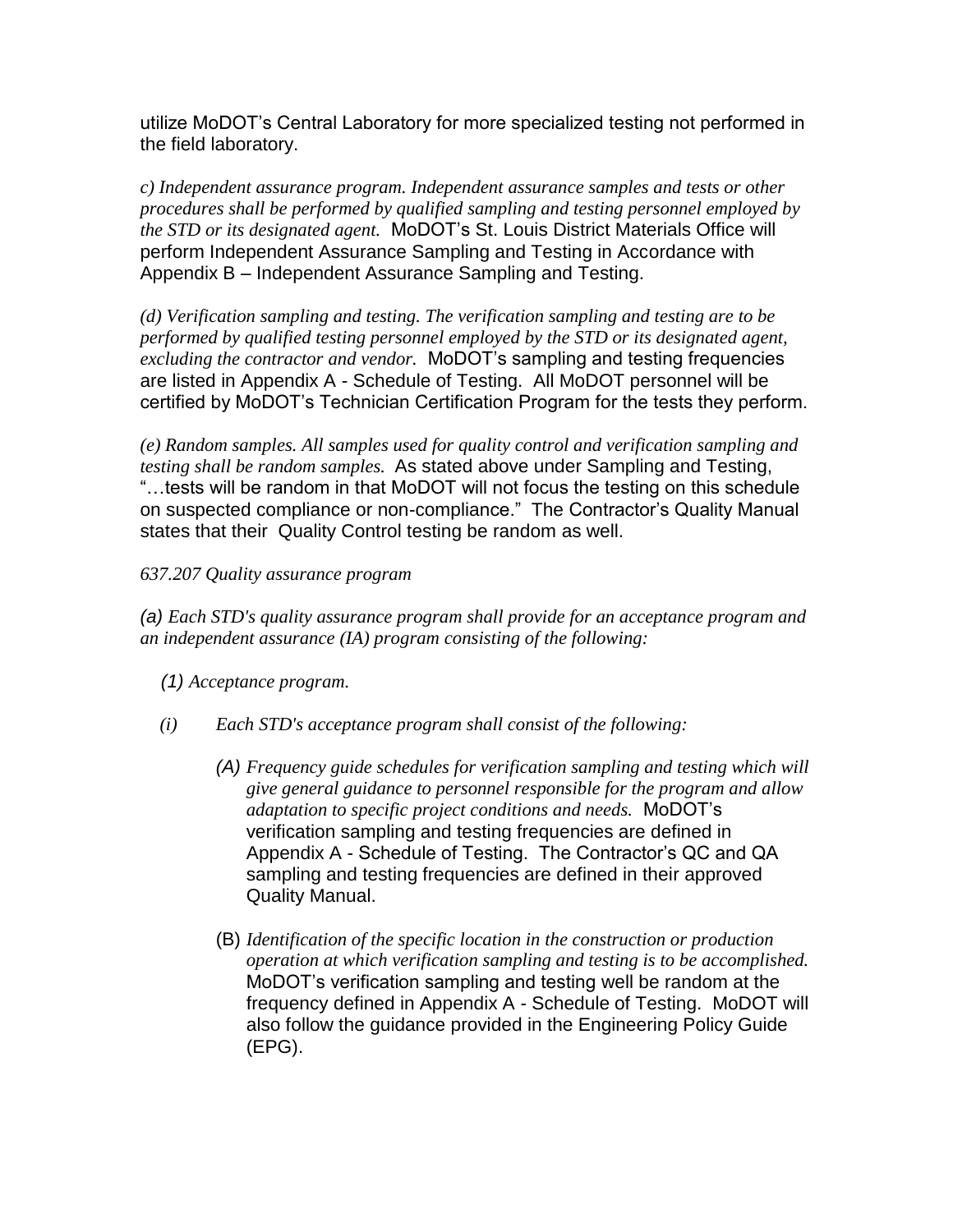- (C) *Identification of the specific attributes to be inspected which reflect the quality of the finished product.* MoDOT will audit based upon risk assessment. This system is described under the Audits section above. The Contractor's QC and QA inspections are defined in their approved Quality Manual.
- *(ii) Quality control sampling and testing results may be used as part of the acceptance decision provided that:*
	- *(A) The sampling and testing has been performed by qualified laboratories and qualified sampling and testing personnel.* The Contract Documents (Book 2, Section 3.1) requires the Contractor to use qualified laboratories and qualified personnel.
	- *(B) The quality of the material has been validated by the verification sampling and testing. The verification testing shall be performed on samples that are taken independently of the quality control samples.* MoDOT will take independent samples based upon the frequencies listed in Appendix A - Schedule of Testing.
	- *(C) The quality control sampling and testing is evaluated by an IA program.*  The Contractor QC, Contractor QA, and MoDOT verification sampling and testing will be evaluated.
- *(iii) If the results from the quality control sampling and testing are used in the acceptance program, the STD shall establish a dispute resolution system. The dispute resolution system shall address the resolution of discrepancies occurring between the verification sampling and testing and the quality control sampling and testing. The dispute resolution system may be administered entirely within the STD.* MoDOT has accepted the Test Dispute Resolution process proposed in the Contractor's Quality Management Plan.

*(2) The IA program shall evaluate the qualified sampling and testing personnel and the testing equipment. The program shall cover sampling procedures, testing procedures, and testing equipment. Each IA program shall include a schedule of frequency for IA evaluation. The schedule may be established based on either a project basis or a system basis. The frequency can be based on either a unit of production or on a unit of time.* MoDOT has in place a formal IA Program. This is described in MoDOT's EPG and included in Appendix B – Independent Assurance Sampling and Testing.

*(i) The testing equipment shall be evaluated by using one or more of the following: Calibration checks, split samples, or proficiency samples.* This is described in MoDOT's Engineering Policy Guide Section 123 with Table 123.3.1.3.2 modified for Design Build. The modified table is found in Appendix B – Independent Assurance Sampling and Testing.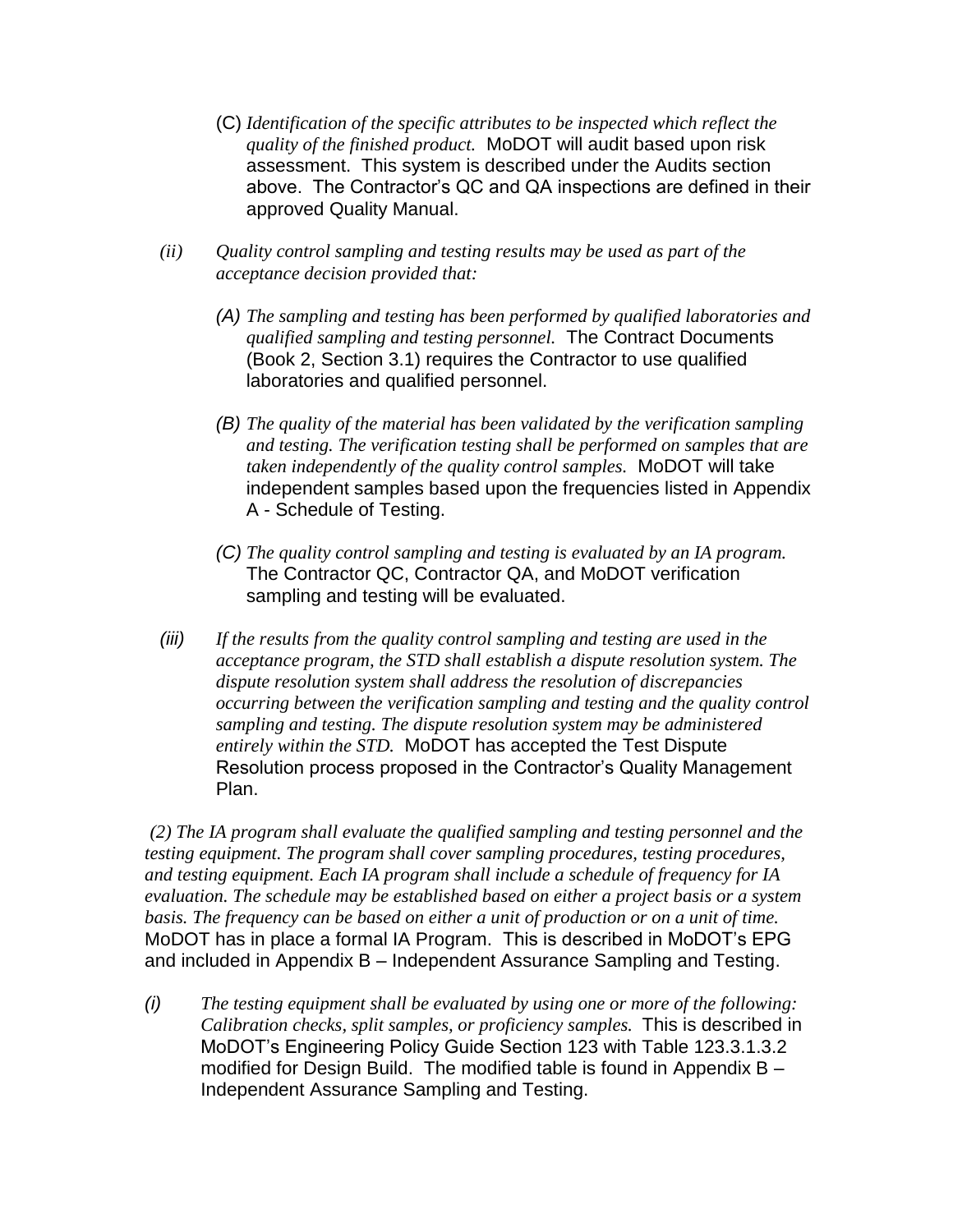- *(ii) Testing personnel shall be evaluated by observations and split samples or proficiency samples.* MoDOT's Independent Assurance Sampling and Testing witnesses the sampling and testing or uses split samples. This is described in MoDOT's Engineering Policy Guide Section 123 with Table 123.3.1.3.2 modified for Design Build. The modified table is found in Appendix B – Independent Assurance Sampling and Testing.
- (iii) *A prompt comparison and documentation shall be made of test results obtained by the tester being evaluated and the IA tester. The SHA shall develop guidelines including tolerance limits for the comparison of test results.* This is described in MoDOT's Engineering Policy Guide Section 123.
- *(iv) If the SHA uses the system approach to the IA program, the SHA shall provide an annual report to the FHWA summarizing the results of the IA program.* N/A

 *(3) The preparation of a materials certification, conforming in substance to Appendix A of this subpart, shall be submitted to the FHWA Division Administrator for each construction project which is subject to FHWA construction oversight activities. APPENDIX A TO SUBPART B OF PART 637—GUIDE LETTER OF CERTIFICATION BY STATE ENGINEER*

*Date* 

*Project No.* 

*This is to certify that: The results of the tests used in the acceptance program indicate that the materials incorporated in the construction work, and the construction operations controlled by sampling and testing, were in conformity with the approved plans and specifications. (The following sentence should be added if the IA testing frequencies are based on project quantities. All independent assurance samples and tests are within tolerance limits of the samples and tests that are used in the acceptance program.) Exceptions to the plans and specifications are explained on the back hereof (or on attached sheet).*

*Director of STD Laboratory or other appropriate STD Official.* Requirement will be met as stated above.

*(b) In the case of a design-build project funded under title 23, U.S. Code, the STD's quality assurance program should consider the specific contractual needs of the designbuild project. All provisions of paragraph (a) of this section are applicable to designbuild projects. In addition, the quality assurance program may include the following:* 

*(1) Reliance on a combination of contractual provisions and acceptance methods;*  Acceptance will be made through verification of independent samples based upon the frequencies listed in Appendix A - Schedule of Testing.

*(2) Reliance on quality control sampling and testing as part of the acceptance decision, provided that adequate verification of the design-builder's quality control sampling and testing is performed to ensure that the design-builder is providing the*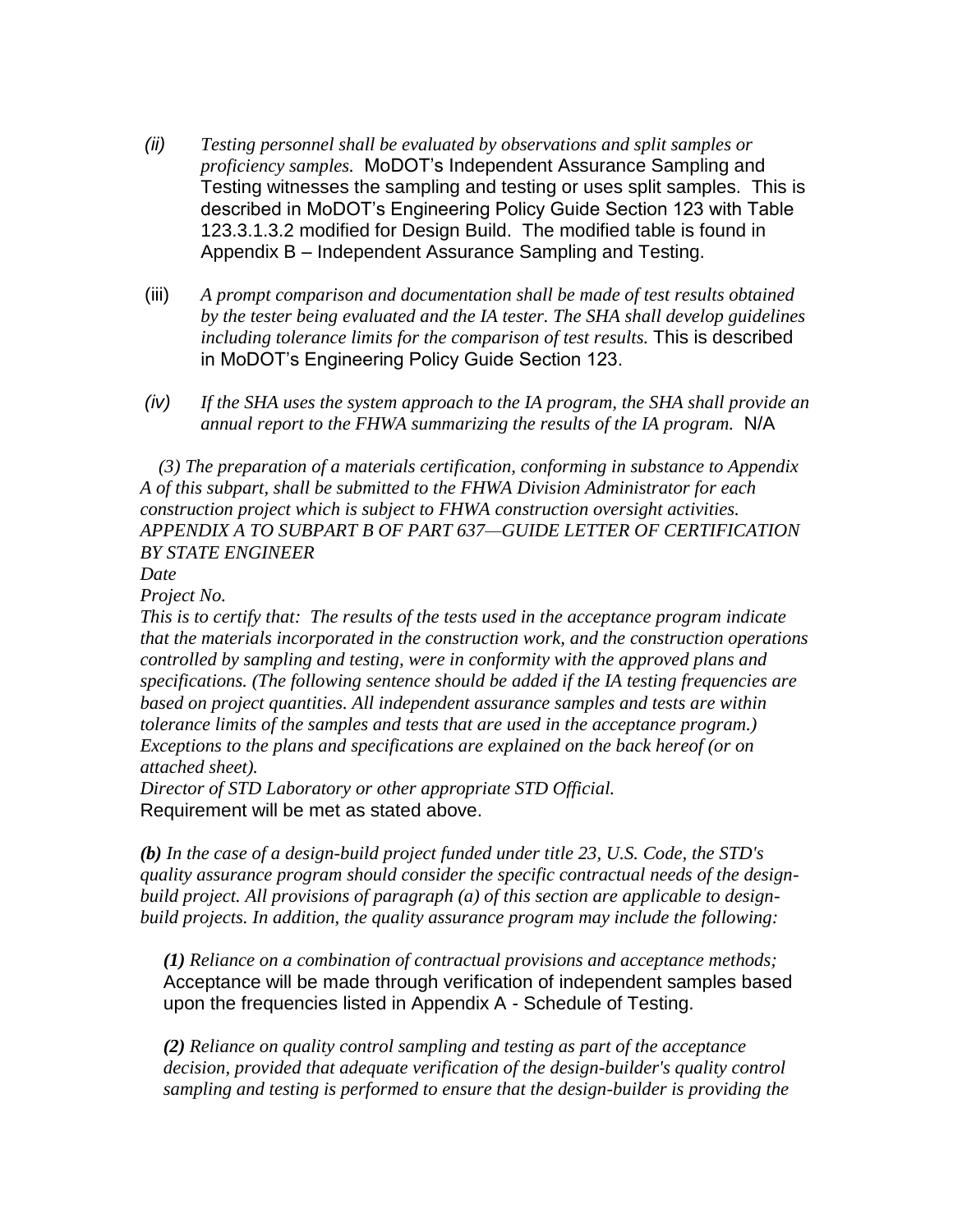*quality of materials and construction required by the contract documents.*  Acceptance will be made through verification of independent samples based upon the frequencies listed in Appendix A - Schedule of Testing.

*(3) Contractual provisions which require the operation of the completed facility for a specific time period.* The contract for this project (as included in Book 1, Section 21.1.3 of the contract document) states that "Warranties regarding all elements of the Project shall remain in effect until **one year** after… Acceptance." If MoDOT determines that any of the Work has not met the standards set by Book 1, Section 21.1 at any time during the Warranty period, then the Contractor shall correct such Work within the one year warranty term.

637.209 *Laboratory and sampling and testing personnel qualifications.*

 *(a) Laboratories.*

*(1) After June 29, 2000, all contractor, vendor, and STD testing used in the acceptance decision shall be performed by qualified laboratories.* MoDOT's Central Laboratory is AASHTO accredited. The Contract Documents (Book 2, Section 3.1) require the Contractor to use qualified laboratories. MoDOT will verify the accreditation status of all laboratories used in the acceptance decision on an annual basis.

*(2) After June 30, 1997, each STD shall have its central laboratory accredited by the AASHTO Accreditation Program or a comparable laboratory accreditation program approved by the FHWA.* MoDOT's Central Laboratory is AASHTO accredited.

*(3) After June 29, 2000, any non-STD designated laboratory which performs IA sampling and testing shall be accredited in the testing to be performed by the AASHTO Accreditation Program or a comparable laboratory accreditation program approved by the FHWA.* MoDOT's Central Laboratory performs IA testing.

*(4) After June 29, 2000, any non-STD laboratory that is used in dispute resolution sampling and testing shall be accredited in the testing to be performed by the AASHTO Accreditation Program or a comparable laboratory accreditation program approved by the FHWA.* MoDOT has accepted the Test Dispute Resolution process proposed in the Contractor's Quality Manual (CQMP Sec 10.0).

(*b) Sampling and testing personnel. After June 29, 2000, all sampling and testing data to be used in the acceptance decision or the IA program shall be executed by qualified sampling and testing personnel.* All MoDOT personnel (verification and IAS) and Contractor personnel (QC/QA) performing sampling and testing will be certified by the MoDOT Technician Certification Program for the tests they are performing. The Contract Documents (Book 2, Section 3.1) require the Contractor's technicians to be certified.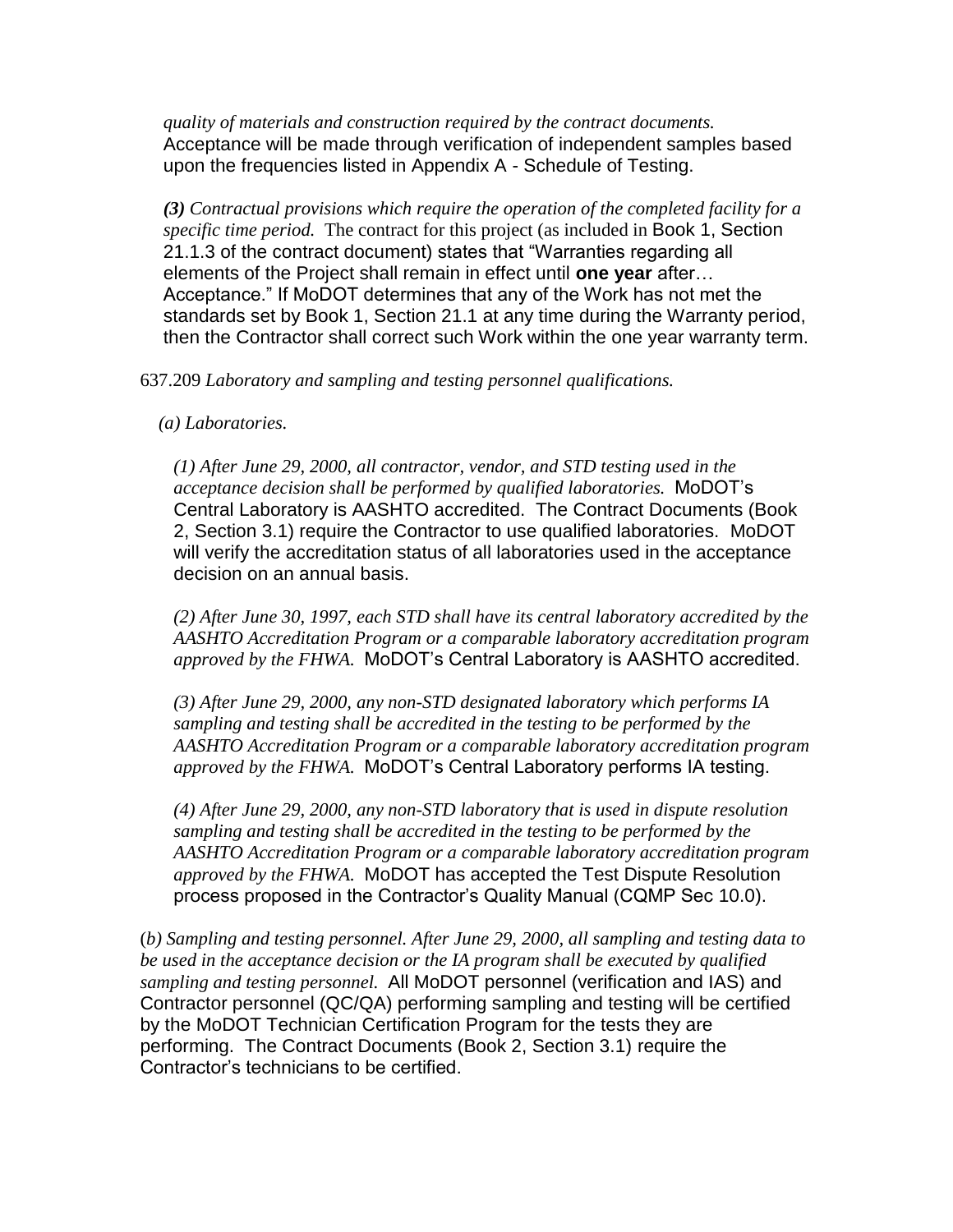*(c) Conflict of interest. In order to avoid an appearance of a conflict of interest, any qualified non-STD laboratory shall perform only one of the following types of testing on the same project: Verification testing, quality control testing, IA testing, or dispute resolution testing.* MoDOT will perform the verification testing and IA testing using MoDOT's Central Lab (1617 Missouri Blvd. Jefferson City, MO 65109), MoDOT's St. Louis District Lab (1590 Woodlake Dr. Chesterfield, MO 63017), and MoDOT's O'Fallon Project Office (6780 Old Highway N, St. Charles, MO 63304). MoDOT will not allow dispute resolution to be performed by the same lab as the quality control testing.

### **Appendices**

Appendix A – Schedule of Testing

Appendix B – Independent Assurance Sampling and Testing

Appendix C – MoDOT Audit Report Form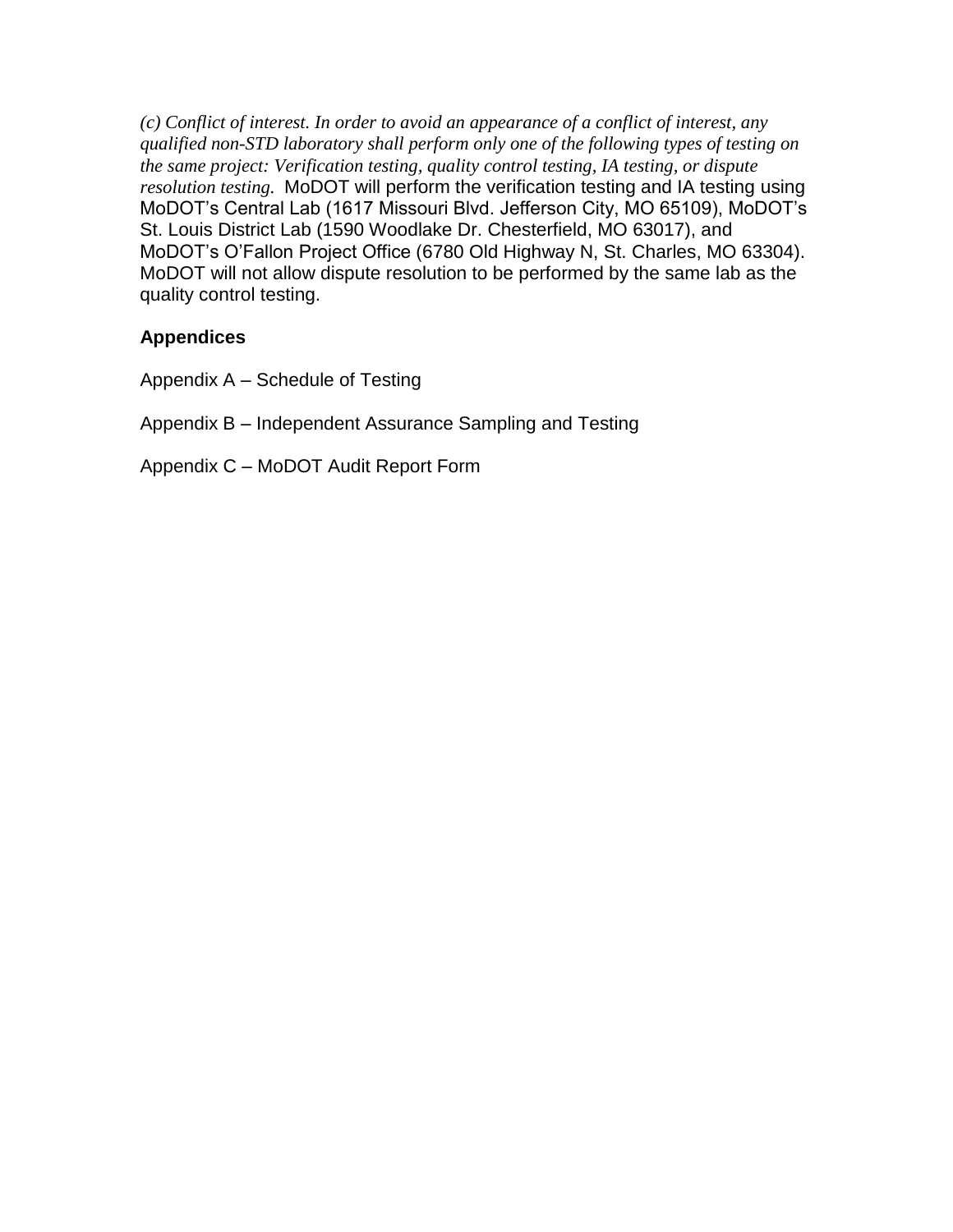## The Daniel Boone Bridge Design-Build Project MoDOT Quality Oversight Plan J6P1436, I-64, St. Louis and St. Charles Counties **Appendix A - Schedule of Testing**

| Spec.<br>Ref | XX. | <b>Item Description</b>                                       | <b>Parameter or</b><br><b>Procedure</b>                    | <b>Requirements</b>                        | <b>Other</b><br><b>Requirements</b>                                    | <b>Frequency</b>                   |
|--------------|-----|---------------------------------------------------------------|------------------------------------------------------------|--------------------------------------------|------------------------------------------------------------------------|------------------------------------|
| 203          |     | <b>Rdwy &amp; Drainage</b><br>Exc. Emb.,<br><b>Compaction</b> | Subgrade &<br>embankment                                   | <b>Soil Proctor</b>                        |                                                                        | 1 per soil type<br>per projet      |
| 203          |     | <b>Rdwy &amp; Drainage</b><br>Exc. Emb.,<br><b>Compaction</b> | Subgrade &<br>embankment                                   | <b>Relative compaction</b><br>and Moisture | <b>Verify in</b><br>accordance with<br>203.6.2 if too rocky<br>to test | 1 per 5 days of<br>production      |
| 304          |     | <b>Aggregate Base</b><br><b>Course</b>                        | <b>Relative compaction</b>                                 | T310                                       |                                                                        | 1 per 5 days of<br>production      |
| 304          |     | <b>Aggregate Base</b><br><b>Course</b>                        | <b>Gradation Test &amp;</b><br><b>Deleterious Material</b> | T11, T27 & TM 71                           |                                                                        | 1 per 10,000 tons<br>of production |
| 304          |     | <b>Aggregate Base</b><br><b>Course</b>                        | <b>Plasticity Index</b>                                    | T89 & T90                                  |                                                                        | 1 per source                       |
| 401          |     | <b>Aggregate</b>                                              | <b>Gradation &amp;</b><br><b>Deleterious Material</b>      | T11, T27 & TM 71                           |                                                                        | 1 per day                          |
| 401          |     | <b>Bituminous</b>                                             | <b>Asphalt Content</b>                                     | <b>TM54</b>                                |                                                                        | 1 per day                          |
| 401          |     | <b>Bituminous Base</b><br>and Pavement                        | <b>Mat Density</b>                                         | T269 and T166                              |                                                                        | 1 per day                          |
| 403          |     | <b>Aggregate</b>                                              | <b>Gradation and</b><br><b>Deleterious Material</b>        | T 11, T 27, & TM 71                        |                                                                        | 1 per day                          |
| 403          |     | <b>Bituminous</b>                                             | <b>Asphalt Content</b>                                     | <b>TM54</b>                                |                                                                        | 1 per day                          |
| 403          |     | <b>Superpave</b>                                              | <b>Mat Density</b>                                         | <b>T269 and T166</b>                       |                                                                        | 1 per day                          |
| 403          |     | <b>Aggregate</b>                                              | <b>Aggregate Consensus</b><br><b>Tests</b>                 | T176, T304, ASTM 5821                      |                                                                        | 1 / Project                        |
| 403          |     | Superpave<br><b>Volumetric</b>                                | <b>Bulk SPG, Max SPG,</b><br>Air Voids, VMA, VFA           | T312, T209, T308, and<br>T164              |                                                                        | 1 per lot                          |
| 403          |     | <b>Superpave</b>                                              | <b>TSR</b>                                                 | T 283                                      |                                                                        | 1 / Mix / Project                  |
| 501          |     | <b>Aggregate</b>                                              | <b>Gradation of Coarse</b><br><b>Aggregate</b>             | <b>T 27 and T11</b>                        |                                                                        | 1 per 500/2500                     |
| 501          |     | <b>Aggregate</b>                                              | <b>Gradation of Fine</b><br><b>Aggregate</b>               | <b>T 27 and T11</b>                        |                                                                        | 1 per 500/2500                     |
| 501          |     | Aggregate                                                     | <b>Deleterious Content</b>                                 | <b>TM 71</b>                               |                                                                        | 1 per 500/2500                     |
| 501          |     | Aggregate                                                     | <b>Absorption of Coarse</b><br>Aggregate                   | T85                                        |                                                                        | 1 per 500/2500                     |
| 501          |     | Aggregate                                                     | Thin or Elongated<br><b>Pieces</b>                         | <b>ASTM D4791</b>                          |                                                                        | 1 / Project                        |
| 501          |     | <b>Concrete</b>                                               | Air, Slump, and<br><b>Cylinders</b>                        | T152, T119, T22                            |                                                                        | 1 per 500 C.Y.                     |
| 502/<br>506  |     | <b>Aggregate</b>                                              | <b>Fine/Coarse Aggregate</b><br><b>Gradation</b>           | T 27 and T 11                              |                                                                        | 1 / Year                           |
| 502/<br>506  |     | <b>Aggregate</b>                                              | <b>Deleterious Material -</b><br><b>Coarse</b>             | <b>TM 71</b>                               |                                                                        | 1 per week<br>during<br>production |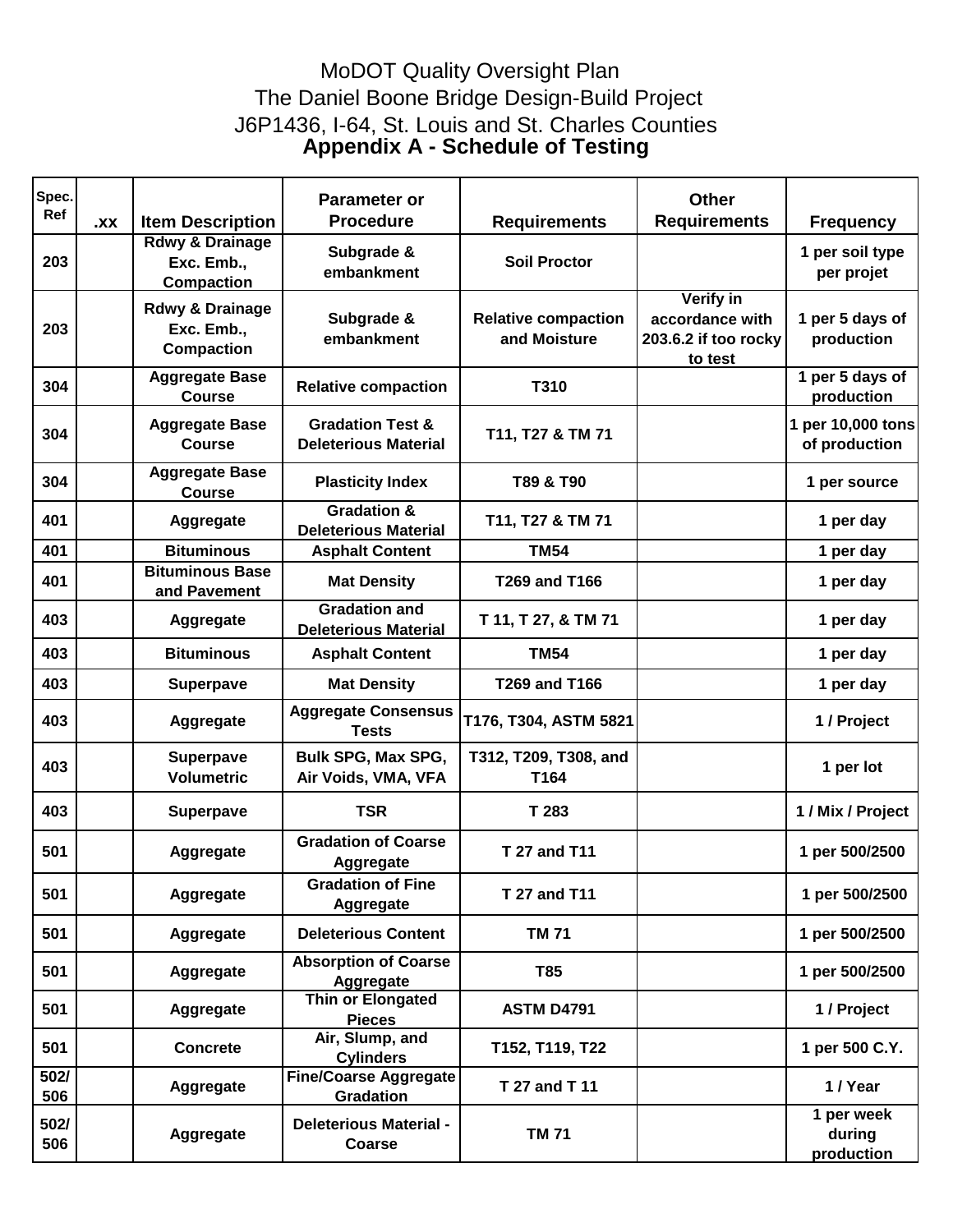## The Daniel Boone Bridge Design-Build Project MoDOT Quality Oversight Plan J6P1436, I-64, St. Louis and St. Charles Counties **Appendix A - Schedule of Testing**

| Spec.<br>Ref | XX. | <b>Item Description</b>                                                            | <b>Parameter or</b><br><b>Procedure</b>                                               | <b>Requirements</b>                         | <b>Other</b><br><b>Requirements</b> | <b>Frequency</b>                                                                     |
|--------------|-----|------------------------------------------------------------------------------------|---------------------------------------------------------------------------------------|---------------------------------------------|-------------------------------------|--------------------------------------------------------------------------------------|
|              |     | Aggregate                                                                          | <b>Absorption</b>                                                                     | T 85                                        |                                     | 1 per 10,000 C.Y.                                                                    |
| 502/<br>506  |     | <b>Concrete</b>                                                                    | <b>Air and Slump</b>                                                                  | T52 and T 119                               |                                     | 10% of QC                                                                            |
| 502/<br>506  |     | Concrete                                                                           | <b>Compressive Strength</b><br>and Thickness                                          | <b>T22 and T148</b>                         |                                     | 10% of QC                                                                            |
| 720          |     | <b>MSE Wall</b>                                                                    | <b>Relative compaction</b>                                                            | T310                                        |                                     | 1 / wall                                                                             |
| 1010         |     | <b>Select Granular</b><br><b>Backfill for</b><br><b>Structural Systems</b>         | <b>SGB - Gradation, PI,</b><br>PH, Chlorides,<br>Sulphates, and<br><b>Resistivity</b> | T27, T89, T90, T289,<br>T290, T291 and T288 |                                     | 1/source                                                                             |
| 1029         |     | <b>Fabricating</b><br><b>Prestressed</b><br><b>Concrete Members</b><br>for Bridges | <b>Quality Assurance</b>                                                              |                                             |                                     | <b>Follow MoDOT</b><br><b>District Materials</b><br>Quality<br><b>Assurance Plan</b> |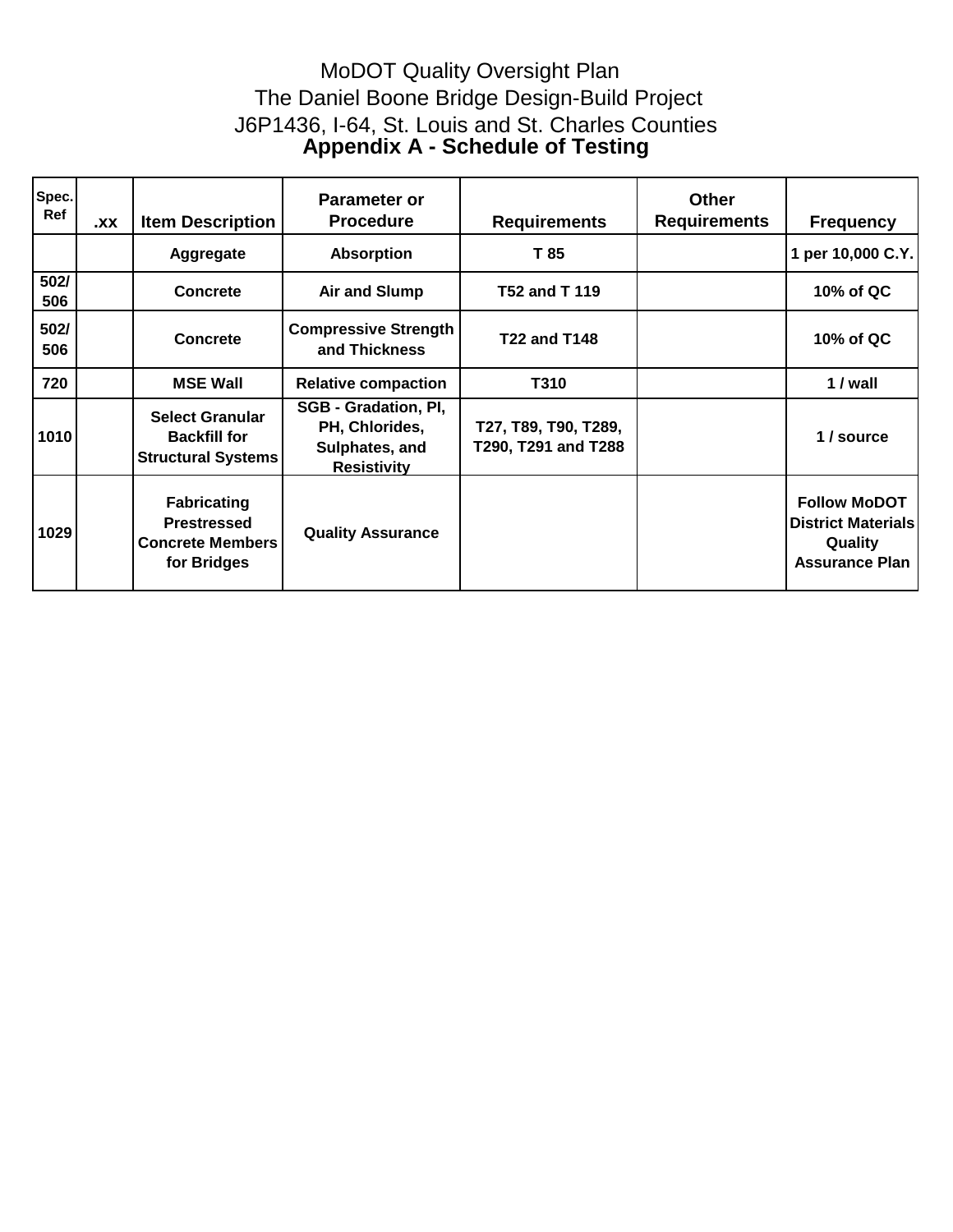

#### **MoDOT Quality Oversight Plan The New I-64 Daniel Boone Bridge Design-Build Project J6P1436, Rte. I-64, St. Louis County and St. Charles County Appendix B – Independent Assurance Samples and Tests & Laboratory Requirements**

**123.3.1.1 SCOPE.** To establish procedures for sampling, testing and reporting Independent Assurance Samples (IAS) on job number J6P1436.

**123.3.1.2 GENERAL.** These procedures do not change normal job control procedures for the project. NOTE: The term 'FAST' contained herein shall be interpreted to be samples and tests performed by project personnel (QC, QA, and MoDOT) for project control.

The intent of the IAS process is to confirm that inspectors know how to run the tests correctly and do so, and have equipment that is in good condition and is properly calibrated, where applicable. This IAS process is considered system based and the audit of a given inspector does not have to take place on the project.

The individual performing the IAS audit is herein referred to as the IAS Auditor. Any person can be assigned the duties of the IAS Auditor however the district must designate an individual or individuals who aggregately have Technician Certification in all areas covered by the IAS program. The individuals(s) must have been reviewed and compared favorably to another HQ Auditor within the last calendar year, and should have significant experience in materials inspection.

#### **123.3.1.3 GENERAL PROCEDURES.**

**123.3.1.31. IAS Auditors** The District Construction and Materials Engineer designates district Auditors. The State Construction and Materials Engineer designates Central Office Auditors. An Auditor may only audit inspectors in the Technician Certification areas where his/her credentials are current. It is preferred that each Auditor be certified and competent in all areas.

**123.3.1.3.2 AUDIT PROCEDURE.** A MoDOT project representative will provide the IAS Auditor(s) with a list of personnel (QC, QA, and MoDOT) who have performed any testing on the project using the tests listed below. An IAS Audit should be performed on each inspector on this list. This representative will notify the IAS Auditor(s) and update the list with any additional or removed personnel or test methods for personnel.

| <b>General Description Test</b>     | <b>Test Method</b>             |
|-------------------------------------|--------------------------------|
| <b>Deleterious</b>                  | MoDOT TM 71                    |
| Gradation                           | AASHTO T2, T48, T11, T27       |
| ΡI                                  | MoDOT TM 79, AASHTO T89, T90   |
| Density - Nuclear                   | AASHTO T310                    |
| Binder Content - Nuclear/Ignition   | AASHTO T168, T329, T308, T287  |
| <b>Asphalt Core Density</b>         | <b>AASHTO T166, T269</b>       |
| <b>HMA Maximum Specific Gravity</b> | <b>AASHTO T168, T329, T209</b> |
| <b>Superpave Gyratory Compactor</b> | AASHTO T166, T168, T329, T312  |
| Thickness/Compressive Strength      | AASHTO T148, T231, T22         |
| <b>Entrained Air Content/Slump</b>  | AASHTO T141, T119, T152, T23   |

**123.3.1.3.2.1** If the inspector ran one or more of these tests on the project but did NOT have

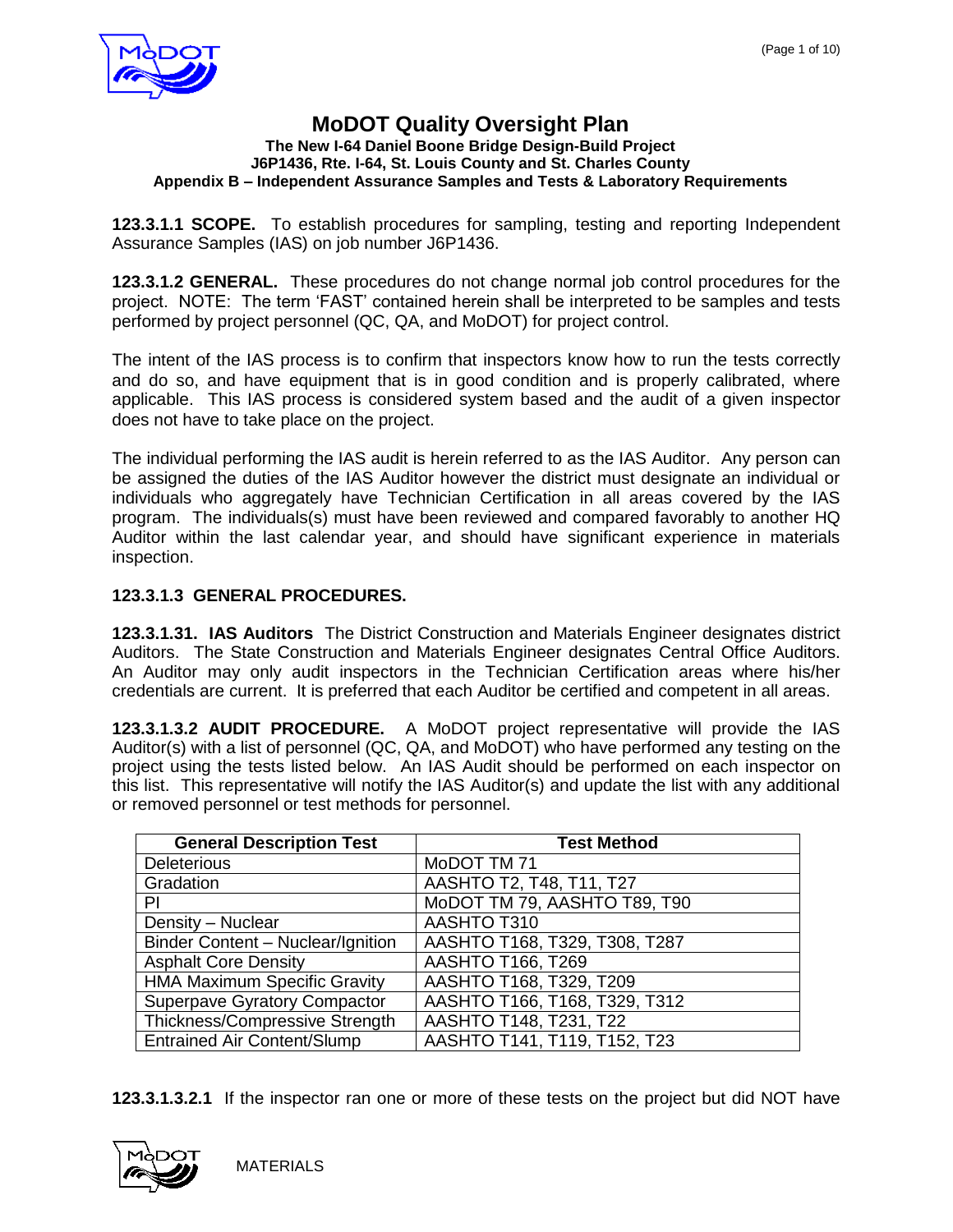the appropriate Technician Certifications to run the test(s), or some of the Technician Certifications were expired, notify the MoDOT project representative(s) that the inspector is not to perform testing without the required credentials. Create a record of the audit and indicate the insepctor as not comparing favorably.

**123.3.1.3.2.2** If the inspector did have the appropriate Technician Certifications to run the test(s) and the Technician Certification was current at the time of the testing or is registered with MoDOT to run the test(s) under supervision until certification is obtained:

- 1. Schedule a meeting with the inspector.
- 2. Audit the equipment in accordance with 123.3.1.4.9. If the equipment is not suitable for testing, alternate equipment should be used. Unsuitable equipment should not be used for any testing until repaired, calibrated or otherwise made worthy.
- 3. Audit the various tests the inspector is certified to run (Audit means the inspector runs the test while the IAS Auditor observes, and for some tests the IAS Auditor runs companion tests for comparison.).
- 4. Discuss the test results. This may be done by phone if they compare favorably and the companion results were not yet determined at the time of the audit.
- 5. Create a record of the audit and indicate the inspector as comparing or not comparing favorably.
	- $\circ$  The record will include a list of each test run or observed, and the results for that test.
	- $\circ$  The MoDOT project representative will be notified of the inspector's audit results, and of any restrictions that exist following the audit, or recommendations that the inspector not be allowed to run certain tests.
	- $\circ$  The inspector may not be allowed to perform material testing in any deficient area(s) until a follow-up audit finds that the deficiency has been resolved. It will be the inspector's responsibility to contact Central Office and schedule the followup audit. Central Office personnel will perform any follow-up audits.
	- $\circ$  If a follow-up audit is required, and performed, and the inspector is still deficient on one or more of the designated tests, the applicable MoDOT Technician Certification will be suspended pending retraining.

**123.3.1.3.3** The frequency at which IAS audits are to be performed is a minimum of once per calendar year per inspector on the list noted in 123.3.1.3.2.

**123.3.1.3.4** It is not the intent that an IAS audit be performed at predetermined uniform intervals. A reasonable effort should be made to have the audits occur on a random basis while still meeting the requirements of 123.3.1.3.3.

**123.3.1.3.5** An audit may involve material from a source that is unrelated to project work. The goal is to determine whether the inspector is capable of running the test or performing appropriate inspection. When practical, the audit will take place on the project, but this is not a requirement of a valid IAS audit. The Auditor may obtain "audit sample" material in advance of an audit for use in the audit process, see 123.3.1.5.7.

**123.3.1.3.6 EQUIPMENT**. Each inspector assigned to be an IAS Auditor is to be fully equipped or have ready access to the equipment necessary to perform all field tests listed in 123.3.1.3.2, except nuclear density tests, asphalt binder content with a nuclear gauge, asphalt binder content with binder ignition oven, gyratory compactor and maximum specific gravity testing equipment. This equipment is to be used on a portion of the tests performed. As a guide, it is recommended that approximately 80 percent of each type of field test specified be performed by the IAS Auditor using equipment other than that assigned to project personnel, except when

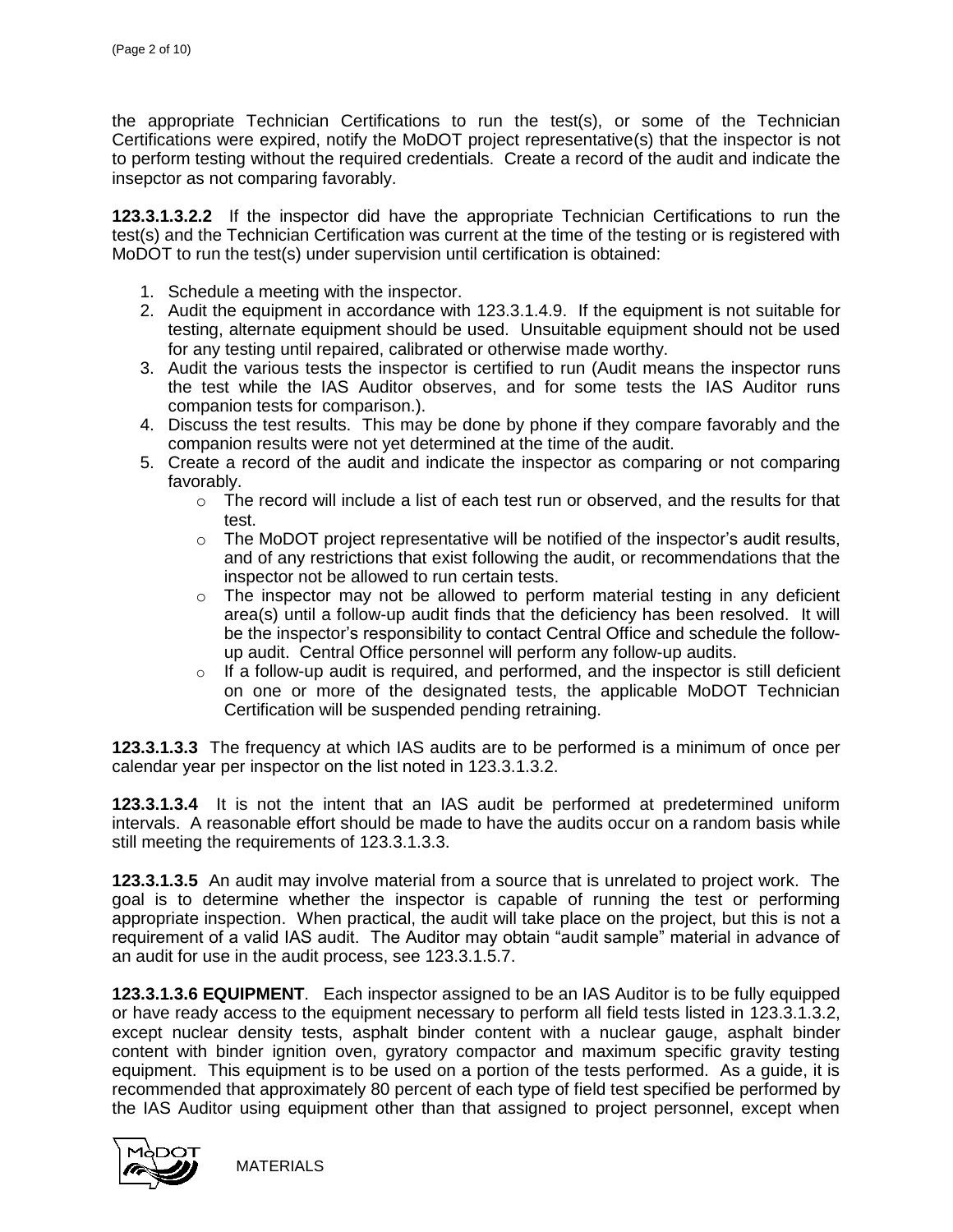nuclear density testing, asphalt binder content by nuclear method, asphalt binder content by binder ignition method, gyratory compactor operation and maximum specific gravity testing are used. On the remaining tests to be made, the IAS Auditor may perform the test, or participate in the sampling and testing, or witness the sampling and testing.

**123.3.1.4 Auditing Specified Tests** The instructions for each of the specified tests are as follows.

**123.3.1.4.1** When nuclear density testing methods are used for project job control, the IAS Auditor is not required to perform any of those tests. However, designation of the location for the test, witnessing the test, checking calculations, and reporting is required. As indicated above, it is acceptable for the test to be run at any location where a valid test could be completed. In addition, the IAS Auditor is to review the daily standardization check for the machine being used, if the checks are required by policy. The audit report needs to state whether the standardization check was examined. If the standardization check has not been performed as required, please note in the remarks.

**123.3.1.4.1** When asphalt binder content, for normal job control, is determined by nuclear gauge or binder ignition oven , the IAS inspector is not required to perform any of those tests. However, observing the sample preparation, testing, checking calculations, and reporting are required. When the nuclear gauge is used, the IAS inspector is to review the statistical stability test records and the daily background check for the nuclear gauge being used. The report is to state that the statistical stability test and the background check were reviewed and found current and satisfactory, or not. The asphalt content by nuclear gauge or binder ignition oven is to be reported on the appropriate test template in SiteManager.

**123.3.1.4.3** When a gyratory compactor is used for normal job control, the IAS Auditor is not required to perform any of those tests. However, if a gyratory compactor other than the one being used by the inspector is available, a split sample should be obtained and compacted on the alternate machine. In lieu of compacting a sample on an alternate machine the auditor may observe the required sample preparation, testing, and reporting. When a gyratory compactor is used, the IAS Auditor is to review the calibration records for the gyratory compactor being used. The report is to state that the calibration records were reviewed and found current and satisfactory, or not.

**123.3.1.4.4** Independent Assurance tests may be performed at any suitable location in the field, district laboratory, or Central Laboratory in Jefferson City as condition and need dictates, unless otherwise directed.

**123.3.1.4.5** Test results are to be rounded off for reporting in conformance with the procedures set out in Section 106.20 of the EPG.

**123.3.1.4.6** All IAS aggregate gradation tests are to be "washed" and are to include each sieve specified. The size of sample and method of sieve analysis of fine and coarse aggregate is to be in accordance with EPG 1001.4.1.2, except: (1) the size of hot bin gradation samples for bituminous mixtures shall be as shown in Division 400 of the specifications, and (2) for coarse aggregate, the nominal maximum size of particle is to be considered as the largest sieve size on which material is retained.

**123.3.1.4.7** IAS requirements for gradation, PI, or liquid limit tests on aggregates and base materials are to be fulfilled by obtaining the sample by one of the following methods.

(a) By the inspector taking a sample in the presence of the IAS Auditor and then furnishing

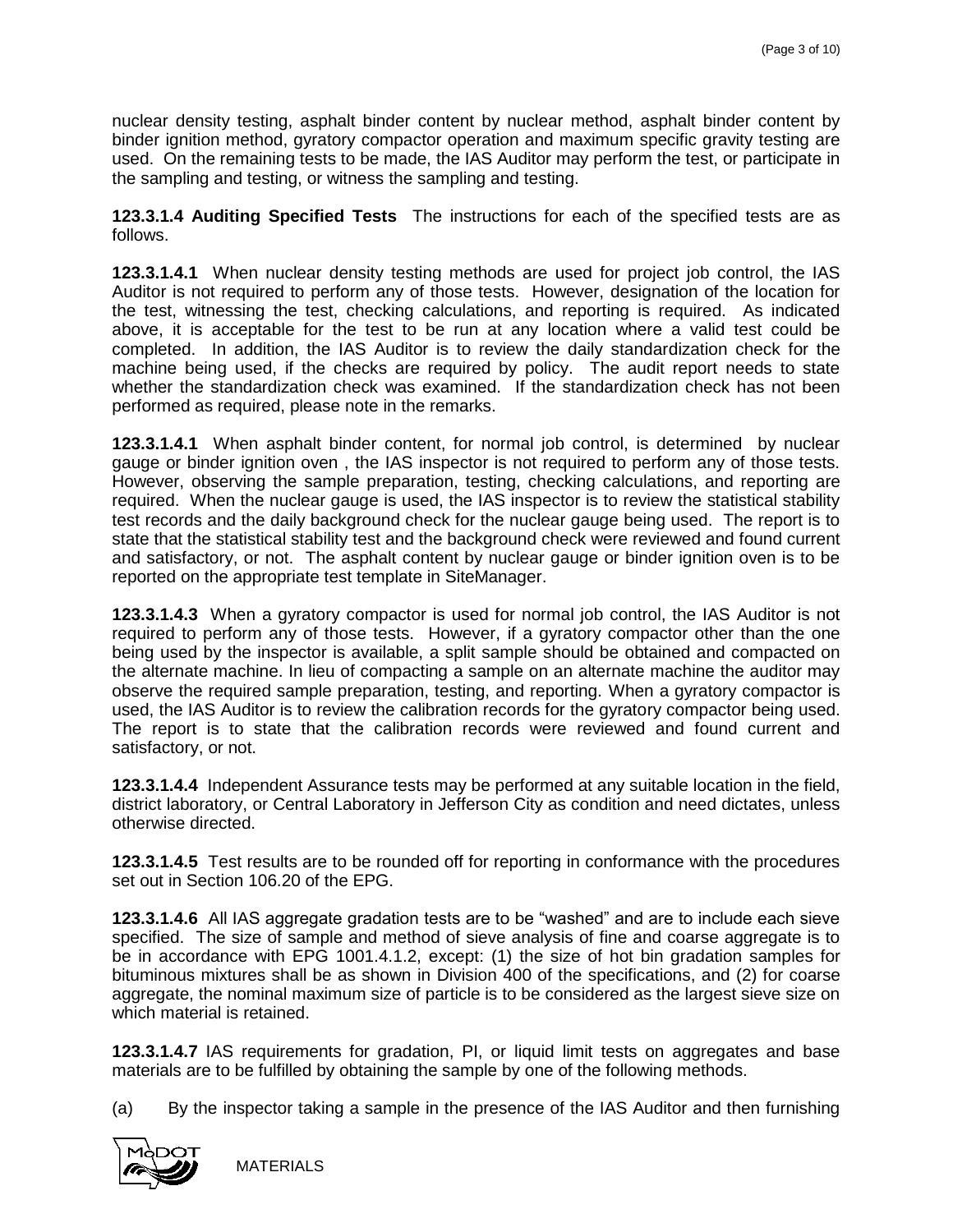one-half of the sample to the IAS Auditor. The inspector is to perform the required tests in the presence of the IAS Auditor and report the results to the IAS Auditor. The IAS Auditor will perform the required IAS tests on the other one-half sample, recording the results obtained by both the inspector and the IAS Auditor in SiteManager.

(b) By the IAS Auditor taking or bringing a sample and furnishing one-half of the sample to the inspector, who will then perform the required tests and report the results to the IAS Auditor. The IAS Auditor will perform or will have previously performed the required IAS tests on the other one-half sample.

**123.3.1.4.8** The IAS Auditor may designate samples to be sent to the Central Laboratory. These samples are to be designated "IAS" in the Sample Type field of SiteManager. The sample record is to contain the prescribed information regarding the location and shall indicate the person designating the location and performing or witnessing the sampling. The IAS Auditor will record the Sample ID(s) of such samples sent to the Central Lab, review the results, and will make a final sample record regarding the results of the inspector audit.

**123.3.1.4.9** The test equipment used by the inspector must be reviewed for status of calibration, general condition, and appropriateness for the test performed. The inspector being audited is to make the initial determination of condition/calibration of the equipment and the auditor is to confirm this information. If the inspector is in error, the nature of the error should be recorded as part of the audit of the inspector. The inspector is to confirm that the calibrated equipment records are kept current, including notation of equipment taken out of service.

#### **123.3.1.5 TEST PROCEDURES**

The following tests are described as though the IAS Auditor and the individual are working on the project. It is not necessary that the material be taken from, or for, the project. The individual will describe appropriate site selection and sampling, on the basis of the material be tested. When possible, the sampling site will be typical of that to be selected for the project.

#### **123.3.1.5.1 Grading**

The location of tests, for both embankment and subgrade preparation are to be selected so as to be typical of that which might occur on the project.

IAS Auditor performed density tests, other than nuclear, are to be located in the very near vicinity of the density test performed by the inspector and are to be performed by the same method used by the inspector.

#### **123.3.1.5.2 Aggregate, Sand-Soil, Soil-Cement, or Soil-Lime Bases**

IAS Auditor performed density tests, other than nuclear, are to be located in the very near vicinity of the density test performed by the inspector and are to be performed by the same method used by the inspector.

Care should be taken to show the location of IAS tests by roadway, station, distance right or left of centerline or of the edge of pavement, number and nominal thickness of the lift or lifts identified shall be shown. The purpose of this part of the process, with regard to system based IAS is to confirm that the inspector is capable of making such a determination.

Samples of material for gradation or PI are to be obtained at a point just prior to use, i.e., stockpile, pug mill, spreader, belt feeder or bin discharge. The place of sampling and the

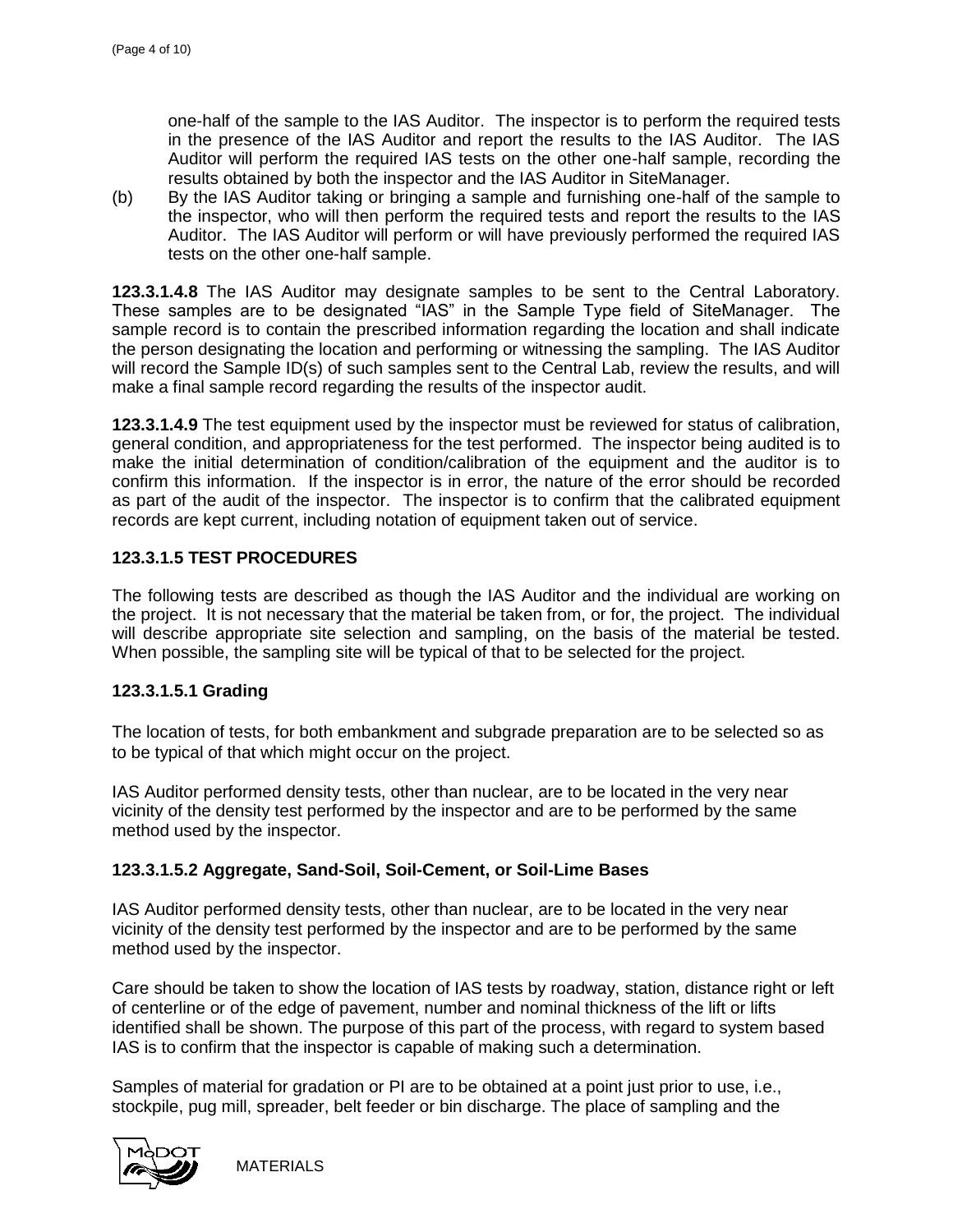approximate roadway station number where the material is laid is to be shown on the report. The samples are to be taken by one of the methods described [EPG 123.3.1.4.7.](http://epg.modot.org/index.php?title=Category:123_Federal-Aid_Highway_Program#123.3.1.4.7_Obtaining_the_Sample)

#### **123.3.1.5.3 Crushed Stone or Gravel Surfacing**

Samples for gradation are to be taken at a point just prior to use. The samples are to be taken by one of the methods described in [EPG 123.3.1.4.7.](http://epg.modot.org/index.php?title=Category:123_Federal-Aid_Highway_Program#123.3.1.4.7_Obtaining_the_Sample)

The report is to show the roadway, approximate station number where the aggregate is placed and the place of sampling if this applies.

#### **123.3.1.5.4 Bituminous Mixtures**

The asphalt plant inspector may obtain the IAS samples for gradation provided the IAS Auditor observes the sampling. The sample is to be split and the IAS test performed on one-half the sample. The inspector would test the other one-half of the sample and the results may be for acceptance purposes. The IAS Auditor may perform the IAS test at the project using equipment other than project equipment, except, both inspectors may use the same scale if the scale has been calibrated within the immediate past 12 months, or the IAS test may be performed in the district laboratory.

Road mix gradation samples of aggregate should be taken at a point just prior to use, however, for IAS, this is not a requirement.

The inspector may obtain the IAS samples for maximum specific gravity provided the IAS Auditor observes the sampling. The sample is to be split and the IAS test performed on one-half the sample. The inspector would test the other one-half of the sample and the results may be used for acceptance purposes. The IAS Auditor may perform the IAS test at the project using project equipment. Both inspectors may use the same scale if the scale has been calibrated within the past 12 months. The IAS Auditor is to review calibration records for the maximum specific gravity testing equipment being used. The report is to state whether the calibration records were reviewed and found current and satisfactory, or not.

**Volumetrics** (specific gravity of gyratory compacted specimens) should be determined on a set of specimens (pills) compacted by the inspector using a gyratory compactor. The IAS Auditor should review the inspector's use of the gyratory compactor. The IAS Auditor may use the specimens produced by the inspector.

IAS tests of compacted SuperPave asphaltic concrete pavement, plant mix bituminous pavement or plant mix bituminous base are to be performed on the same samples taken by the project inspector. The tests may be performed in the district laboratory or the Central Laboratory. When tests are performed in the district laboratory, the test report is to show the location by roadway, station, distance and direction from centerline, and the lift designation of the course. If submitted to the Central Laboratory for testing, the identification sheet is to also show this information.

When performing IAS on bituminous mixes using RAP, the combined gradation will be calculated using the RAP gradation being determined daily by the project personnel and the aggregate gradation determined from the cold feeds or the hot bins. At some batch plants, the RAP may be added prior to the hot bins. In that case, the combined gradation will be

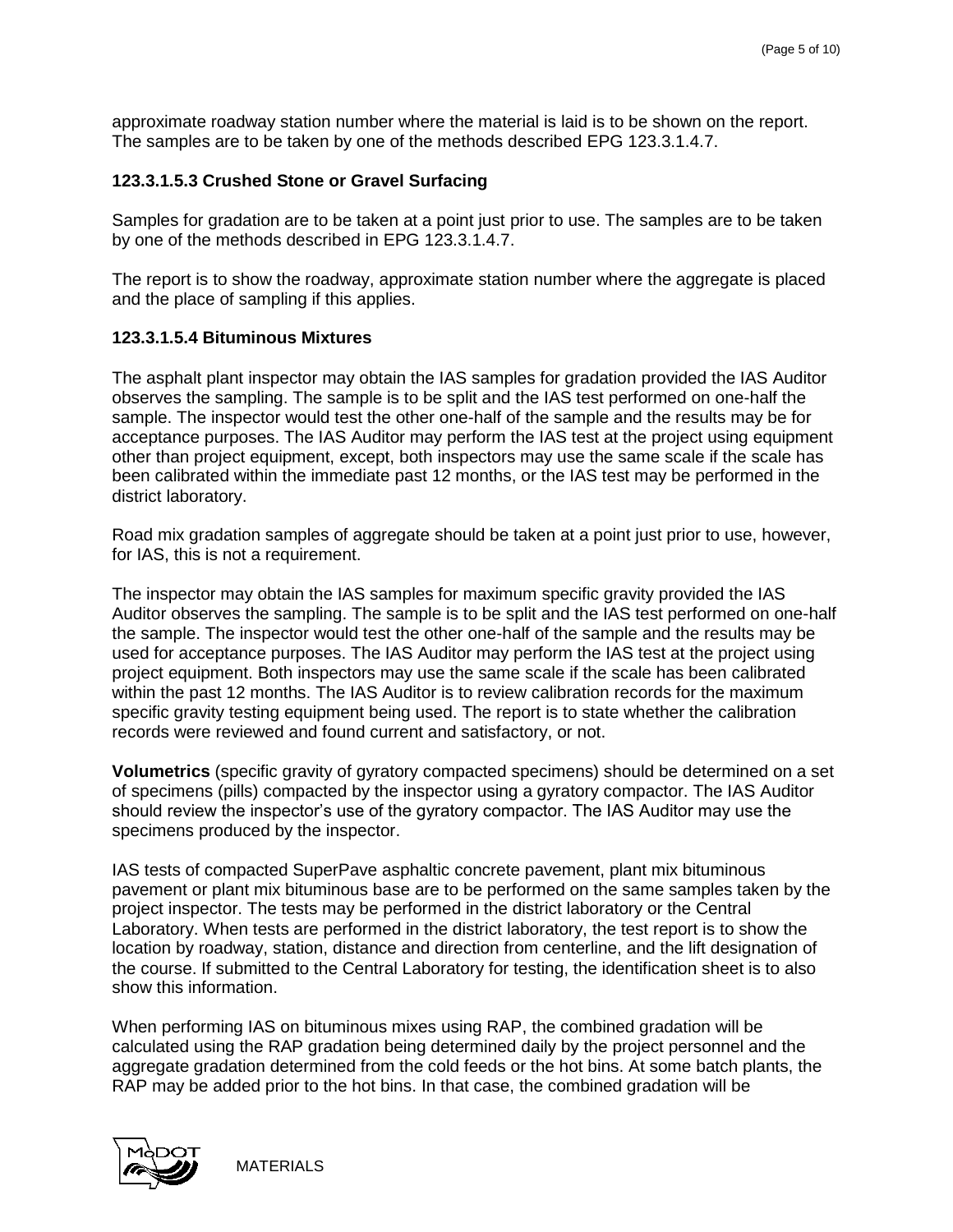determined from the hot bins only. Project personnel should be consulted, prior to testing, to determine where the RAP is being added.

If the contractor elects to use the binder ignition method to determine the combined gradation for job control, the IAS Auditor shall witness the testing process to ensure proper testing procedures are being used.

#### **123.3.1.5.5 Portland Cement Concrete Pavement and Base**

Aggregates are to be obtained at the batching plant from the belt or the bin discharge as they are proportioned for use and are to be taken by one of the methods described in [EPG](http://epg.modot.org/index.php?title=Category:123_Federal-Aid_Highway_Program#123.3.1.4.7_Obtaining_the_Sample)  [123.3.1.4.7.](http://epg.modot.org/index.php?title=Category:123_Federal-Aid_Highway_Program#123.3.1.4.7_Obtaining_the_Sample) The place of sampling and the approximate roadway station number where the aggregate is used is to be shown on the report. For coarse aggregate produced in more than one fraction, the gradation of each fraction, percent of each used and the combined gradation shall be shown.

The concrete sample for IAS for air and slump is to be from the same concrete sample taken by the project inspector for an acceptance test.

When a compression testing machine is used for normal job control, the IAS Auditor is not required to perform any of those tests. However, observing the sample preparation, testing, and reporting are required. When a compression testing machine is used, the IAS Auditor is to review the calibration records for the compression testing machine being used. The report is to state that the calibration records were reviewed and found current and satisfactory, or not.

When a thickness measuring device is used for normal job control, the IAS Auditor is not required to perform any of those tests. However, observing the sample preparation, testing, and reporting are required.

#### **123.3.1.5.6 Concrete Masonry**

Aggregates are to be obtained at the batching plant from belt or bin discharge as they are proportioned for use and are to be taken by one of the methods described in [EPG 123.3.1.4.7.](http://epg.modot.org/index.php?title=Category:123_Federal-Aid_Highway_Program#123.3.1.4.7_Obtaining_the_Sample) The place of sampling, class of concrete, structure and structure elements are to be shown on the report.

The concrete sample for air, slump, and cylinders is to be from the same concrete sample taken by the inspector for the acceptance test.

A compressive strength test shall consist of the molding and testing of a cylinder. Molding and testing need not be performed on the same specimen. The testing of IAS comparison cylinders is to be performed on a machine independent of the machine used by the inspector, or sent to the Central Laboratory at 28 days. IAS comparison cylinders are to represent routine compressive strength tests, not tests made for a specific operational control such as form removal, heat removal, etc.

#### **123.3.1.5.7 Prepared Audit Standard Samples**

To accommodate the process of auditing inspectors when no project is active, or when the active project work does not include the type of work being audited, the auditor may provide previously prepared and tested samples. The inspector is prompted to run the appropriate tests on the sample as though the sample had been obtained on the project by the inspector. It is not

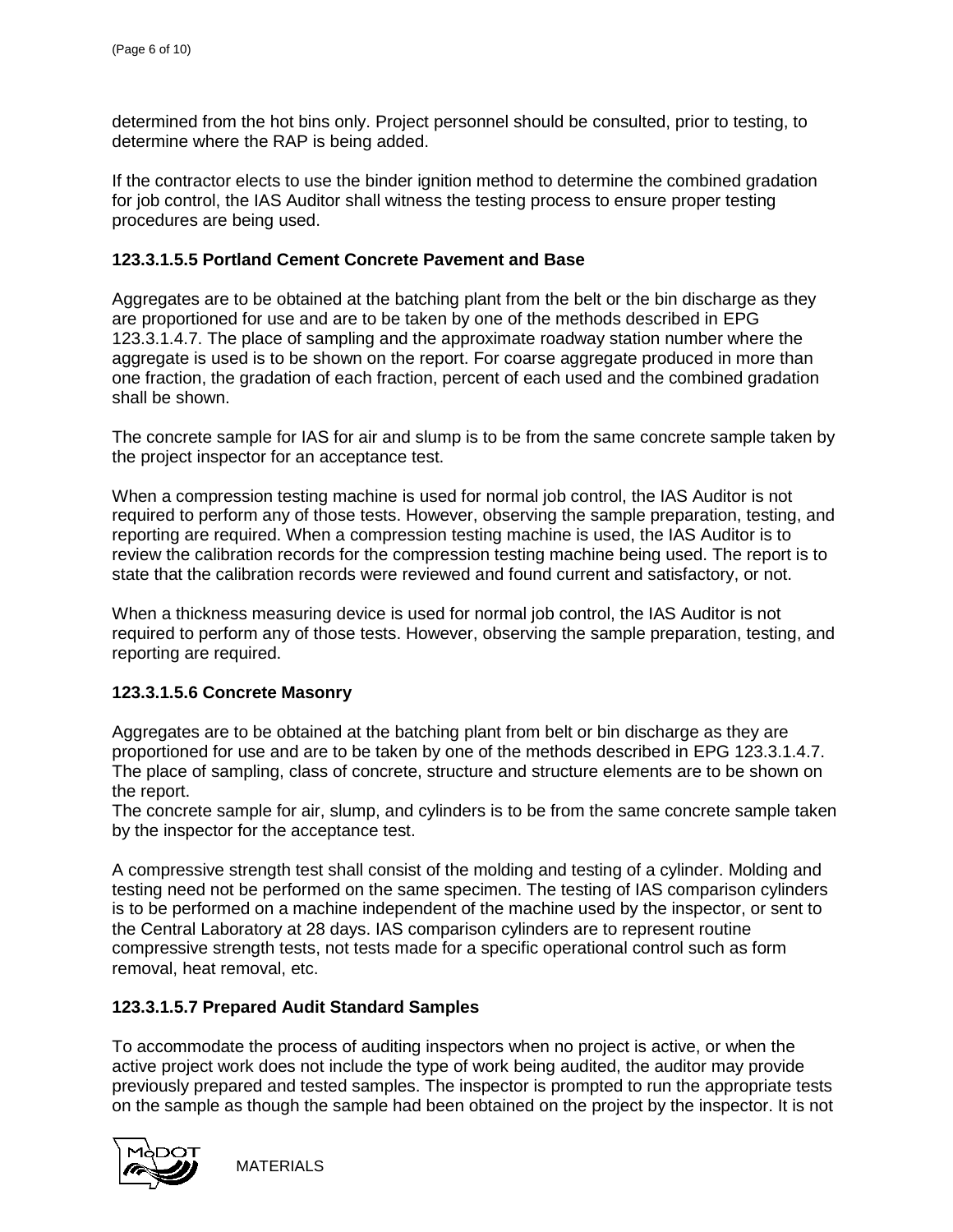necessary that audit sample material be specification compliant however it should be reasonably representative of the target material such that a valid test can be completed.

If possible, the inspector will actually obtain a sample of the target material as the auditor observes to confirm the use of correct sampling procedure. That sample may be discarded, or the inspector can use the sample for routine job control testing. The auditor may witness the inspector sample and test any sample taken for acceptance purposes. At a minimum, the inspector will explain to the auditor the correct procedure for obtaining the sample under normal inspection practice.

#### **123.3.1.6 Comparison of Test Results**

All test results obtained by the IAS Auditor, including those not meeting specifications and those from samples submitted to the Laboratory for testing, are to be compared with the companion results obtained by the inspector using [established guidelines](http://epg.modot.org/index.php?title=Independent_Assurance_Samples_and_Tests) as soon as possible and the results reported. The IAS Auditor's test result and the inspector's test result should compare within the limits shown in [established guidelines.](http://epg.modot.org/index.php?title=Independent_Assurance_Samples_and_Tests) If the two tests do not compare within those limits the inspector should be found as not comparing favorably and test procedures are to be reviewed, equipment checked, and if necessary, the test repeated to determine the reason(s). Results of the audit should be reported to the project's manager and owner.

#### **123.3.1.7 Sample Record**

Results of IAS are to be reported on the appropriate form in SiteManager with complete information shown. The reports should be submitted promptly after tests are completed, within ten working days of the determination of the final test results, when multiple tests were involved. The sample record described in Automation Section is also required.

IAS tests are not to be reported as "accepted" or "rejected". The IAS test result is not to be used for purposes of acceptance or rejection of material. When IAS testing compares with acceptance testing or when IAS confirms equipment calibrations are current and proper testing procedures were utilized, the SM report will show the status as "Compared Favorably/Compliant (IAS only)". When IAS testing does not compare with acceptance testing or when IAS finds equipment calibrations are not current or proper testing procedures were not utilized, the SM report will show the status as "Not Compared Favorably/Not Comply (IAS only)".

The following information is also to be on the IAS report:

The report shall state that the calculations were checked and are on file in the district office. It will not be necessary for intermediate calculations to be shown on the report, since only the final result for the particular test is required, however all calculations shall be carefully checked for accuracy and maintained on file in the district office.

The report shall state that test results of the IAS were compared with the inspector's test results. The sample record number (when used), date performed and test results of the companion tests are to be shown on the report. In addition, the comparison difference between the tests is to be shown for each test result obtained. The report shall state whether the comparison was favorable or not favorable. If the comparison was not favorable, the probable reason(s) and any corrective action taken shall be shown on the report. If the acceptance test does not have a sample record number, other information shall be shown to identify the comparison test. When

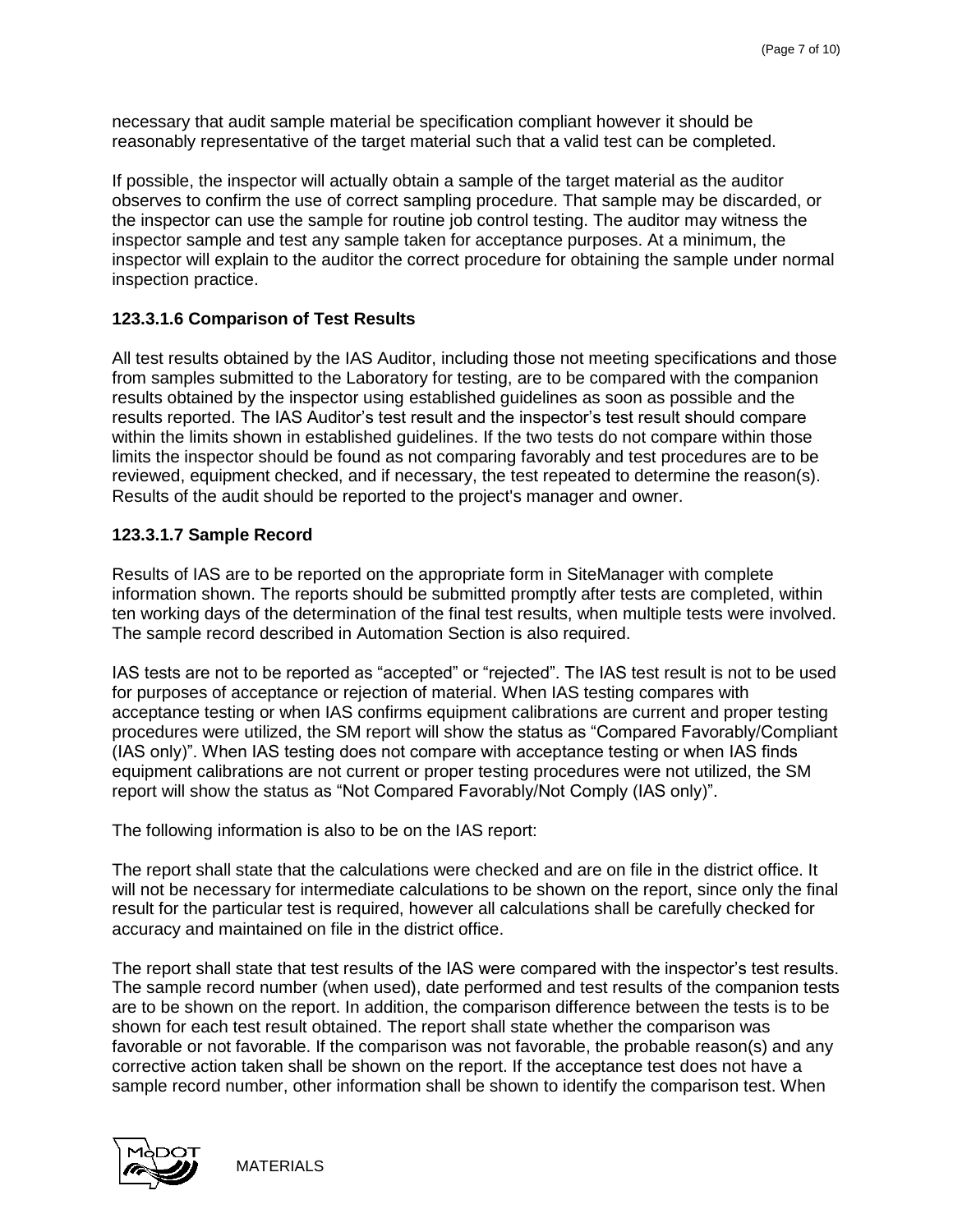comparison testing is performed in whole or as part of an audit, the appropriate SiteManager template should be used.

If the IAS Auditor witnessed a test, state what parts of the tests were observed and include the statement "location designated, procedure and computations checked by the IAS Auditor." The name of the project inspector performing the test is to be shown.

The report shall state where the tests were performed (field, district laboratory, or Central Laboratory) and what equipment was used (district Material's or belonging to field personnel), e.g. "The test was performed in the district Laboratory using Materials equipment".

Each audit sample record is to be authorized by the IAS inspector or the District Construction and Materials Engineer.

The IAS Inspector must be the creator of the sample record.

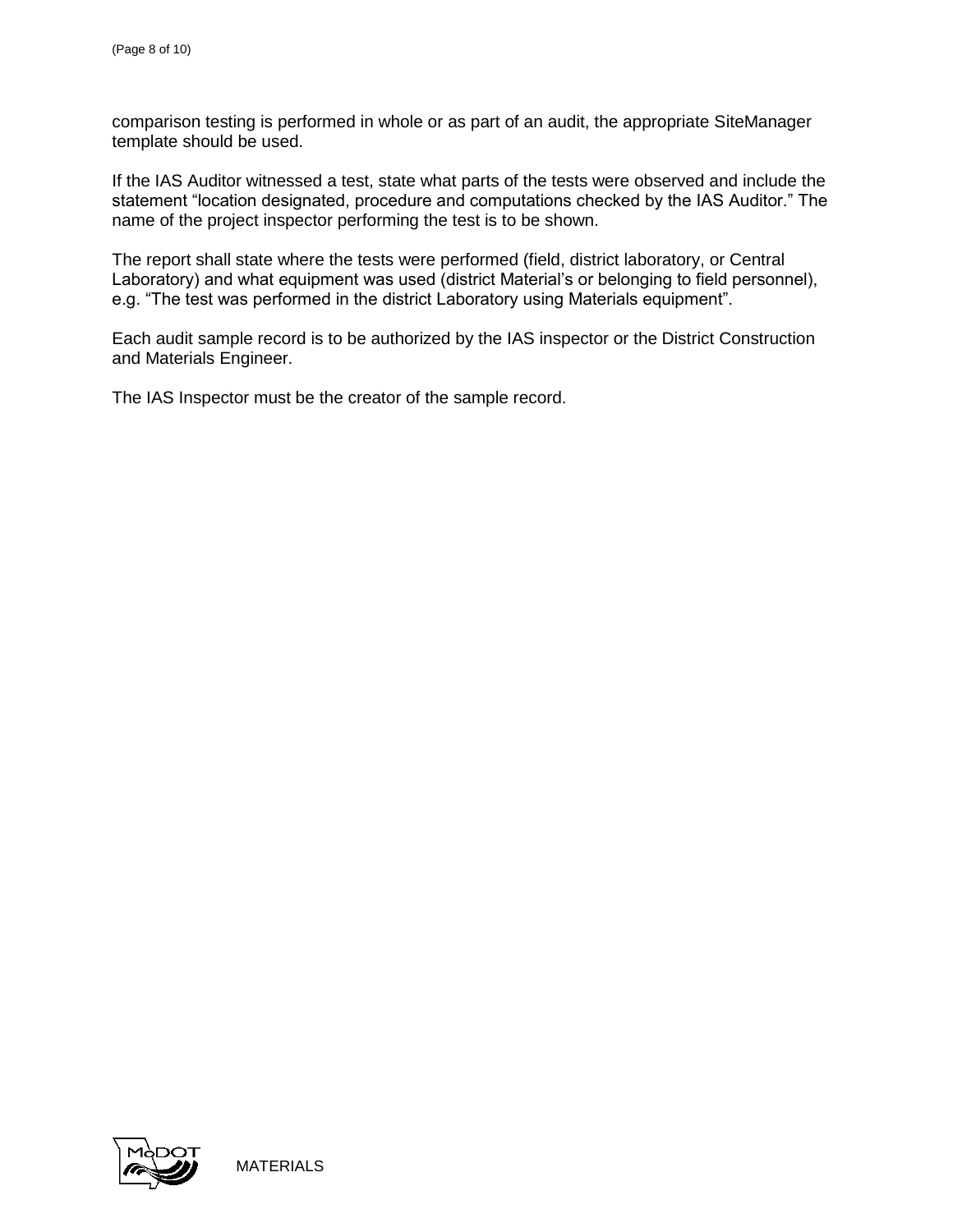#### **CONSTRUCTION INSPECTION GUIDELINES FOR SECTION 601**

#### **Laboratory Requirements (for Sec 601.2.2)**

Laboratory approval is accomplished through accreditation by a MoDOT approved program, such as AMRL, or an annual verification of general condition, equipment calibration/verification records and Equipment Verification Samples testing (as needed) by MoDOT.

Condition review is ensuring that the lab adequately meets requirements set forth in the three Field Laboratory Type descriptions.

Equipment record review and physical check will be conducted to ensure equipment records meet the requirements set forth in [Sec 403.17.3](http://www.modot.state.mo.us/business/standards_and_specs/Sec0403.pdf)**.** This is accomplished by a site visit evaluating condition of equipment inventory and completeness of calibration/verification records. Calibration/Verification records require:

- 1. Detailed results of the work performed (dimensions, mass, force, temperature, etc.
- 2. Description of the equipment calibrated including identifying number.
- 3. Date the work was performed.
- 4. Identification of the individual performing the work.
- 5. Identification of the calibration or verification procedure used.
- 6. The previous calibration or verification date and next due date.

7. Identification of any in-house calibration or verification device used (including identification to establish traceability of items such as standard masses, proving rings, standard thermometers, balances, etc.).

Lab Verification/Approval will be recorded in SiteManager under Qualified Labs. The Central Lab will assign identification numbers.

The record will include the name of the lab and contact person responsible for the lab oversight. The company type, facility type, accreditation authority and approval date will also be recorded.

#### **Equipment Verification Samples (Sec 601.2.2.1)**

Equipment Verification Samples (EVS) are required when QC and QA testing is performed on the same equipment. Samples shall be tested on independent equipment upon startup and at a frequency of once/lab/quarter. The Central Laboratory or district laboratory may be used for this purpose. Equipment requiring a correction factor is exempt, in include Binder Ignition Ovens and Nuclear AC Content Gauges. EVS are not required for small quantities as set forth in [Sec](http://www.modot.state.mo.us/business/standards_and_specs/Sec0403.pdf) 

| <b>Test Method</b>                                            | <b>Sample Type</b>                 |
|---------------------------------------------------------------|------------------------------------|
| Gradation - T 27 and T 11                                     | Split Sample, Aggregate            |
| Mat Density (% of Theo. Max) TM 41 or T 166 Result of core(s) |                                    |
| $FAA - T304$                                                  | Split Sample, Aggregate            |
| CAA - D 5821                                                  | Split Sample, Aggregate            |
| Clay Content - T 176                                          | Split Sample, Aggregate            |
| Thin & Elongated Particles D 4791                             | Split Sample, Aggregate            |
| Bulk Specific Gravity - T 312 and T 166                       | Split Sample, Loose Mix            |
| Theo. Max. Sp. Gr. - T 209                                    | Split Sample, Loose Mix            |
| Pavement Thickness - T 148                                    | Retest of core(s)                  |
| Concrete Strength - T 22 and T 231                            | Cylinder set, Standard Cure 28 day |

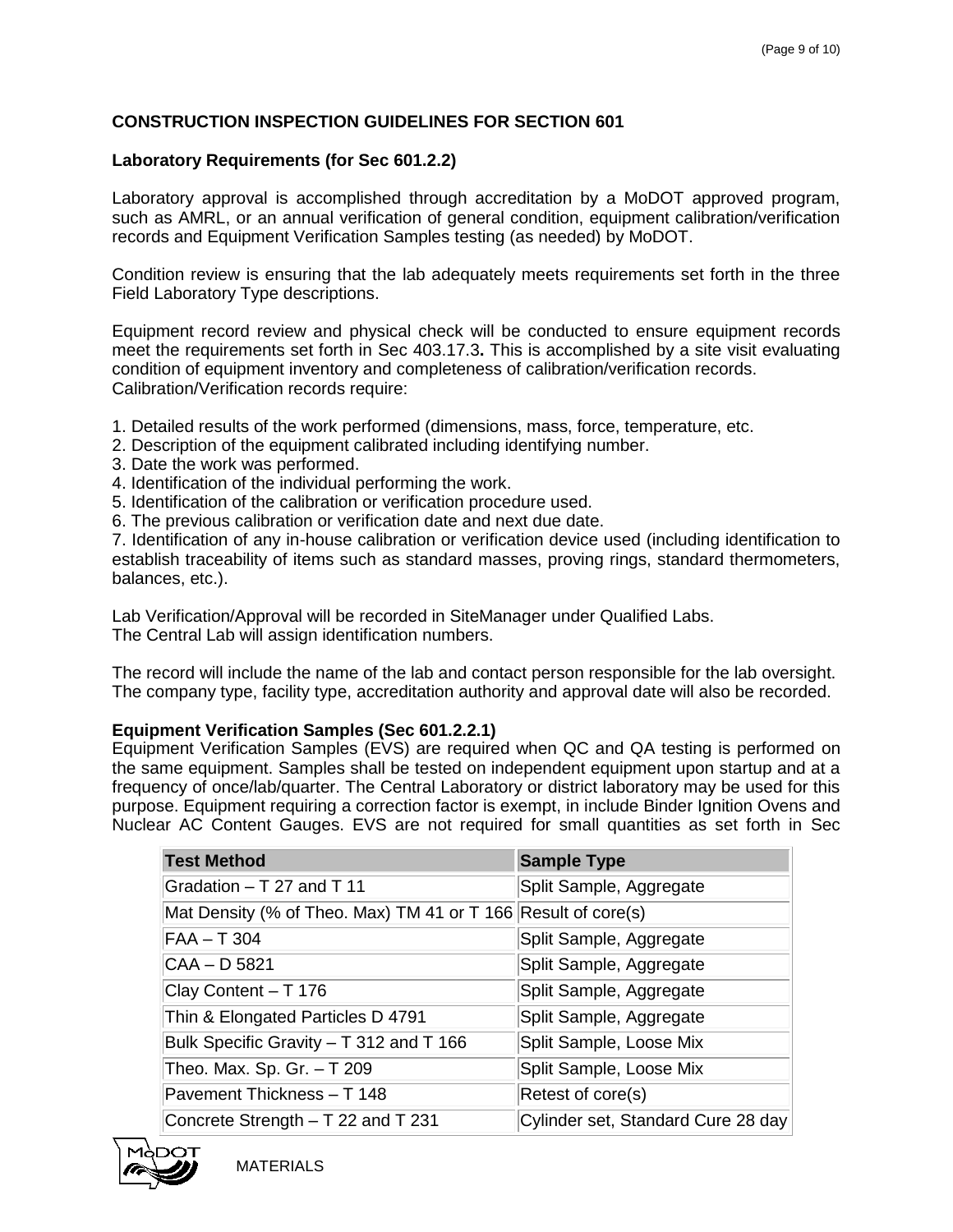[403.23](http://www.modot.state.mo.us/business/standards_and_specs/Sec0403.pdf) or [Sec 502.15.8.](http://www.modot.state.mo.us/business/standards_and_specs/Sec0502.pdf) EVS shall not be used in the acceptance decision. Records of EVS should be retained and available for review during lab verification. Samples shall be submitted as follows for comparison:

Split samples for multiple test may be submitted as a single larger sample from which individual test can be prepared. (Example: A single sample of aggregate may be sent requesting Gradation, Thin and Elongated, FAA, and Clay content as long as the size is adequate to be reduced to the required size for all test requested. Also, a loose mix sample may be submitted for Bulk Specific Gravity and Theoretical Maximum Specific Gravity). Comparison limits will be as follows:

|                                                                                     | $100 - 295$<br>±1.0                                                                                                       |
|-------------------------------------------------------------------------------------|---------------------------------------------------------------------------------------------------------------------------|
|                                                                                     | $< 95 - \ge 85$<br>±3.9                                                                                                   |
|                                                                                     | $< 85 - \ge 80$<br>±5.4                                                                                                   |
|                                                                                     | $< 80 - $60$<br>±8.0                                                                                                      |
| Gradation,                                                                          | $< 60 - \ge 20$<br>±5.6                                                                                                   |
| <b>Total Percent Passing</b>                                                        | $< 20 - \ge 15$<br>±4.5                                                                                                   |
|                                                                                     | $< 15 - \ge 10$<br>±4.2                                                                                                   |
|                                                                                     | $< 10 - 55$<br>±3.4                                                                                                       |
|                                                                                     | $< 5 - \ge 2$<br>±3.0                                                                                                     |
|                                                                                     | $< 2 - \ge 0$<br>±1.3                                                                                                     |
| <b>Bulk Specific Gravity (applies to both</b><br>cut cores and compacted specimens) | Specific gravity $\pm$ 0.017                                                                                              |
| <b>Maximum Specific Gravity</b>                                                     | Maximum specific gravity $\pm$ 0.024 for Method A<br>(Mechanical Agitation) or ± 0.029 for Method B<br>(Manual Agitation) |
| <b>Pavement Thickness</b>                                                           | ± 0.2"                                                                                                                    |
| <b>Compressive Strength</b>                                                         | ±14%                                                                                                                      |

If an EVS does not compare favorably, a second sample will be submitted. If tolerances are met, the lab will be deemed satisfactory until the next sample is required. If tolerances are not met, equipment calibration/condition and testing procedures should be checked/reviewed to determine a possible cause for the discrepancy.

EVS samples are associated to the lab in the SiteManager record.

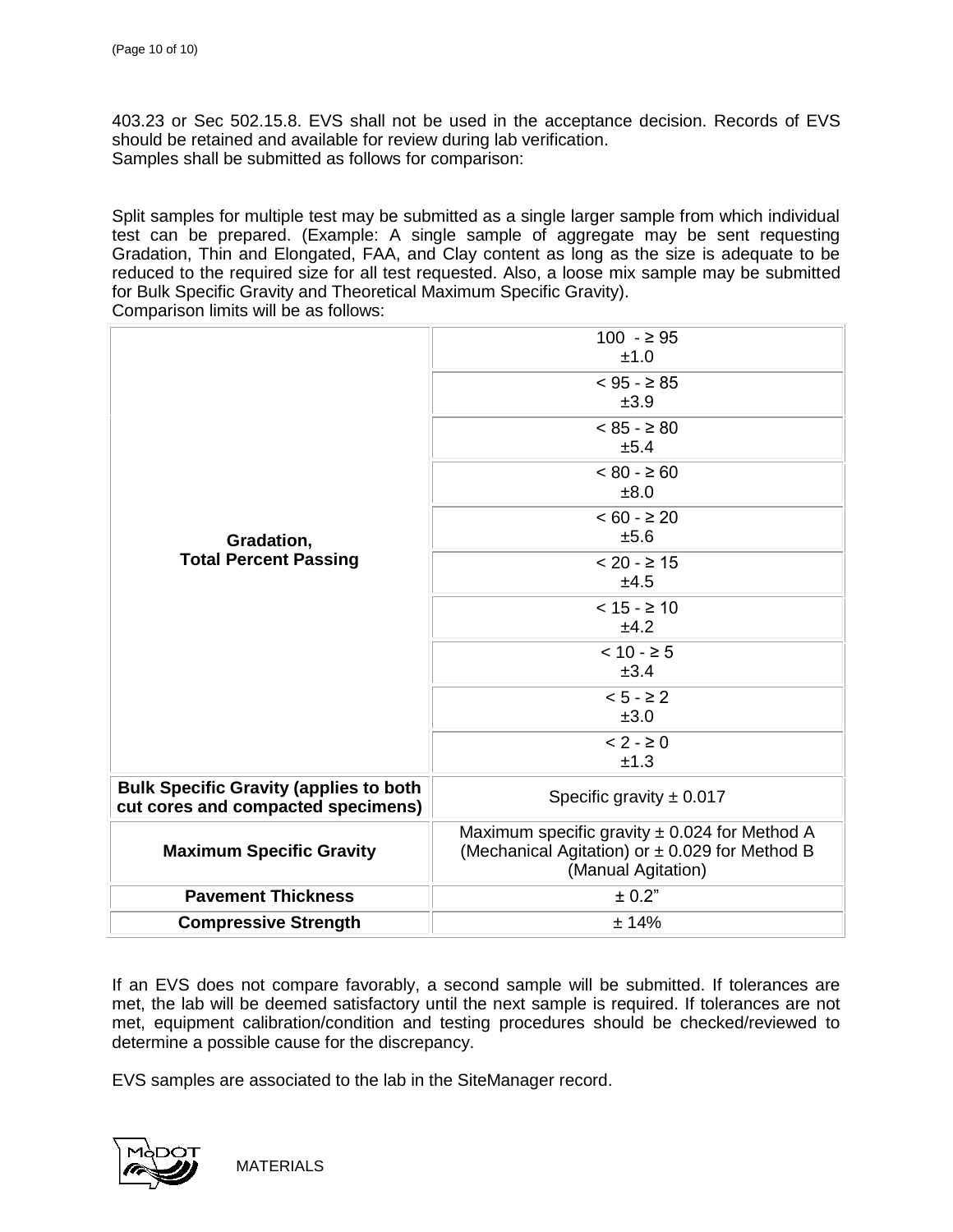## **Appendix C**



U.S. Department of Transportation **Federal Highway Administration** 

Research, Development, and **Technology** Turner-Fairbank Highway Research Center 6300 Georgetown Pike McLean, VA 22101-2296

*www.tfhrc.gov/research/*

# **TECHBRIEF** Construction Quality ssurance For Design-Build ighway Projects

FHWA Publication No.: FHWA-HRT-12-039

FHWA Contact: Michael Rafalowski, HIPT-10, (202) 366-1571, michael.rafalowski@dot.gov

## Introduction

A majority of State transportation agencies use the designbuild (DB) contracting method to deliver some transportation projects. Documented benefits of DB include faster project delivery, improved constructability, less cost growth, early cost certainty, and fewer claims.

One area of DB contracting that requires closer examination is construction quality assurance (QA). DB is believed to provide a level of project quality equal to design-bid-build (DBB), as outlined in the Federal Highway Administration's (FHWA) *Design-Build Effectiveness Study*. (1) However, a recent examination of State agency DB procurement packages showed that roles and responsibilities for construction quality are not clearly defined in many instances. The paper "Does Design-Build Project Delivery Affect the Future of the Public Engineer?" examined 60 DB requests for proposals (RFPs) and found 23 cases in which assignment of responsibilities for verification and acceptance could not be determined.<sup>(2)</sup> National Cooperative Highway Research Program (NCHRP) Synthesis 376, *Quality Assurance in Design-Build Projects*, states "With the changing quality roles found in the DB delivery method, it is imperative that quality responsibilities and the responsible parties are clearly stated in the contract documents."<sup>(3)</sup> However, on DB projects, there is no change in the core QA functions of contractor quality control (QC) and agency acceptance. The design-builder still has a responsibility for QC, as does the contractor with DBB projects. The agency must retain its responsibility for the acceptance function, as required by Title 23, Code of Federal Regulations, Part 637 (23 CFR 637). $(4)$ 

One of the attributes of the DB delivery method is the single source of responsibility for design and construction issues.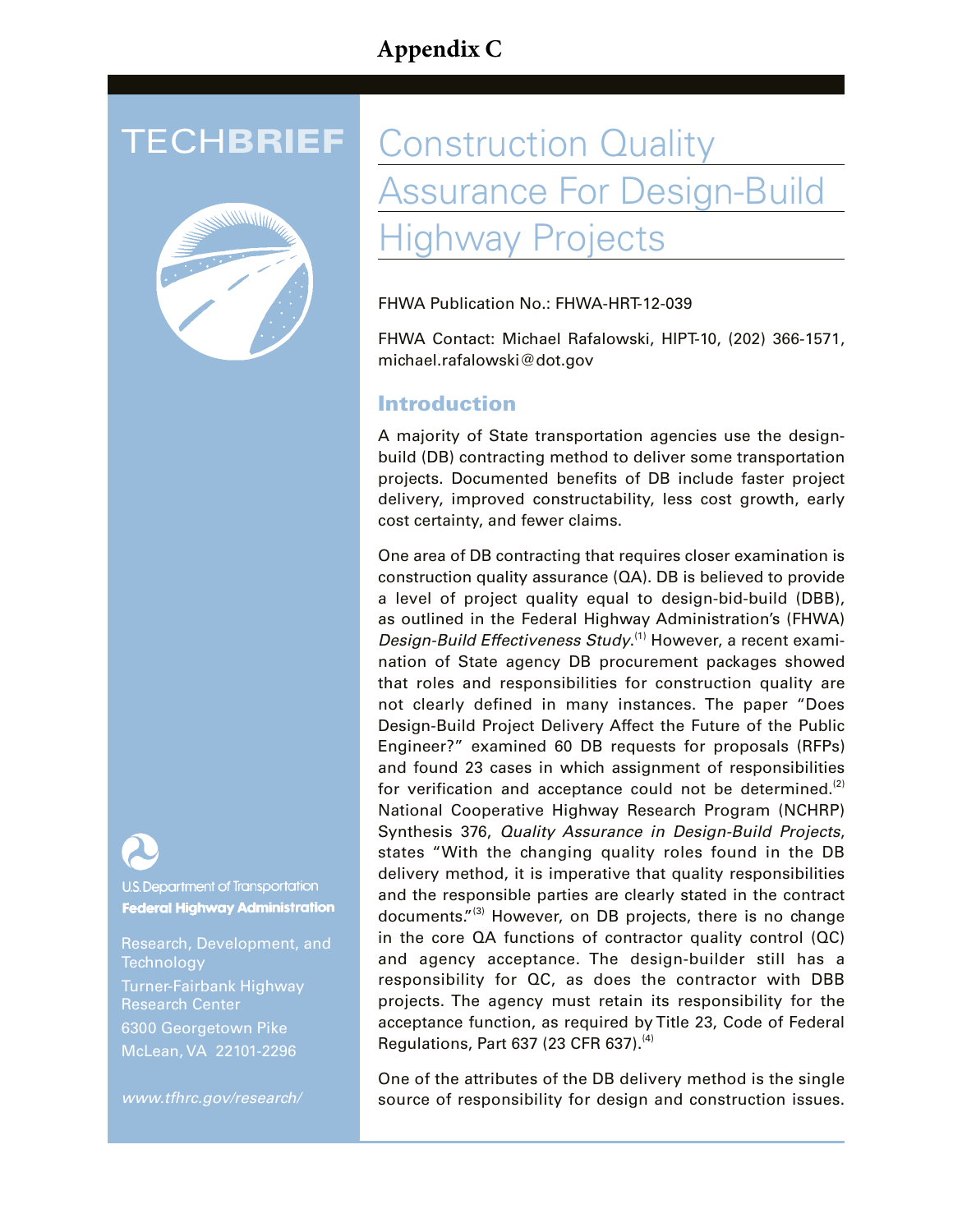When preparing the RFP and contract documents, owners must clearly define the responsibilities of the design-builder and the contracting agency. The agency performs verification tests for compliance with RFP requirements and makes progress payments under the terms of the contract. However, by doing so, the agency does not assume responsibility for any design or construction issue. The design-builder remains fully responsible for the design and the construction of the final product.

## Purpose

The purpose of this TechBrief is to help clarify the roles, responsibilities, and activities related to construction QA on DB projects. The specific topics discussed include QA, QC, and acceptance. Related topics such as independent assurance (IA), dispute resolution, personnel qualification, laboratory qualification, and warranties are also discussed. Some RFP and contract documents for DB projects have incorrectly assigned responsibility for acceptance to the design-builder, which is not in accordance with 23 CFR 637. Additionally, because the DB project delivery method is often used on large, complex, fast-paced projects, it presents some unique challenges that merit discussion.

## Quality Assurance

The American Association of State Highway and Transportation Officials (AASHTO) defines *QA* as "(1) All those planned and systematic actions necessary to provide confidence that a product or facility will perform satisfactorily in service; or (2) making sure the quality of a product is what it should be." $(p. 14)^{(5)}$ 

Historically, agencies used the term QC/QA with QC referring to the contractor's role and QA to the agency's role. This term implied that QC and QA are separate functions; in fact, QA refers to the overall system for assuring project quality, with QC being one element of a comprehensive QA program. Therefore, the transportation industry has moved away from the term QC/QA and now uses QA.

#### **Construction QA Programs**

A construction QA program consists of the following core elements:

- Contractor QC.
- Agency acceptance.
- $\bullet$  IA.
- **•** Dispute resolution.
- **•** Personnel qualification.
- Laboratory accreditation/qualification.

These core elements of QA apply regardless of the project delivery method. The agency's responsibility for acceptance cannot be assigned to the design-builder (or to a consultant under contract to the design-builder) but, rather, remains with the agency. Each of the six core elements of a construction QA program for DB is discussed below.

## Quality Control

FHWA's *Transportation Construction Quality Assurance Reference Manual* defines *QC* as "The system used by a contractor party to monitor, assess, and adjust their production or placement processes to ensure that the final product will meet the specified level of quality." (Section 2.3, p. 2-6) $(6)$ 

#### **Use of QC Test Data in Acceptance Determination**

While the primary purpose of QC sampling and testing is to provide timely information for the design-builder to monitor and guide each production or placement process, QC data for critical quality characteristics may also be used in the final acceptance determination. If QC test data are to be included in the agency acceptance decision, the QC data must be validated by agency verification test results. Lot and sublot sizes, sampling and testing methods, and sampling locations should be specified for each critical quality characteristic that will be verified by the agency. This information can be included directly in the DB contract documents,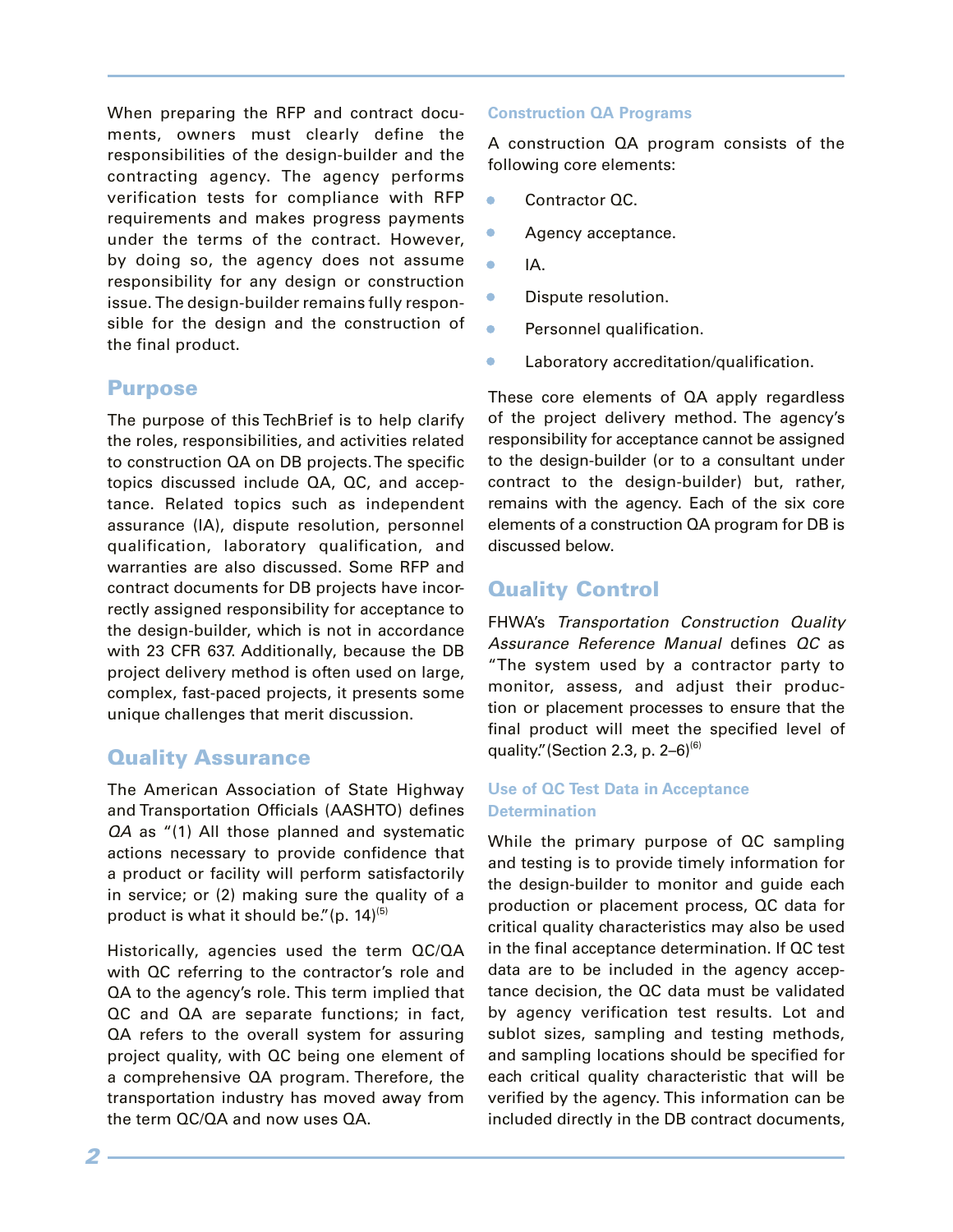or reference can be made to the agency's standard specifications or guide schedule of sampling/testing frequencies. Not all characteristics that are monitored by QC are required to be verified by the agency. Design-builders will often perform more than the minimum level of QC, including testing of material properties beyond those critical quality characteristics that will be used in the agency acceptance decision.

#### **QC Organization**

There are different approaches to QC organizational structure on DB projects. Some agencies specify that the design-builder must demonstrate, through lines of authority in the organizational chart, that QC personnel are allowed to operate independently of DB construction forces to ensure that decisions made as part of the QC process are not influenced by schedule or budget. Another approach used by some agencies (especially on large DB projects) requires the design-builder to employ an independent testing firm to conduct sampling and testing of those critical quality characteristics that will be verified by the agency as part of the acceptance decision while a separate QC team works in close coordination with the construction forces, performing sampling and testing to monitor and guide production and placement processes.

Regardless of the approach, it is important that the DB team member in charge of construction quality report to senior management of the design-builder. This will convey support for QC and minimize potential conflicts with the production staff. Senior management must realize that superior quality will not happen without the seamless interaction between the QC teams, production/placement teams, and administration. The DB contract should clearly identify requirements for the QC organization.

#### **Use of Consultants to Perform QC**

Consultant technicians and inspectors may be used to conduct QC inspection and testing on a DB project. However, responsibility for the acceptance function cannot be relinquished

to the design-builder per the requirements of 23 CFR 637.207(b). $(4)$  Use of a consultant firm hired by the design-builder for sampling, testing, and inspecting does not relieve the agency of its responsibility for verification testing.

#### **QC Documentation and Records**

The agency should specify the minimum level of QC documentation that must be provided by the design-builder as well as the timeframe and format for providing the information. This typically includes all QC test results intended for inclusion in the agency acceptance decision. QC test results that are used strictly for process control may not need to be submitted but should be available for review by the agency as part of monitoring the design-builder's QC system.

#### **Design-Builder Quality Management Plans**

It is good practice to require the designbuilder to provide a comprehensive quality management plan (QMP) that outlines the overall quality system for both design and construction of the project. The construction QC section of the QMP should describe all of the QC activities that will be conducted to assure that the completed items of work will meet the specified level of quality. If a QMP is required, the DB contract should specify the format and minimum content requirements as well as the procedure for agency review and acceptance of the QMP, including any updates and changes submitted by the design-builder following initial plan acceptance. During construction, the agency and the design-builder should monitor adherence to and effectiveness of the QMP. Any weaknesses discovered in the QC system should be corrected, including revisions to the QMP. Some agencies specify that failure by the design-builder to follow the QMP will result in actions such as suspension of work or withholding of payment.

#### Acceptance

FHWA-NHI-08-067 defines *acceptance* as "All factors used by the Agency (i.e., sampling, testing, and inspection) to evaluate the degree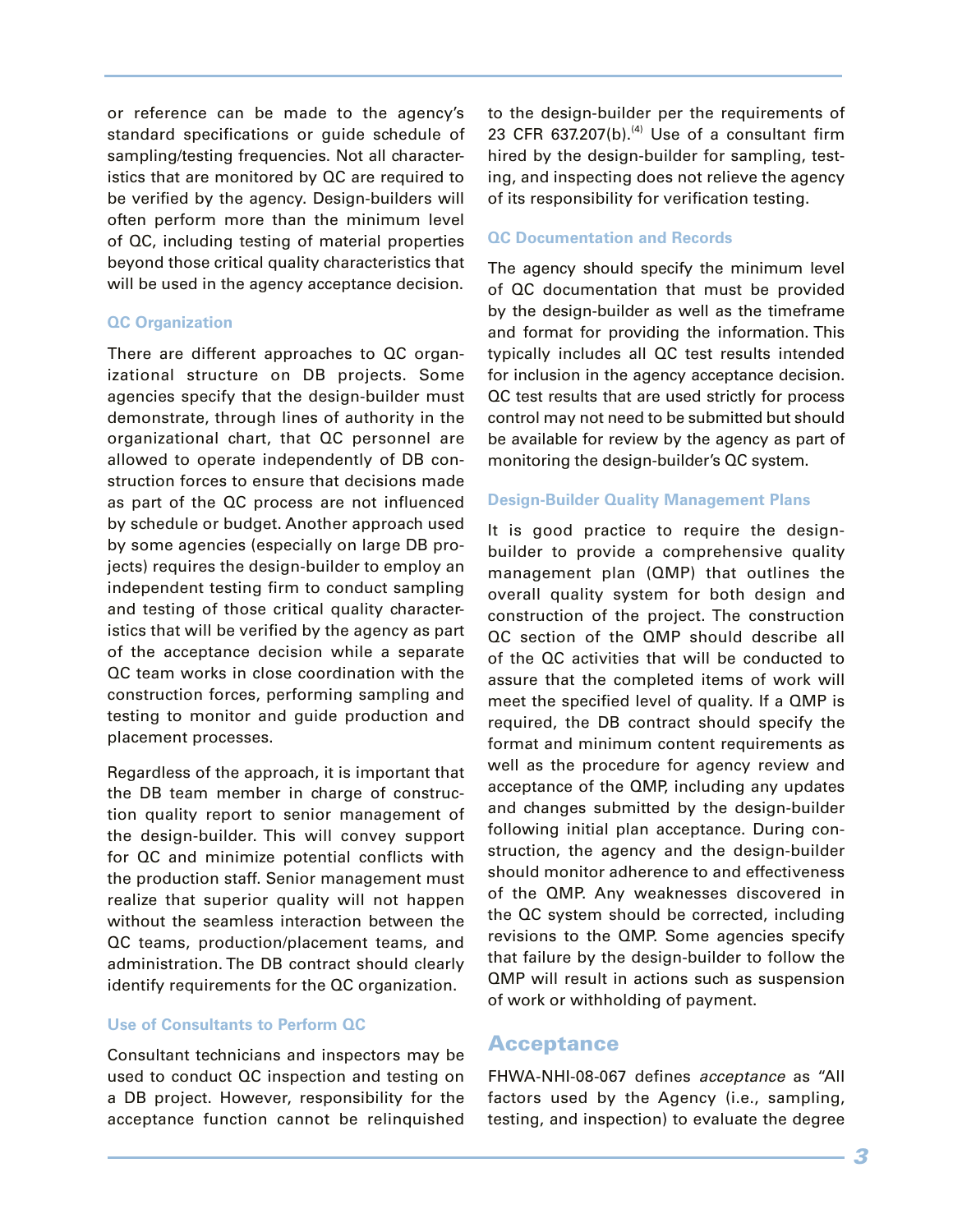of compliance with contract requirements and to determine the corresponding value for a given product." (Section 2.3, p. 2-9)<sup>(6)</sup>

#### **Agency Responsibility for Acceptance**

According to 23 CFR 637.207(b), the agency's responsibility for acceptance does not change when using the DB delivery method.<sup>(4)</sup> While the design-builder is fully responsible for design, construction, and material selection, the agency is responsible for verifying RFP compliance and making progress payments by the acceptance of the work. As stated in FHWA-NHI-08-067, "All acceptance activities must be carried out by the agency or their designated agent (i.e., consultant under direct contract with the agency), independent of the contractor."(Section 2.3, p.  $2-9$ )<sup>(6)</sup> This does not preclude the inclusion of design-builder QC data in the acceptance decision, provided that the QC data are validated by the agency's independently obtained verification data. It is important that the agency acceptance responsibilities be clearly defined in the DB contract documents.

#### **Verification Sampling and Testing**

23 CFR 637 defines *verification sampling and testing* as "Sampling and testing performed to validate the quality of the product." $(4)$ 

The highway agency (or its designated agent) is responsible for conducting verification sampling and testing to provide an assessment of product quality that is completely independent of the design-builder's QC process. As required in 23 CFR 637, "The verification testing shall be performed on samples that are taken independently of the quality control samples."<sup>(4)</sup> Splits of design-builder QC samples cannot be used for verification.

Verification sampling and testing may be performed at a lower frequency than the designbuilder's QC testing, particularly on DB projects where QC data are included in the acceptance determination. On some large DB projects, agencies have used frequencies of 1 verification test for every 10 or more QC tests. In order

for mathematical validation procedures to be reliable, it is suggested that a minimum of 7–10 agency verification results be obtained and used to validate the design-builder's QC data.

It may be necessary to adjust the frequency of verification testing to reflect the estimated number of QC tests for each item of work. Rates of verification testing may also differ based on the risks involved. For example, verification testing may be more frequent for structural concrete than for embankment materials.

On some DB projects, it may be challenging to conduct verification testing at the specified rate due to the quantities of material being placed and the fast-paced nature of the work. In addition, because DB projects are typically bid as a single lump sum amount or using a small number of lump sum pay items, agency tracking of material quantities can be more difficult than on DBB projects that use standard unit price items. This can make it more difficult to schedule verification activities and determine random sample locations. Agencies should take this into consideration when determining staffing levels for DB projects so as to provide sufficient verification testing. The agency and design-builder must work cooperatively to find solutions to these issues because quality cannot be sacrificed due to large material quantities or fast-paced work.

#### **Validation of QC Data**

Agencies that have not included QC data in the acceptance decision on DBB projects may choose to do so on DB projects. As previously stated, if the design-builder's random QC test data are to be included in the acceptance decision, the QC data must be mathematically "validated" against the agency verification test results for each lot of material. By including validated QC data in the acceptance decision, the frequency of verification testing by the agency (or its designated agent) can be reduced.

The DB contract documents should clearly outline the decisionmaking process that will be used for validation of the QC data. It is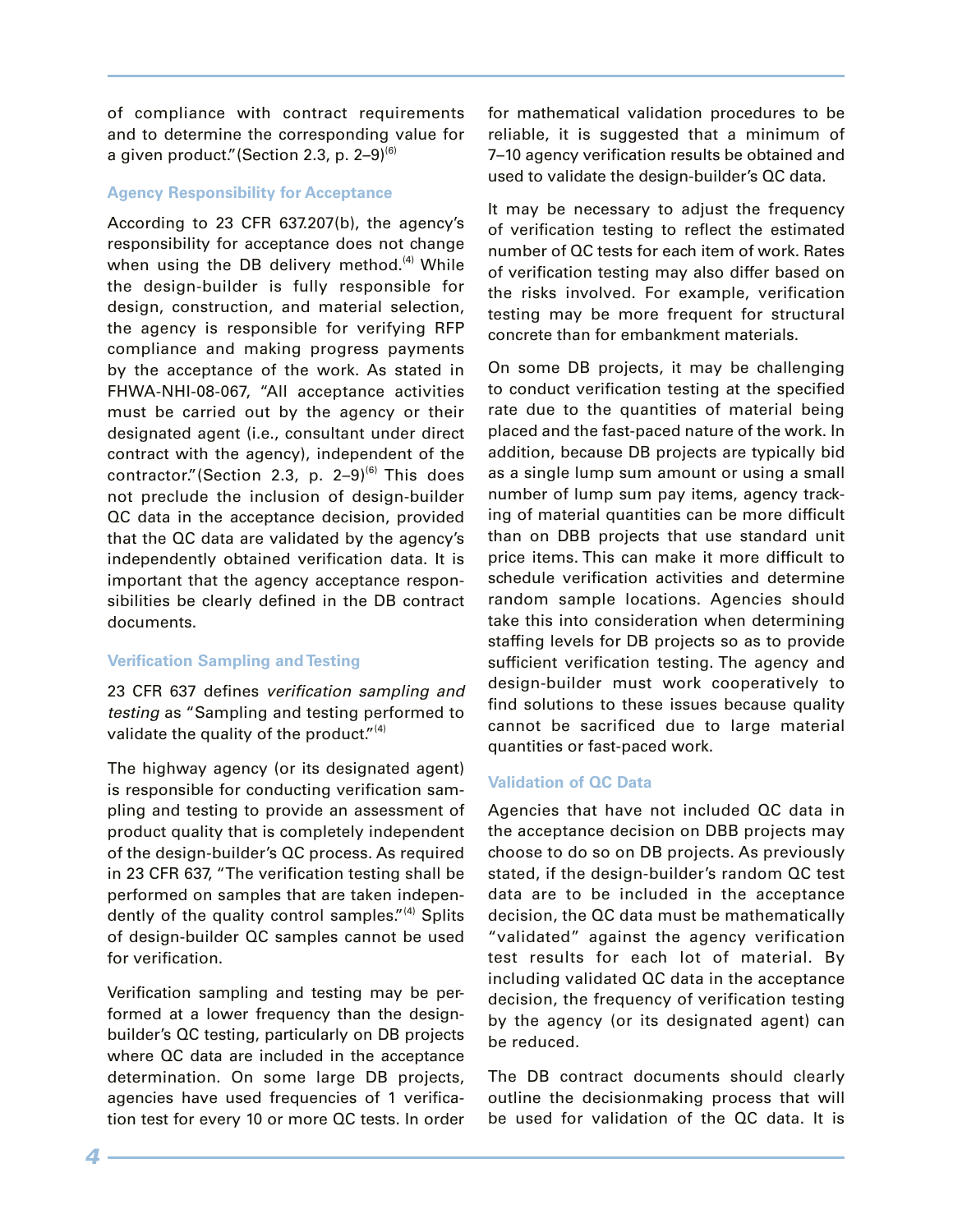important to specify the validation method (such as *F*- and *t*-tests), as well as actions that will be taken in the event that the designbuilder QC test results are not validated by the agency verification results. There should be a well-defined process in place to resolve such an issue, including an investigation into the cause of the non-validation and increasing the rate of verification testing for the item. It is important to recognize that in some cases, even though the QC test data are not statistically validated, the material may be completely acceptable. In these cases, further investigation to determine the underlying cause of the nonvalidation is warranted. Also, it is necessary to specify the quality characteristics to which tests will be applied. Performing *F*- and *t*-tests on numerous quality characteristics for a particular material could make the analysis needlessly cumbersome. It is important that the agency identify the critical quality characteristics subject to the validation analysis for each material or work item.

Some materials, due to the small quantity being used, may not have a sufficient number of QC and verification tests to perform a statistical comparison. In these instances, use of an alternate method of acceptance may be necessary. To accept items requiring very few tests, it may be advisable to use only the agency's verification testing.

#### **Quality Measures for Acceptance**

Statistical quality measures used for acceptance, such as percent-within-limits (PWL), are well suited to DB projects, especially projects with work items having large quantities of materials. Agencies currently using PWL for work items on their DBB projects can easily incorporate it as the quality measure for the same items on DB projects. For agencies that do not use PWL, it may not be appropriate to utilize it on DB projects without first developing statistical specification limits that will provide a fair measure of quality. Statistical specification limits are typically developed by means of pilot projects completed over several years. Employing specification limits or procedures

developed by another agency without proper evaluation could lead to unnecessary disputes.

The acceptable quality level (AQL) applied to each work item should be specified in the DB contract documents along with requirements for appropriate corrective action (rework or replacement) when the quality level is not met. The AQL can be set at different levels for different work items based on the risk associated with lower-quality material. Since most DB projects do not utilize unit price pay items, pay adjustments for material quality are often not applied. However, some agencies do apply pay adjustments either by including a typical unit price in the DB contract for the work item being evaluated or by requiring in the RFP that proposers submit a breakdown of work items with a unit price for each item subject to pay adjustment. When pay adjustment for quality is included in the DB contract, it is important that the agency monitor and measure material quantities. For work items not suited for PWL as the quality measure, such as items with small quantities, the agency's verification test results should be evaluated against engineering limits to determine acceptance.

#### **Inspection**

Just as on DBB projects, visual inspection is a key part of agency acceptance on DB projects. Acceptance inspection must be performed by the agency or its designated agent, not the design-builder. "The State's acceptance program should provide a reasonable level of inspection to adequately assess the specific attributes which reflect the quality of the finished product. Acceptance inspection should include inspection of the component materials at the time of placement or installation, as well as the workmanship and quality of the finished product."(7)

#### Independent Assurance

23 CFR 637 defines *IA* as "Activities that are an unbiased and independent evaluation of all the sampling and testing procedures used in the acceptance program." $(4)$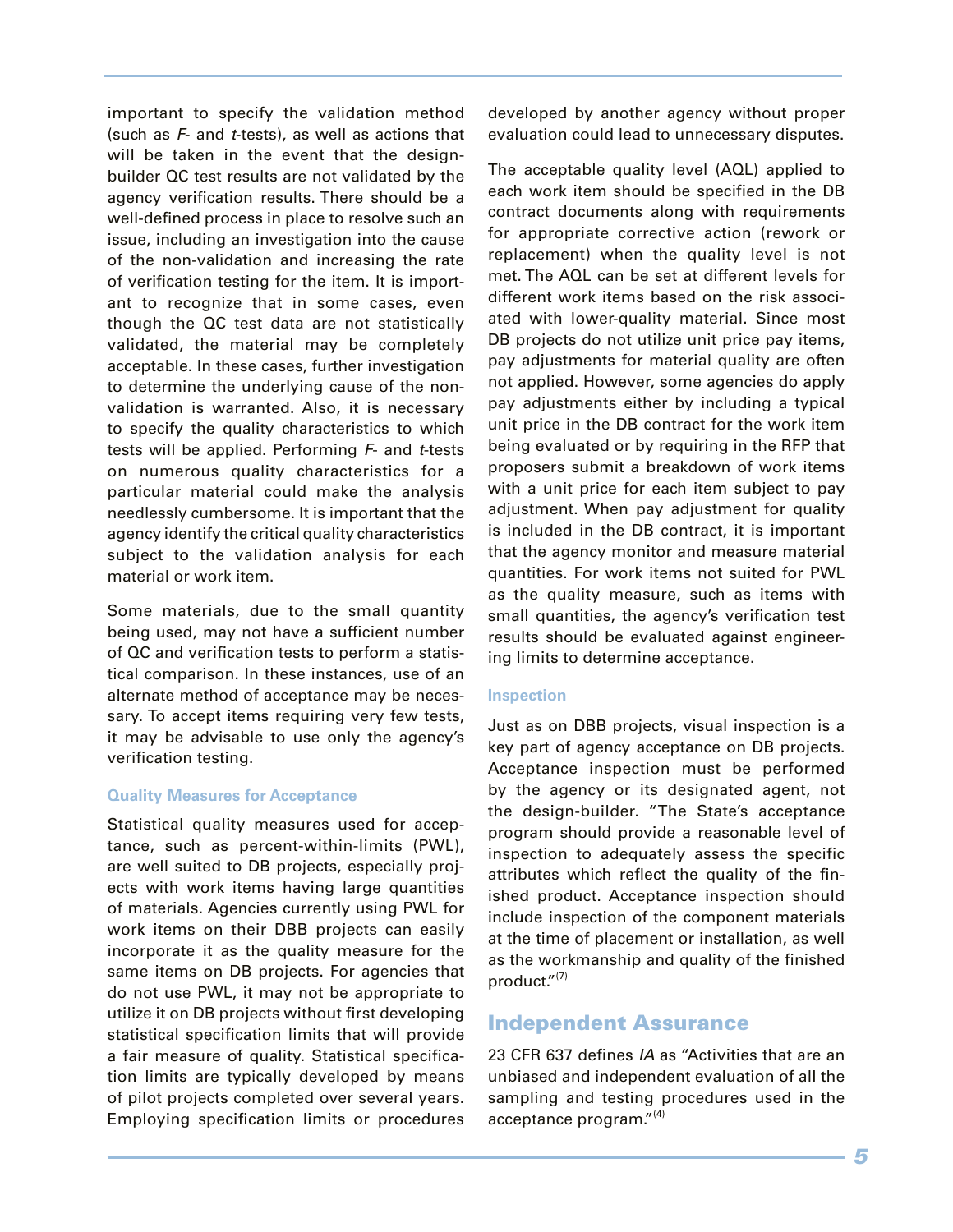The purpose of the IA system is to assure the reliability of all data used by the agency in the acceptance determination. This includes the agency's verification data and the designbuilder's QC data when validated QC data are to be included in the final acceptance determination. IA is intended to confirm that the sampling and testing activities performed by the agency and the design-builder are conducted by qualified personnel using proper procedures and properly calibrated and functioning equipment. The results of IA testing should never be used to evaluate material quality.

The responsibility for IA lies with the agency. IA sampling and testing is performed by agency personnel (or by personnel of a designated agent directly contracted by the agency) that are independent of the project. IA personnel, whether employed by the agency or a designated agent, cannot perform both IA and acceptance activities. For agencies that do not routinely include QC test results in the acceptance determination, using this approach on DB projects may create new challenges for the IA system. The design-builder may not be familiar with IA requirements. The need for the design-builder QC staff to cooperate with IA personnel should be clearly stated in the DB contract. Scheduling IA activities to obtain the required level of IA evaluations is often a challenge, and keeping track of ongoing QC and verification activities and personnel on large DB projects can magnify this problem. Using the system approach to IA is an effective strategy for DB projects, since IA frequency is based on covering all active testers and equipment over a period of time, independent of the number of QC and verification tests completed on a project.

It is important that all parties involved be aware of the role that IA plays in the overall QA program and work cooperatively to assure that IA staff is kept informed of project testing schedules and personnel. Some agencies include language in the DB contract requiring the design-builder to provide the agency's project staff with updated schedules and lists of QC personnel for upcoming QC sampling and testing so that IA activities can be scheduled.

## Dispute Resolution

If QC testing data will be included in the acceptance determination, agencies are required under 23 CFR 637 to have a dispute resolution system in place to resolve possible discrepancies between the design-builder's QC data and the agency's acceptance data.<sup>(4)</sup> While not required on projects where agency verification results will be used exclusively to determine acceptance, a dispute resolution system is highly recommended.

The dispute resolution process should be unbiased and timely. To address testing-related disputes, use of retained splits of samples used in the acceptance decision, alternate or third party laboratories, and a well-defined decision process to determine the outcome of the dispute are advisable. When retained splits are used, it is important that the dispute resolution split samples are properly labeled and that either the agency takes immediate possession of the dispute resolution split or proper sample security techniques, such as tamper-proof containers or security seals, are used.

## Personnel Qualification

All personnel performing sampling and testing for QC used in the acceptance decision, verification, or IA are required to be qualified, per 23 CFR 637.209.<sup>(4)</sup> Agencies participate in State, regional, or national technician qualification or certification programs to ensure that technicians and inspectors are properly qualified. The DB contract documents should specify the minimum qualifications for DB personnel performing QC sampling, testing, and inspection. Minimum qualifications for the design-builder's quality management personnel should also be clearly stated to ensure they have a thorough understanding of QA principles and experience working under QA specifications.

## Laboratory Qualification

Any laboratory used by the agency (or its designated agent) to perform verification testing and all design-builder laboratories that perform QC testing included in the acceptance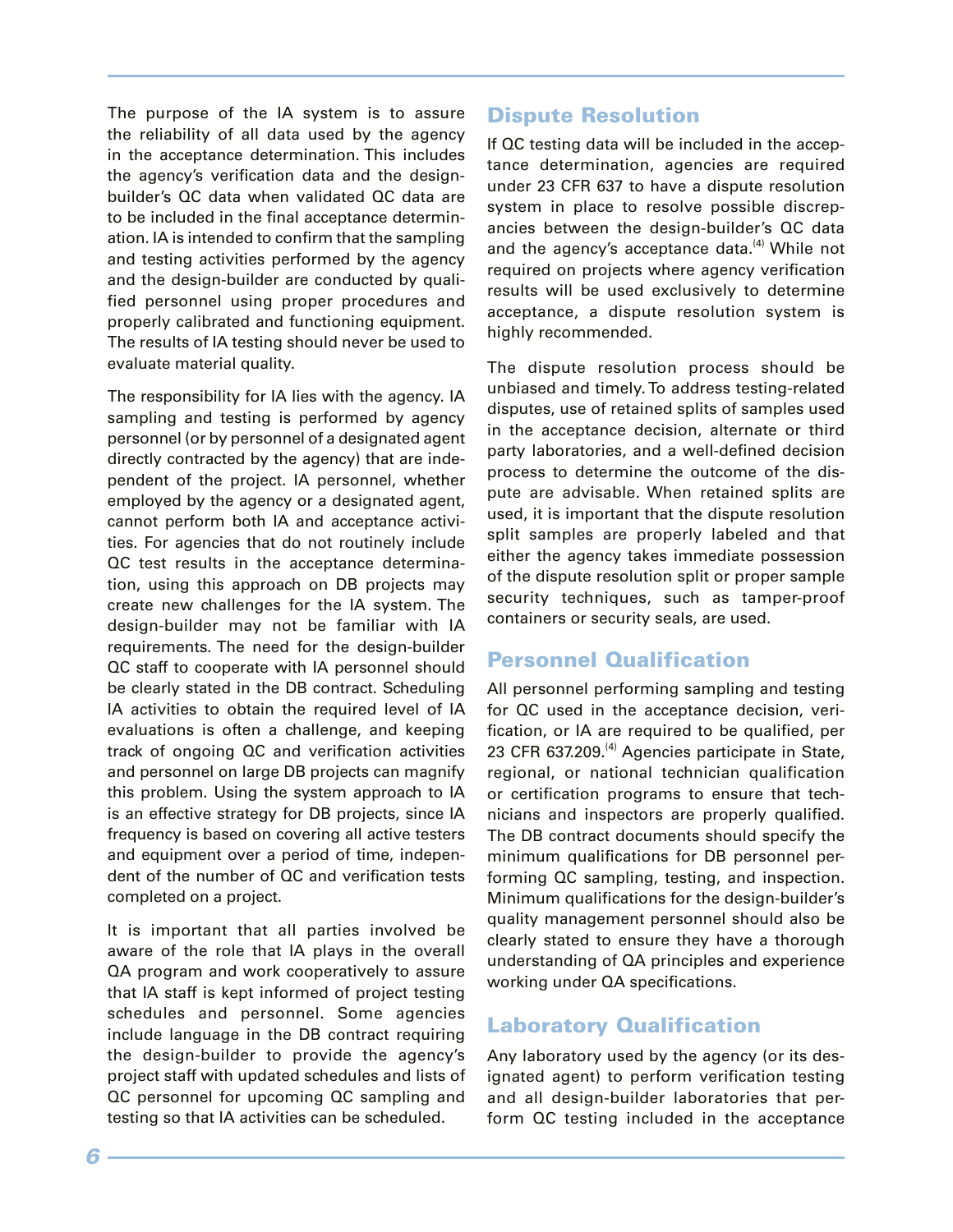decision must be qualified, as outlined in 23 CFR  $637.209$ .<sup>(4)</sup> Laboratories that conduct QC testing only for process control are not covered by the regulation, but some agencies require these laboratories to meet a minimum standard such as approval by the agency or a certification organization. Laboratories operated by a designated agent of the agency that are used for IA or dispute resolution must be accredited by AASHTO, through a comparable program approved by FHWA, or by an accreditation body approved by the National Cooperation for Laboratory Accreditation.<sup>(8)</sup>

## Non-Conforming Materials and Workmanship

The DB contract should describe the process for documentation and disposition of nonconforming work. Whether discovered by the design-builder or the agency, materials or workmanship that do not meet the specified level of quality should be properly documented, including the nature of the non-conformance, location, extent, and disposition (e.g., removed and replaced, reworked, accepted based on engineering judgment, etc.). The authority to approve the final disposition of non-conforming materials or workmanship cannot be assigned to the design-builder. The agency's role in approving the disposition of non-conforming work should be clearly identified in the contract.

## **Warranties**

Some DB contracts include warranty provisions for some items of work. Contract language should specify the warranty period and the enforcement process, including a detailed description of the measures that will be used to determine warranty compliance. These measures are typically maximum levels of various distress types that, when exceeded during the warranty period, require correction by the design-builder. Some warranty provisions also include specific corrective action for each distress type. The inspection procedure for determining warranty compliance should be clearly outlined and include provisions for notification so that a design-builder representative can observe the warranty inspections. A process for dispute of warranty inspection findings should also be included. Use of warranty provisions does not remove the need for an effective design-builder QC system; on projects where the warranty does not provide coverage for the anticipated life of the warranted product, some level of agency acceptance is still required. The requirements for warranties on DB projects are covered under 23 CFR 635.413.<sup>(9)</sup>

#### Summary

The DB project delivery system offers several documented benefits over the traditional DBB method on certain projects. While DB offers the design-builder more control over design, materials, and construction methods than DBB, the agency still has an important role in assuring quality. As agencies develop DB procurement documents, it is important that roles and responsibilities for design-builder QC and agency acceptance be clearly defined. The responsibility for acceptance by the agency (or their designated agent) is applicable regardless of the project delivery method used.

DB is often used on large, fast-paced projects, which can create challenges for conducting QA activities. Coordination and communication between the design-builder and the agency is essential for effective quality management. By working together within a well-defined QA program, the agency and design-builder can meet the goal of delivering a high quality project to the travelling public.

## Further Information

The following resources provide further information on this topic:

- National Highway Institute Course 134064, "Transportation Construction Quality Assurance."
- **Office of Pavement Technology. (2012).** *Independent Assurance Programs*, TechBrief, Publication No. FHWA-HIF-12-001, Federal Highway Administration, Washington, DC.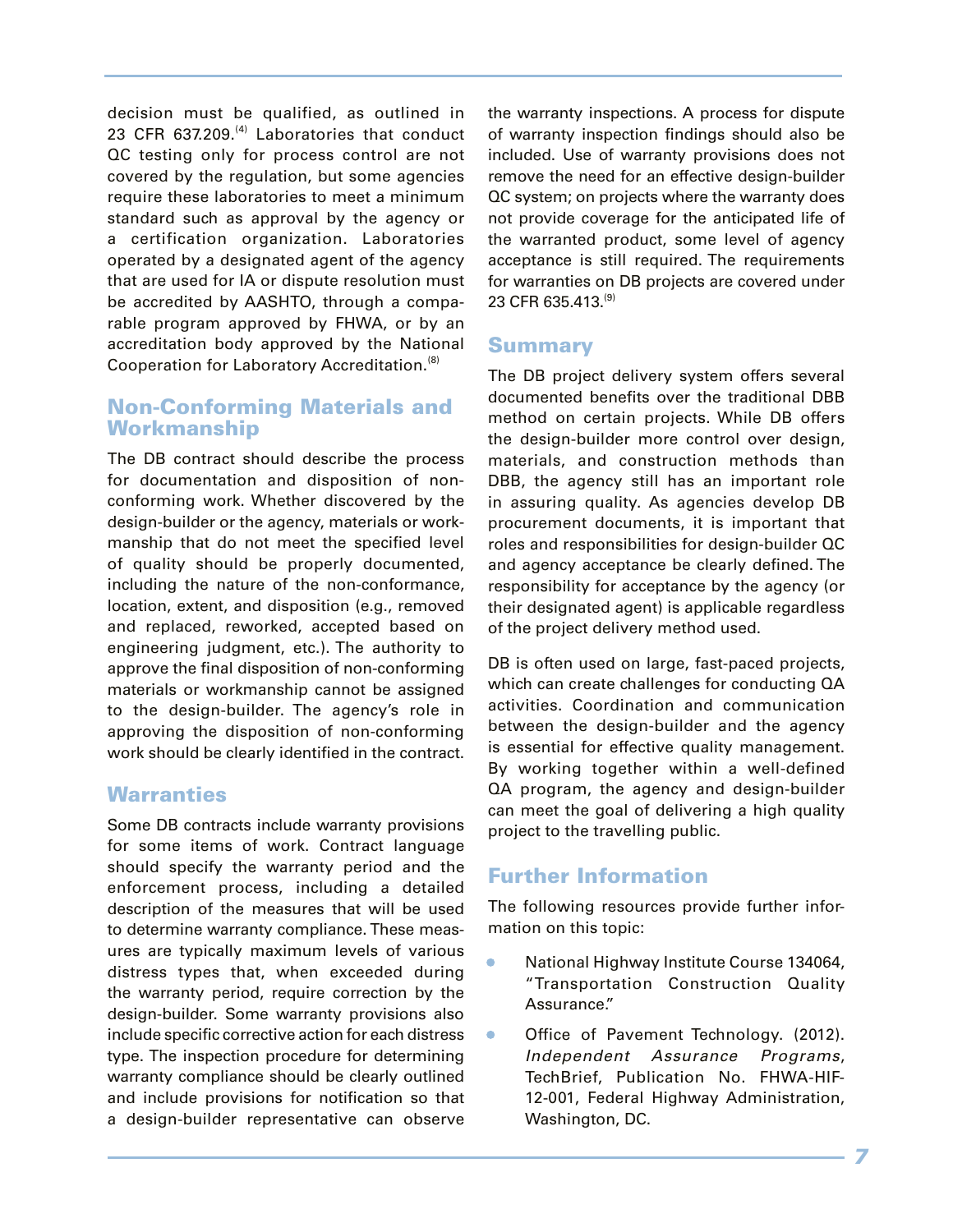#### References

- 1. SAIC, AECOM, and University of Colorado. (2006). *Design-Build Effectiveness Study*, Federal Highway Administration, Washington, DC.
- 2. Gransberg, D. and Molenaar, K. (2008). "Does Design-Build Project Delivery Affect the Future of the Public Engineer?" *Transportation Research Record 2081*, Transportation Research Board, Washington, DC.
- 3. Gransberg, D., Datin, J., and Molenaar, K. (2008). *NCHRP Synthesis 376: Quality Assurance in Design-Build Projects*, Transportation Research Board, Washington, DC.
- 4. *Quality Assurance Procedures for Construction*, Code of Federal Regulations, Title 23, Part 637, Subpart B, U.S. Government Printing Office, Washington, DC.
- 5. American Association of State Highway and Transportation Officials. (2006). *Standard Recommended Practice for Definition*

*of Terms Related to Quality and Statistics As Used in Highway Construction*, Washington, DC.

- 6. Federal Highway Administration. (2008). *Transportation Construction Quality Assurance Reference Manual*, Report No. FHWA-NHI-08-067, Arlington, VA.
- 7. Federal Highway Administration. (2006). "Non-Regulatory Supplement for 23 CFR Part 637, Subpart B." Accessed online: March 20, 2012. (http://www.fhwa.dot.gov/ pavement/0637bsup.cfm)
- 8. Federal Highway Administration. (2011). "Non-Regulatory Guidance on Approval of Comparable Accreditation Bodies." Accessed online: March 20, 2012. (http:// www.fhwa.dot.gov/pavement/materials/ 111007.cfm)
- 9. *Construction and Maintenance*, Code of Federal Regulations, Title 23, Part 635, U.S. Government Printing Office, Washington, DC.

Researchers—For information related to Design-Build project delivery, contact Gerald Yakowenko (contract administration team leader) at gerald.yakowenko@dot.gov. Additional information related to the Materials Quality Assurance Program can be gained by contacting the FHWA Quality Assurance Team: Michael Rafalowski (Office of Pavement Technology) at michael.rafalowski@dot.gov and Dennis Dvorak (Pavement and Materials Technical Service Team) at dennis.dvorak@dot.gov.

Distribution—The report covered in this TechBrief is being distributed according to a standard distribution. Direct distribution is being made to the Resource Centers and Divisions.

Availability—The TechBrief may be obtained from FHWA Product Distribution Center by e-mail to report.center@dot.gov, fax to (301) 577-1421, phone to (301) 577-0818, or online at http://www.tfhrc.gov/research/.

Key Words—Quality assurance, Design-build, Acceptance, Quality control, Verification.

Notice—This document is disseminated under the sponsorship of the U.S. Department of Transportation in the interest of information exchange. The U.S. Government assumes no liability for the use of the information contained in this document. The U.S. Government does not endorse products or manufacturers. Trademarks or manufacturers' names appear in this TechBrief only because they are considered essential to the objective of the document.

Quality Assurance Statement—The Federal Highway Administration provides high-quality information to serve Government, industry, and the public in a manner that promotes public understanding. Standards and policies are used to ensure and maximize the quality, objectivity, utility, and integrity of its information. FHWA periodically reviews quality issues and adjusts its programs and processes to ensure continuous quality improvement.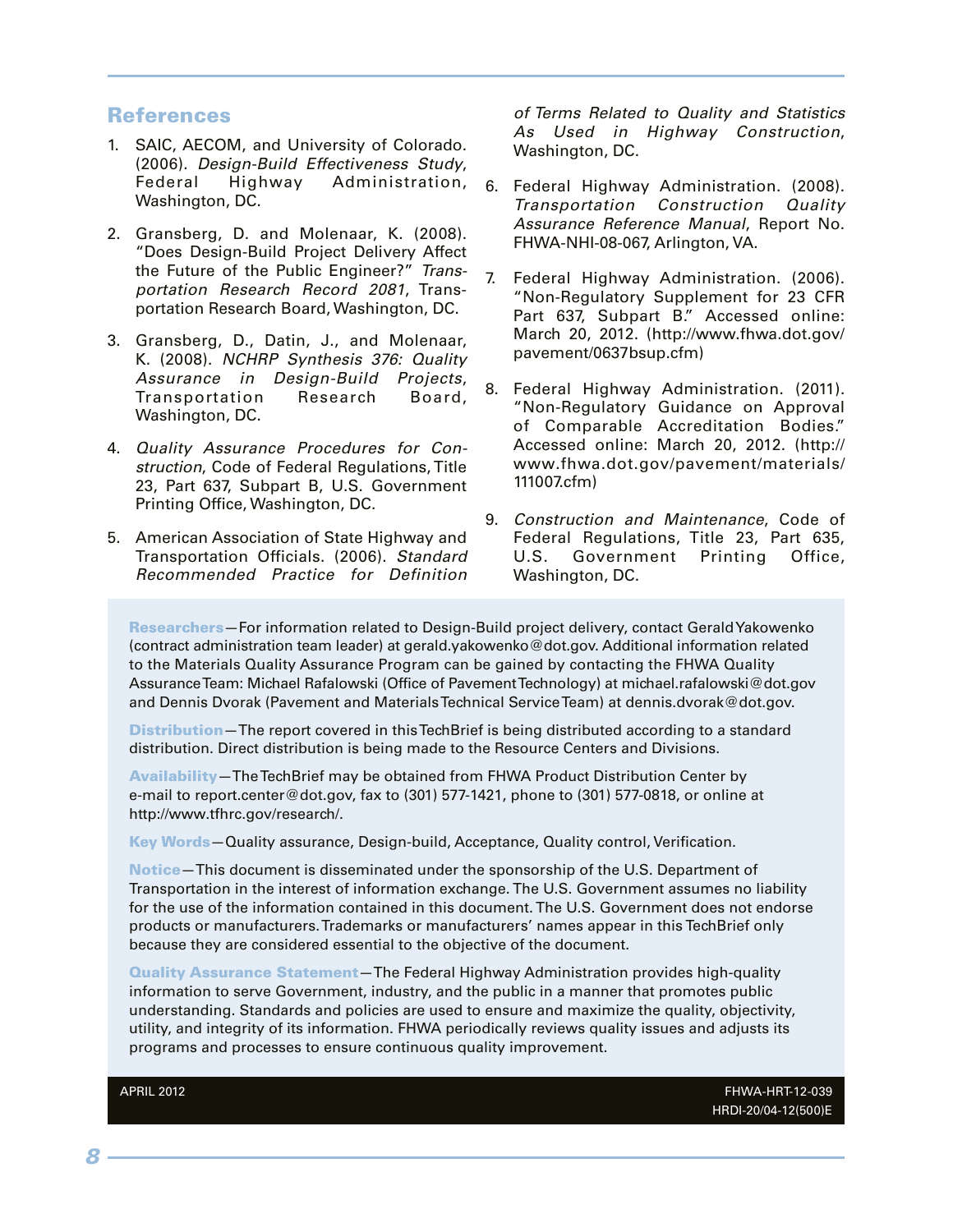## **Appendix D**

## **State DOT Lessons Learned**

## **State DOT A:**

## **Lesson learned:**

- Scope the project properly
- Clear ROW acquisition in advance when possible
- Limit the use of partial D-B to appropriate projects
- The State DOT needs to stay involve with the contractor to make sure proper utility coordination is obtained
- The Construction unit should be responsible for the schedule. The Design Unit will work with the Construction unit to review, accept and monitor the schedule and notify the contractor's designer when they have missed key dates. Template letters are available.
- The Design unit will manage the review of the design submission from the D/B consultant.

## Project Selection, Scoping and Programming:

- Follow the project selection procedures, i.e. do not select projects that have substantial or commercial ROW impacts or major utility relocations. Also, avoid partial design build projects where only certain components are D-B.
- On small bridge projects, pay particular attention to the off structure drainage in the area and specify this work in the contract if required.
- Consider grouping small bridges regional in one contract.
- Budget additional money for construction oversight to cover the cost to review the design submissions.

## Design:

- Specify key milestone dates in a contract special provision that requires the contractor to provide a revised schedule and a corrective action plan once these dates are missed.
- Coordinate with Construction on whether a File Transfer Protocol (FTP) site will be required or if a construction software will be used to submit and review submissions. Revise the special provision accordingly.
- Provide a special provision to inform the contractor that the Notice to Proceed (NTP) given is for design activities only and a separate NTP will be given once the ROW, Utility, Permits are cleared and all designs are approved.
- Provide conceptual designs with permits, i.e., Type, Size & Location plans and Traffic Control Plan provided.
- Provide standalone items for undercut and any work that is unpredictable.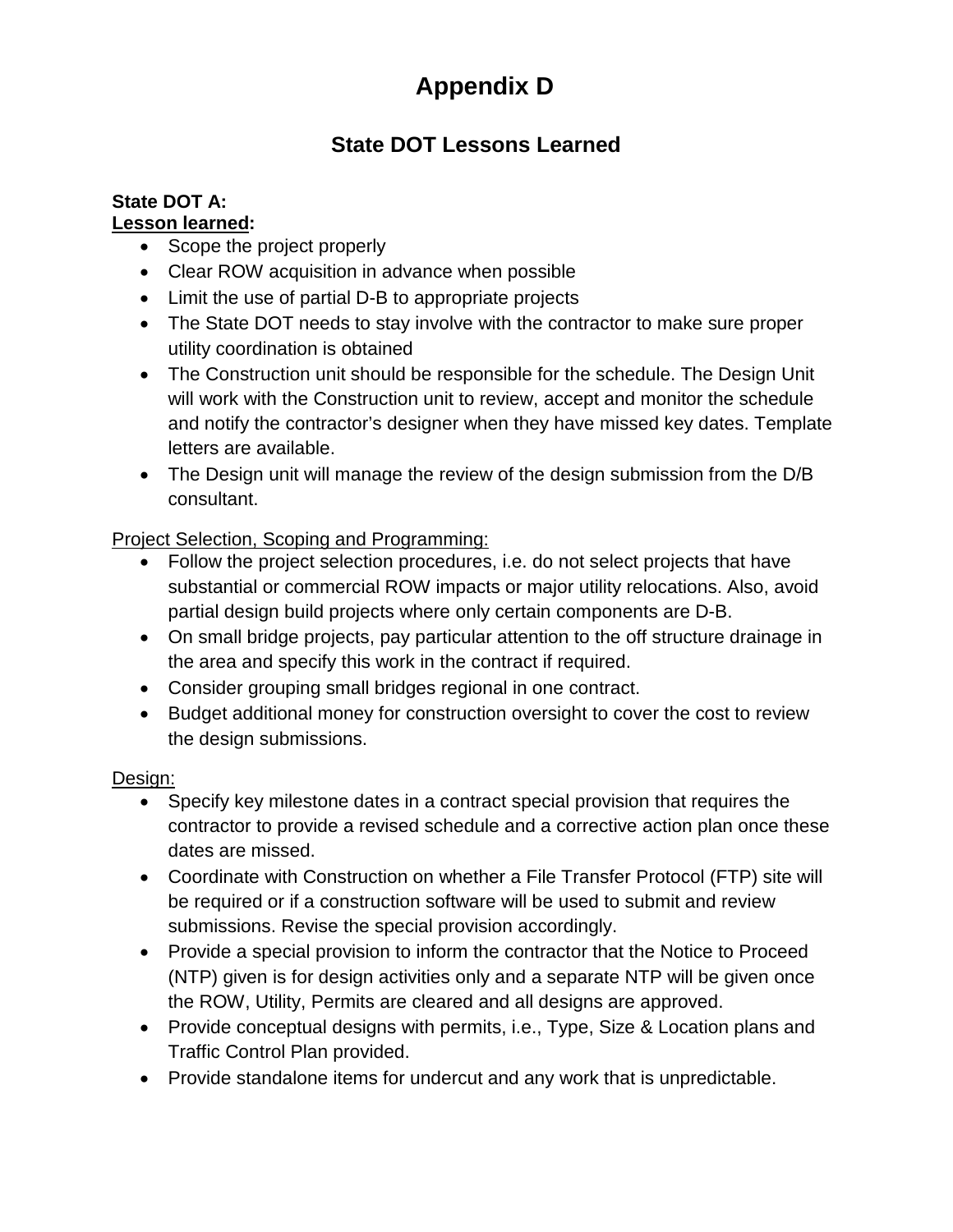- Meet with all local officials, Emergency Medical Services personnel, Fire and Schools District staff and specify any restriction in the contract.
- Provide a minimum pavement design for small bridge projects.
- Provide a special provision to have the D-B team consultant review the shop drawings as the Designer of Record.
- Develop the design review flow chart/communication diagram and provide this to the contractor at the pre-job.

## ROW:

• If ROW acquisition is required, consider having the consultant performing the conceptual design develop a preliminary ROW plan that can be advanced before the bid process and provide this plan for information only in the bid. Specify that the contractor will be restricted to design and work within these areas.

## Schedule:

• Provide a contract special provision that requires the contractor to submit a schedule within 2 weeks of NTP and no design work can start prior to the acceptance of the schedule. The Construction unit will review the schedule with input for the Design Unit and accept the schedule prior to making any Design payments.

## Utilities:

- Need to provide a special provision that clearly identifies the contractors responsibility for utility coordination
- If utility work is required that can restrict the contractor but they have utility clearance, remind the contractor that they have the utility coordination task and if he chooses to go to work prior to the utilities moving, this risk for delay cost are on them.
- At the pre job, discuss what the utility coordination task includes and what the responsibility of the D-B team.
- Construction must enforce the utility specification and require the contractor to start the utility coordination work early and often.

## Design Review:

- Have the review agent develop a submission tracking spreadsheet with milestone dates.
- The Review Agent and the Design Project Manager should attend the monthly progress meetings.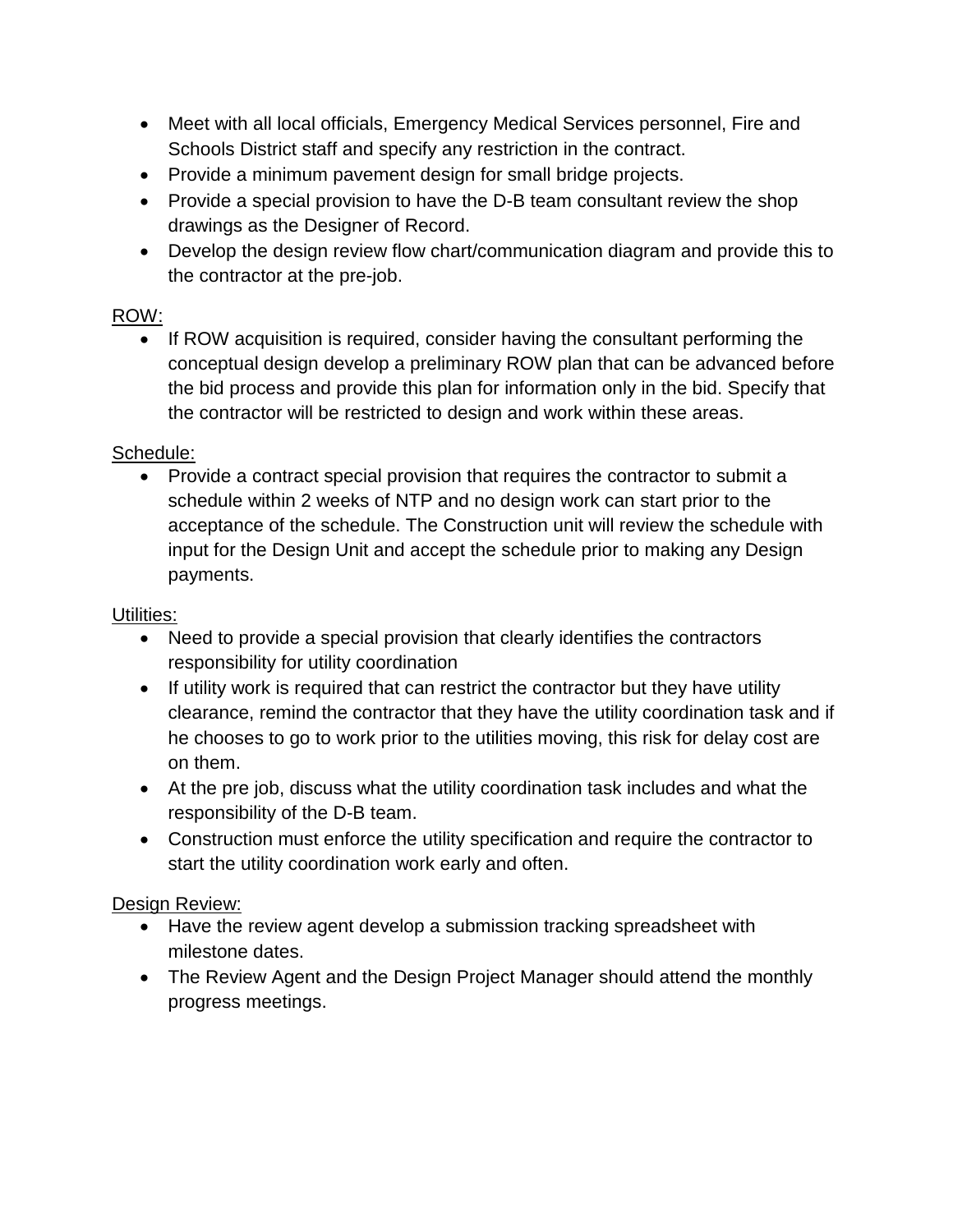## Construction:

- Use project construction software that will function as the FTP site for the flow of submissions and have this owned and operated by the Department or a firm working directly for the Department.
- Monthly progress meeting should be held throughout the job starting with the start of the design process.
- The file sharing software or site must have a separate file for approved drawings only.
- Use a schedule of values for the project.
- Make sure entire D-B team is at the pre job as well as any Design Review Agents and Design Project Manager.
- At pre job, discuss the issue of additional/Extra Work as it applies to design. D-B team should be getting an authorization for anything they feel is above the requirements of the contract.
- At pre job, discuss the flow of submissions, shop drawing review, construction submission review, contact information.
- At pre job, discuss the FTP site vs. Share Point software and how you want the files set up, district access and partial approvals.
- At the pre job, discuss the construction schedule, the design milestone dated in the ROW Special and what they mean to the schedule.
- At the pre job, discuss the project Schedule of Values and how payment will be made. Remind contractor that items will only be paid once complete.
- At the pre job, explain to the contractor that NTP is for Design only and that they need ROW clearance, Permits, Utilities, and plan approvals before NTP will be given for physical construction.
- Area Construction Engineer (ACE) needs to monitor milestone dates and be proactive when dates are missed and require a recovery schedule. The Design PM will be monitoring the schedule also and will work with the ACE to send out notification letters.
- ACE needs to keep involved with utility clearances and make sure the contractor is performing their utility coordination duties. Utility delays are excusable and compensable unless the coordination was not provided in accordance with the contract.
- Temporary shoring needs to be reviewed, field viewed by the D-B Engineer and approved.
- Get the D-B Engineer involved in issues as they arise, this is one of the main benefits of this process.
- Pay particular attention to stand alone items in the contract that are not lump sum. Have seen contractors bidding them as \$0.01 which is an indiction of an unbalanced bid.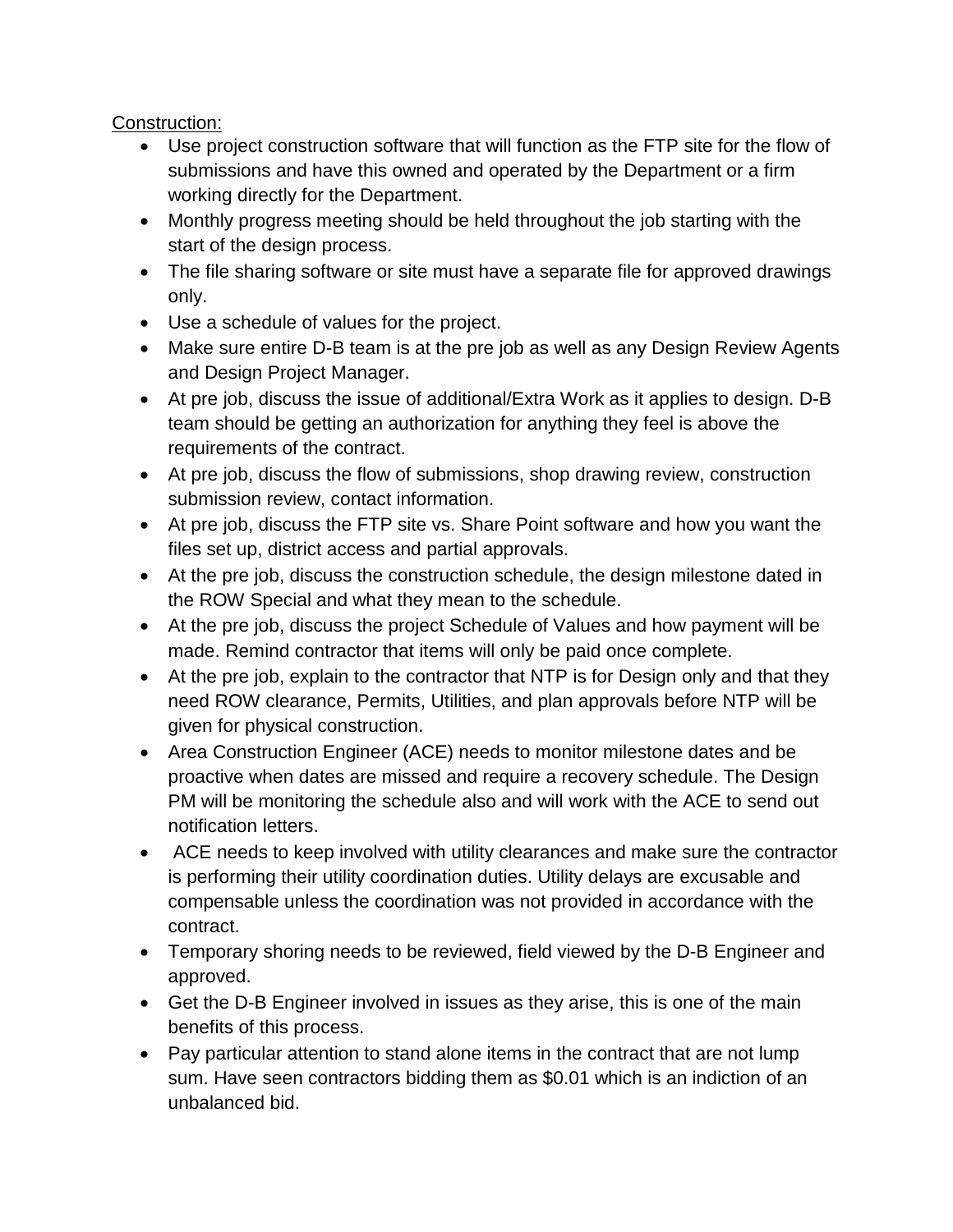- Pay attention to As Directed items and how they are presented in the plan and special provisions.
- Always compare claimed extras back to the design and what would have been acceptable vs. what is being offered/required.
- Drafting of the As-Built Drawings is the responsibility of the D-B team and time to complete this must be included in the schedule.

## **State DOT B:**

## **Lessons Learned:**

• The RFP must be well written. Even words like "a" and "the" come into discussion with proposers. "per pier" may be interpreted differently, as well.

## **State DOT C:**

## **Lessons learned:**

- Be willing to staff the project appropriately.
- Require Quality Assurance Manager to hold quarterly meetings on QA plan activities.
- Need to "define the box". If State doesn't know what it wants as an end product then the D-B firms will not either.
- Kick off meeting: Better define the hold points especially in the design phase.
- State DOT has a template for this meeting (get a copy)
- Identify the Subject matter experts early in the process.
- Cross training of staff is important, having continuity of at least one person throughout the project.
- Submittal schedule adjusted for Holidays to help meet turn-around time.
- Escrow documents for D-B proposers. Help establish baseline for analysis to defend against future claims.
- Don't be afraid to establish partnerships with industry or other third part stakeholders.
- Ensure that RFPs clearly establish project requirements. Items necessary to avoid claims such as 1) Geotechnical Data Report, 2) Updates data survey, 3) good utility evaluation (SUE)
- Issue RFP addendum on innovative ideas that may not be clearly allowed in the RFP (a recognized conservative approach).
- Manage the project with adequate staff including responsible charge.
- State DOT believes it achieves 1-2 years savings in project delivery time versus conventional DBB. This is based on staff experience.
- State DOT project manager should clearly define what he expects from D-B firm. Be transparent and up front regarding payment requirements.